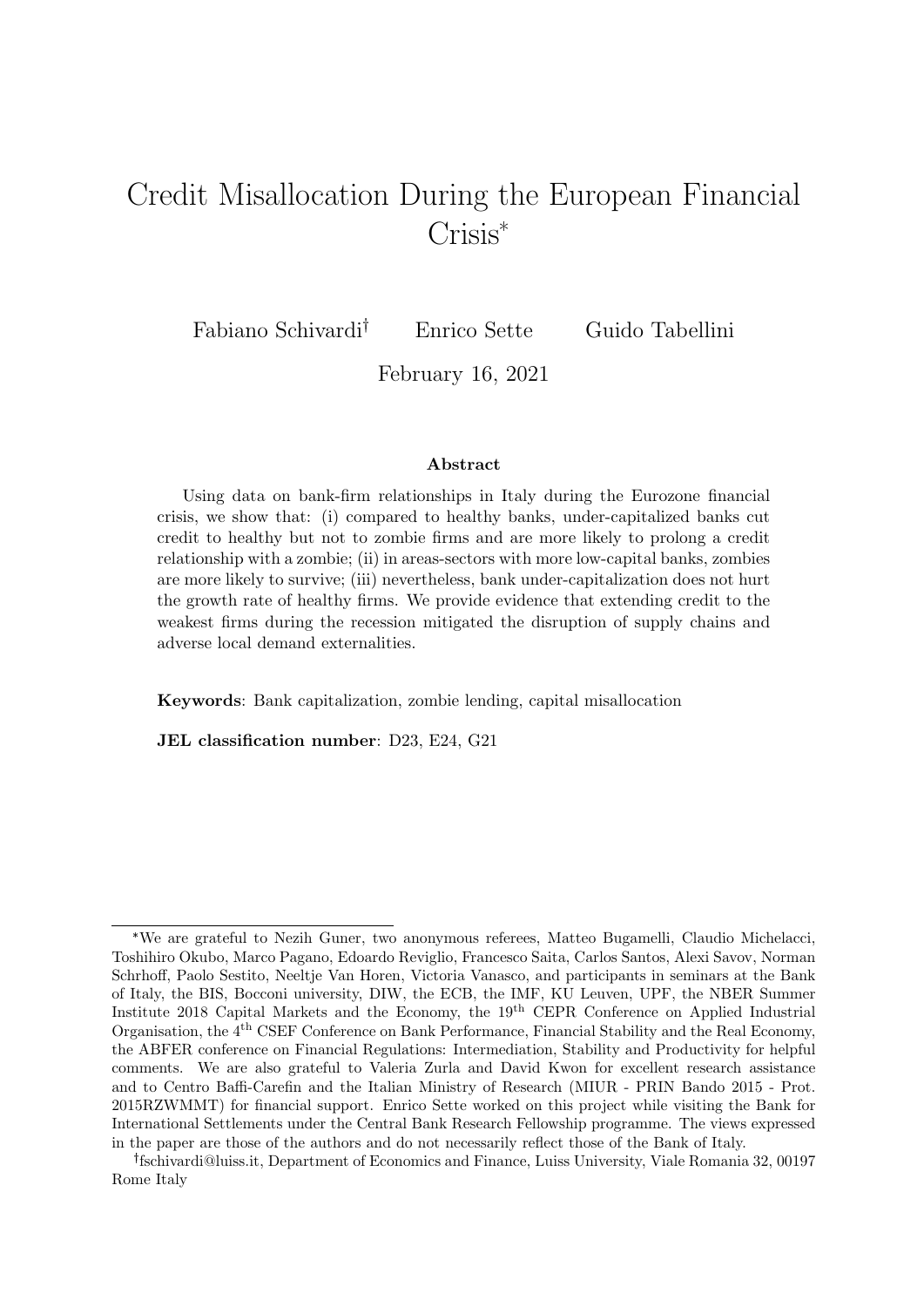# 1 Introduction

An important dimension of financial crises is a weakened banking sector. It is often argued that under-capitalized banks can prolong depression by lending to weaker firms in the verge of bankruptcy and restraining credit to healthy borrowers ("zombie lending"). This concern is supported by evidence for Japan during the "lost decade" [\(Caballero,](#page-36-0) [Hoshi & Kashyap 2008\)](#page-36-0) and, more recently, for the Euro area during the financial crisis [\(Acharya, Eisert, Eufinger & Hirsch 2019\)](#page-36-1). Due to data and methodological challenges, however, assessing the consequences of a weakened banking sector on credit allocation and real economic activity is difficult. Moreover, during a recession not all economic effects of zombie lending are necessarily bad for the healthy part of the economy. Extending credit to very weak firms keeps them alive and may prevent layoffs. This in turn can mitigate the adverse aggregate demand externalities that are so important during a recession [\(Mian,](#page-37-0) [Sufi & Trebbi 2015\)](#page-37-0). Firms closures can also disrupt input-output relationships that, at least in the short run, can be difficult to replace [\(Barrot & Sauvagnat 2016,](#page-36-2) [Acemoglu &](#page-36-3) [Tahbaz-Salehi 2020\)](#page-36-3).

In this paper we explore the extent and consequences of credit misallocation in Italy during and after the Eurozone financial crisis. We ask two main questions. First, what bank characteristics are more conducive to zombie lending? Second, what is the cost of credit misallocation in terms of lost economic activity and misallocation of real resources? Italy is an ideal testing ground for these issues, because the financial crisis induced a very deep and long recession, that left a cumulative drop in GDP of almost 10%. This caused a very large increase in non-performing loans (from 5.8% of outstanding bank loans in December 2006 to  $16\%$  in December 2013), and a prolonged contraction in bank credit. Moreover, unlike other Eurozone countries, during this period Italy did not inject public funds to recapitalize its banking system, nor it created a bad bank to absorb the nonperforming loans. As a result, Italian banks remained saddled with a large fraction of bad loans, and several banks struggled to meet the stricter capital requirements imposed by regulators in the aftermath of the crisis.

In short, these are our main findings. Under-capitalized banks are more likely to cut credit to healthy firms and to prolong a credit relationship with a zombie firm, compared to stronger banks. This affects the composition of bankruptcies, increasing the survival rate of zombies relative to non-zombies. Productivity dispersion is also larger in areas and sectors exposed to weaker banks, but only if the share of zombie firms is sufficiently large. Nevertheless, while zombie firms tend to grow faster in areas with under-capitalized banks,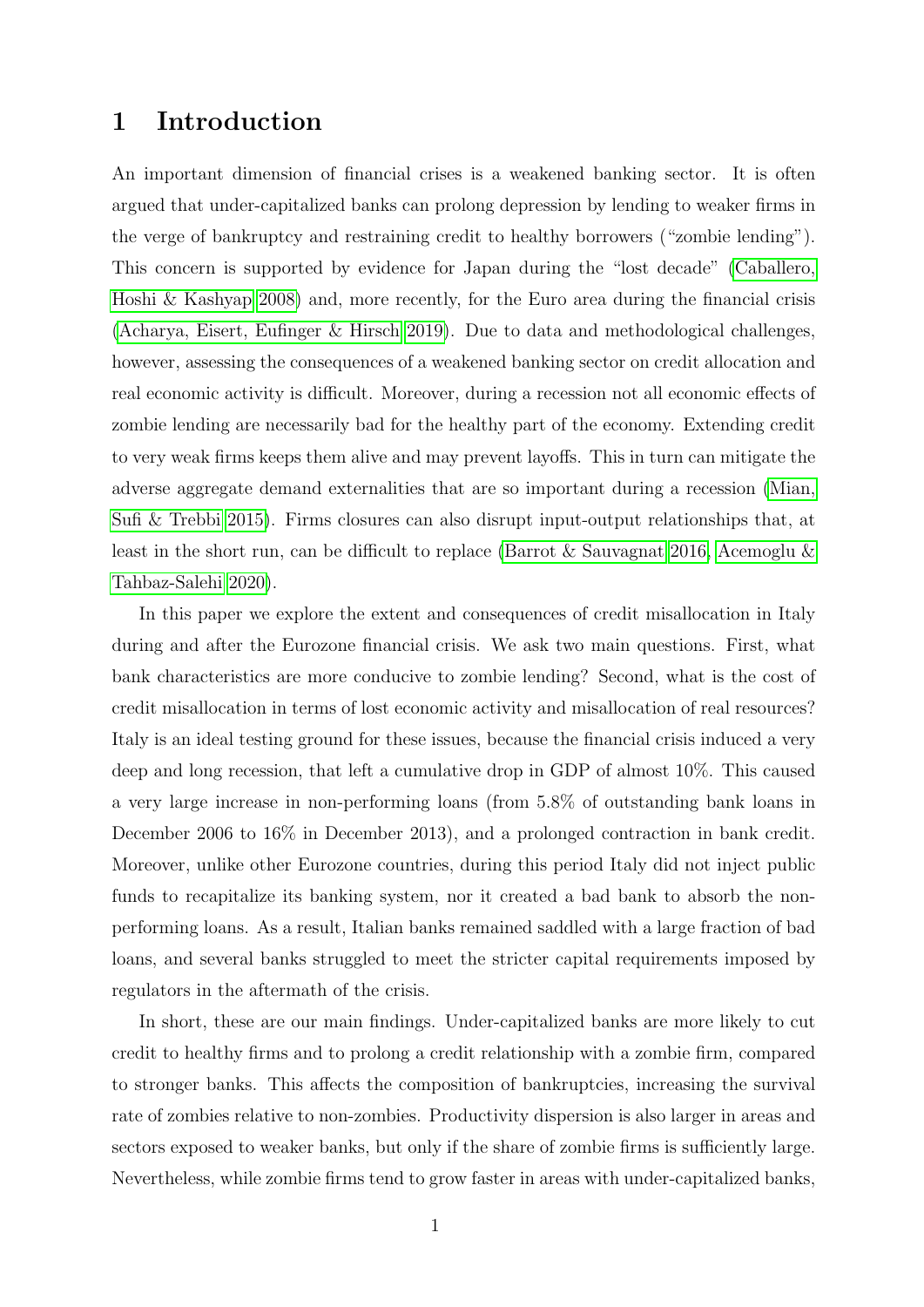we do not find evidence that bank under-capitalization hurts the growth rate of healthy firms. Instead, preventing zombie firms from shrinking or going bankrupt mitigated disruptions of supply chains and aggregate demand externalities. Thus, by allocating credit to the most fragile firms, zombie lending may have shut down some channels of amplification of the recession. Overall, although weak banks distort the allocation of resources and this may matter for economic efficiency in the long run, zombie lending did not create relevant negative externalities on the performance of healthy firms, and cannot be blamed for aggravating the recession associated with the latest financial crisis.

We use a unique data set that covers almost all bank-firm relationships in Italy for the period 2008-2013. We observe all incorporated firms, including small ones. Most of the previous literature instead considered only listed firms. In addition to detailed information on firm-bank relationships, we also have access to firms and banks balance sheets. We focus on the most extreme form of credit misallocation, namely, loans granted to firms in bad economic and financial conditions – zombie firms. We define as zombie a firm that is highly indebted and for which the returns on assets have been systematically below the cost of capital of the safest firms.

To study which bank characteristics are conducive to zombie lending, we regress the growth of granted credit at the firm-bank level on an indicator of low regulatory bank capital. To identify a credit supply effect, we exploit firms borrowing from more than one bank, as in [Khwaja & Mian](#page-37-1) [\(2008\)](#page-37-1) and [Amiti & Weinstein](#page-36-4) [\(2018\)](#page-36-4). Thus, we compare banks with different capital ratios lending to the same firm, controlling for firm-year fixed effects and other determinants of credit demand. Our main finding is that lowcapital banks significantly reduced credit growth to healthy firms, and were less likely to terminate a credit relationship with a zombie firm, compared to other banks. This occurred because weaker banks were seeking to hide losses from supervisors, in order to delay recapitalization until circumstances turned more favorable.

Next, we explore the economic consequences of this credit misallocation. Here we exploit time variation in bank capital within a local credit market. Since both bank lending and production are geographically concentrated, we take the relevant credit market to be the province-sector in which a firm operates, and study how the average capitalization of banks active in a given province-sector affects firms performance within the same provincesector. Banks are typically active in several province-sectors, and exposure to a single province-sector is very low. Thus, bank capital can be taken as exogenous with respect to shocks that shift the distribution of firms' performance in a given province-sector.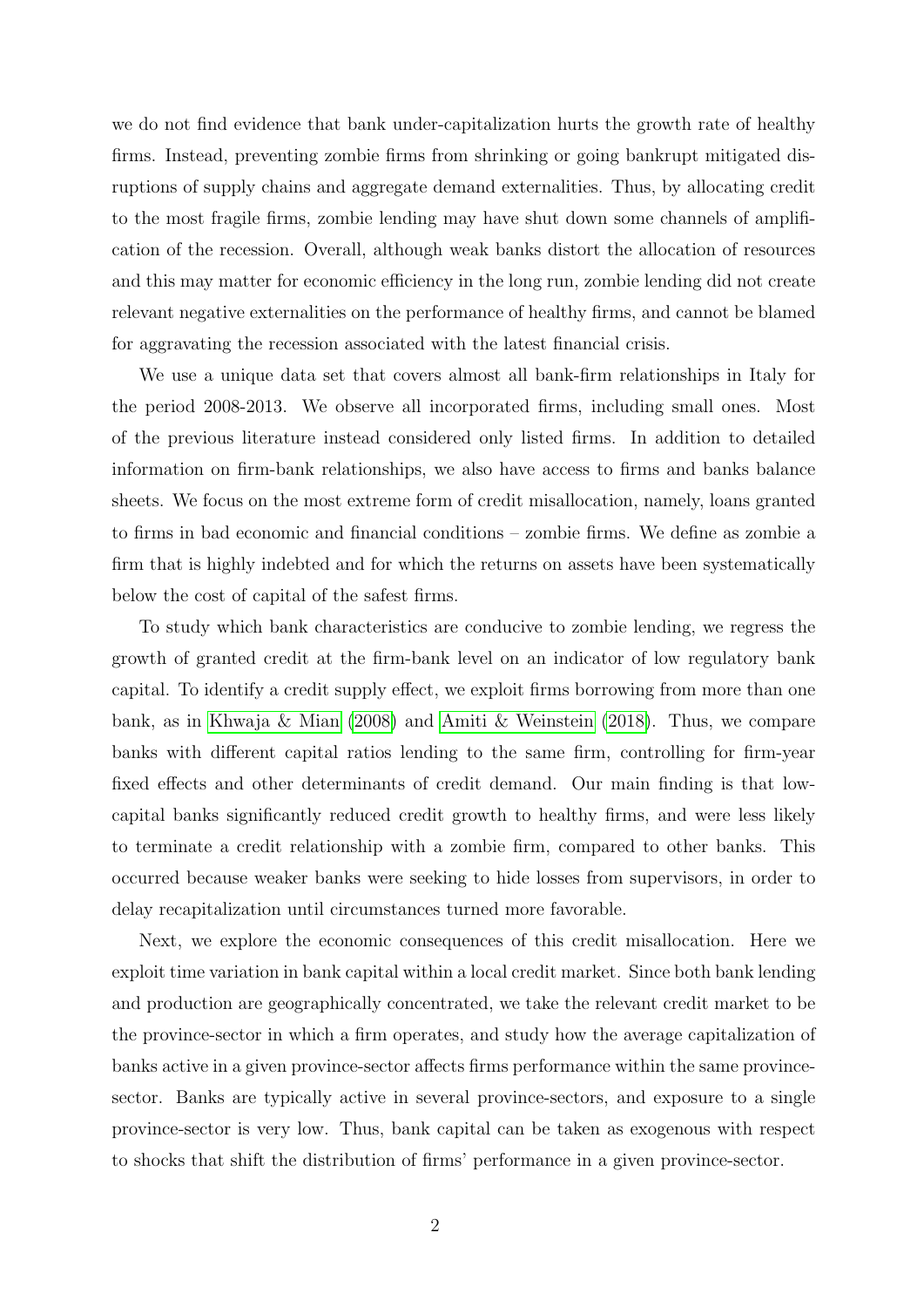We start by considering the intensive margin, namely how zombie lending affects the growth of existing non zombie firms. Our central result is that bank under-capitalization allows zombies to grow faster, while it has only negligible effects on healthy firms. This finding contraddicts the received wisdom, which argues that zombie lending hurts healthy firms in two ways: first, by crowding out bank credit; second, by subsidizing non-viable firms and hence hurting their competitors in product and input markets. In our sample, however, healthy firms were able to sustain operations by depleting cash and injecting new equity in the firm, while the demand for new capital was arguably low for all types of firms, because of the sharp GDP contraction. Moreover, we provide evidence that zombie lending by low-capital banks had positive effects on firm growth in downstream sectors and in services, in line with the idea that extending credit to the weakest firms during a recession may mitigate the disruption of supply chains and adverse local demand externalities.

We then explore the extensive margin, namely the effect of bank capital on the composition of bankruptcies. Zombies are more likely to survive, and non zombie but weak firms to fail, in province-sectors where lending is predominantly done by low capital banks, compared to province-sectors with stronger banks. To assess the magnitude, consider an injection of capital in the weak banks so as to bring their capital ratio to the median level. This counterfactual exercise would increase the failure rate of zombies by 0.4% and reduce the failure rate of non-zombies by 0.2%. This represents a reduction of one tenth in the failure rate of healthy firms in the period.<sup>[1](#page-3-0)</sup> Despite this, a simple evaluation scheme suggests that the contribution of credit misallocation on aggregate growth has been at best very modest. This is because, with stronger banks, more healthy firms would have survived the recession, but also more zombies would have gone bankrupt. Although potentially very important for economic efficiency in the long run, this compositional effect on the quality of firms going bankrupt would have reduced the severity of the recession only marginally.

We also ask whether bank under-capitalization is positively correlated with (revenue based) TFP dispersion in the province-sector. As shown by [Hsieh & Klenow](#page-37-2) [\(2009\)](#page-37-2), in the absence of frictions in the inputs market, revenue TFP should be equalized across firms. Thus TFP dispersion can be interpreted as revealing the presence of some frictions or misallocations in the input markets. The data show that there is a positive association

<span id="page-3-0"></span> $1$ Our finding that low bank capital has larger effects on the extensive than on the intensive margin is in line with the findings of Midrigan  $\&$  Xu [\(2014\)](#page-37-3), who study the impact of credit frictions on TFP through both margins.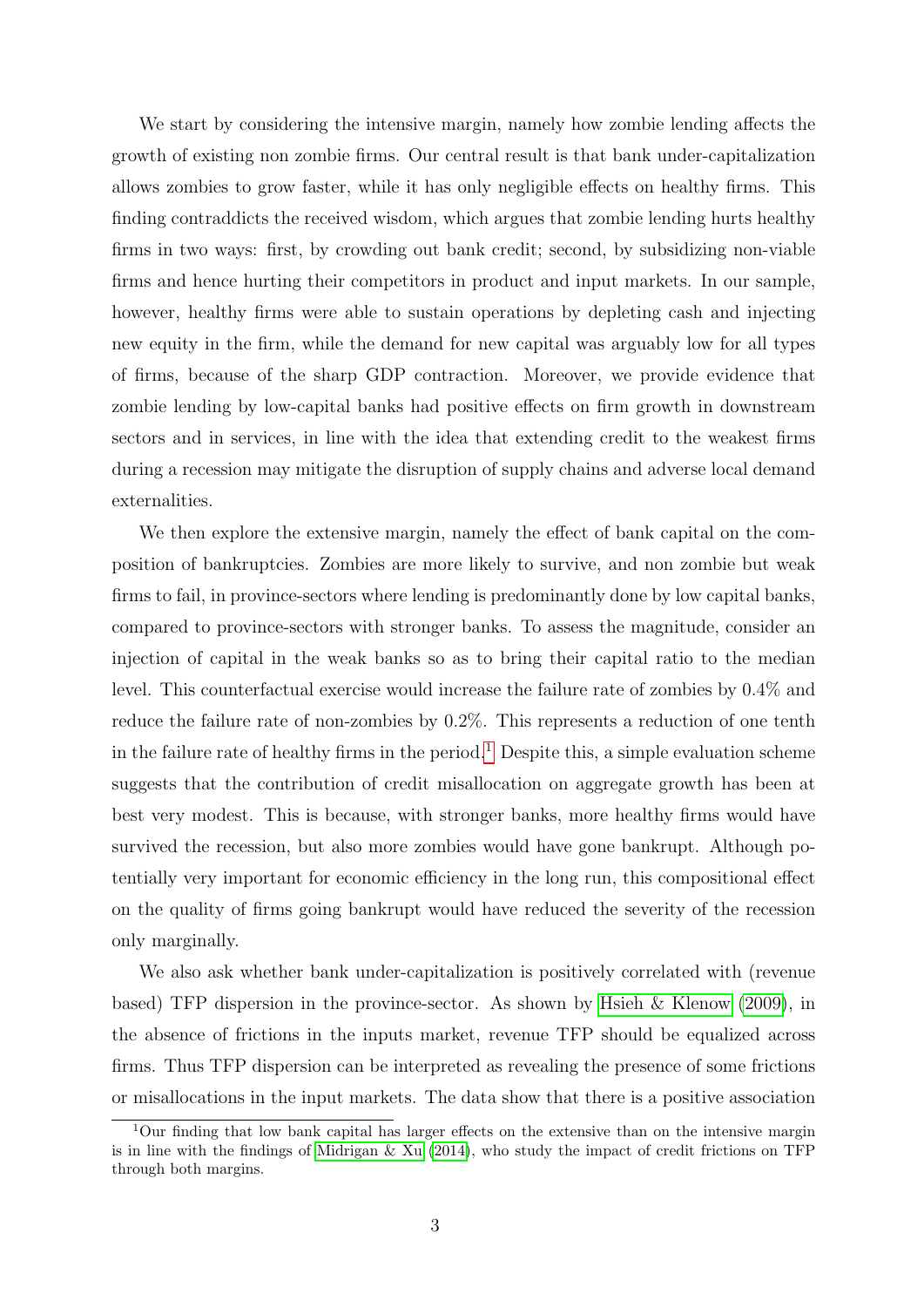between low bank capitalization and aggregate TFP dispersion, but only in the presence of a large fraction of zombie firms.

The conclusion that zombie lending had modest or no consequences on the overall economic performance stands in contrast to some well known findings in the literature [\(Caballero et al. 2008,](#page-36-0) [Acharya et al. 2019\)](#page-36-1).<sup>[2](#page-4-0)</sup> In subsection [4.5,](#page-31-0) we argue that this difference is due to a serious, and so far overlooked, identification issue. The empirical framework first introduced by [Caballero et al.](#page-36-0) [\(2008\)](#page-36-0) and adopted by the subsequent literature typically finds that the *relative* performance of healthy vs zombie firms deteriorates as the share of zombie firms increases. This finding is interpreted as evidence of negative externalities emanating from zombies. But, as we explain in a companion paper [\(Schivardi, Sette & Tabellini 2020\)](#page-38-0), this interpretation is unwarranted. If firms are heterogeneous, a higher share of zombies corresponds to a change in the composition of the groups of healthy and zombie firms. Under standard assumptions on the distribution of firms performance, this in turn mechanically leads to a reduction in the difference between the group means, absent any spillover. In this paper we exploit a different source of variation (low bank capital, rather than the share of zombies), and this explains why we get very different results. Moreover, our approach allows us to estimate the *absolute* effect of bank under-capitalization on the growth of healthy firms, and not just an effect relative to zombie firms. This is important because in our estimates, while the relative effect is negative and highly significant, the absolute effect is negligible.

Some recent papers have studied zombie lending in Europe. [Acharya et al.](#page-36-1) [\(2019\)](#page-36-1) use syndicated loan data and show that, in the exit from the latest financial crisis, undercapitalized banks have lent to industries with a higher share of zombie firms. Following [Caballero et al.](#page-36-0) [\(2008\)](#page-36-0), they also find that a larger share of zombies hurt the growth of healthy firms in the same industry and country. A similar conclusion is reached by [McGowan, Andrews & Millot](#page-37-4) [\(2018\)](#page-37-4) for OECD countries. [Blattner, Farinha & Rebelo](#page-36-5) [\(2018\)](#page-36-5) show that in Portugal undercapitalized banks had a negative impact on healthy firms' growth and productivity directly, through a reduction in the availability of credit, and indirectly, through spillover effects from zombies to non-zombies. Given that these results differ from ours, we discuss in greater details similarity and differences between

<span id="page-4-0"></span><sup>2</sup>Misallocation of credit and "zombie lending" have been proposed as an explanation for the prolonged stagnation of the Japanese economy after the real estate crisis of the early 90s [\(Hoshi 2000,](#page-37-5) [Peek &](#page-37-6) [Rosengren 2005,](#page-37-6) [Caballero et al. 2008\)](#page-36-0). Subsequent studies of the Japanese case have used different definitions of zombie firms and/or longer time spans [\(Ahearne & Shinada 2005,](#page-36-6) [Fukao & Ug Kwon 2006,](#page-36-7) [Fukuda & Nakamura 2011\)](#page-37-7), suggesting that the impact of zombie lending on economic performance estimated by the early literature may have been overstated.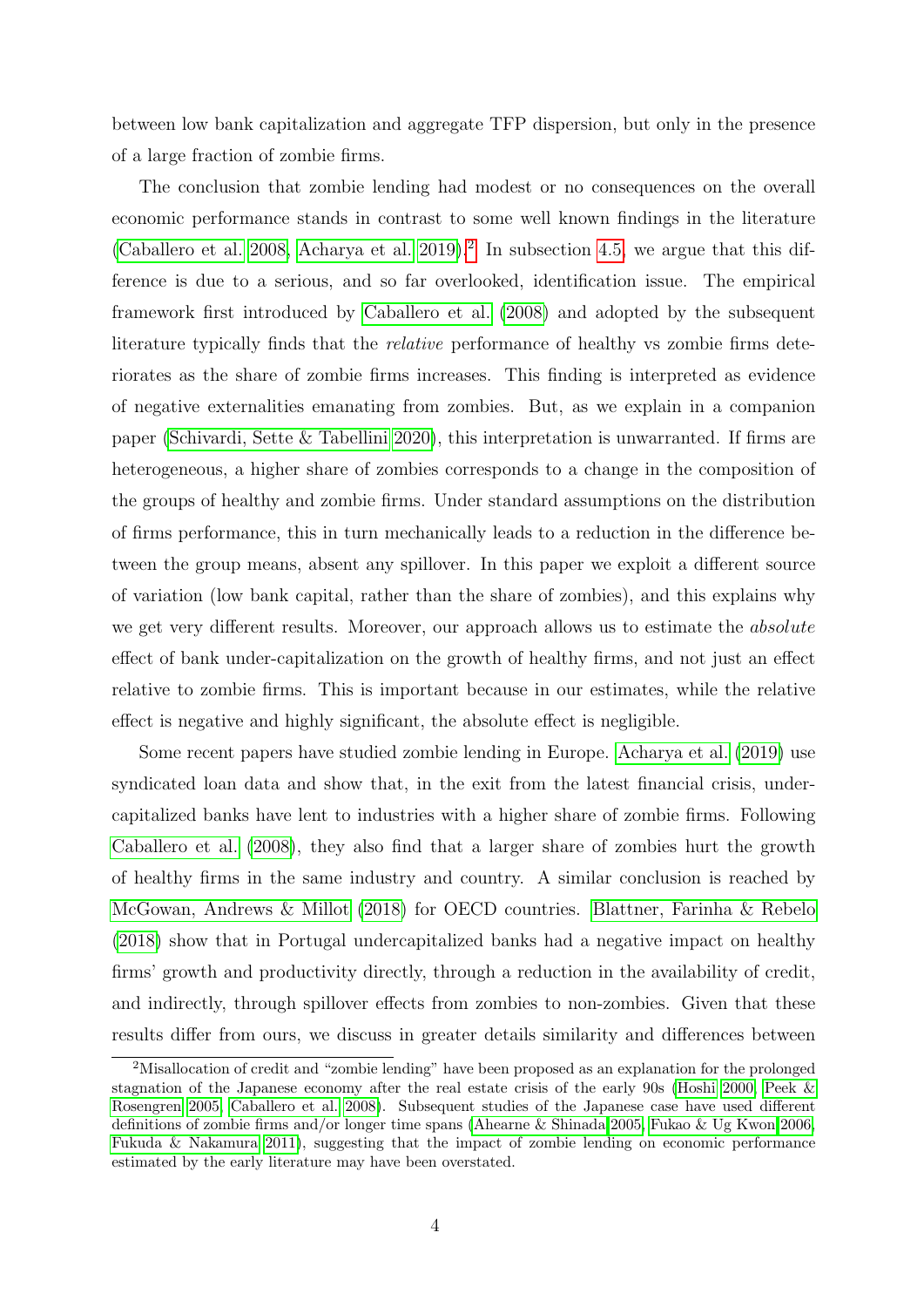the two approaches in Subsection [4.5.](#page-31-0)[3](#page-5-0)

Following [Hsieh & Klenow](#page-37-2) [\(2009\)](#page-37-2), a growing literature assesses the effects of resource misallocation on aggregate productivity. The work that focuses on the effects of financial frictions reaches mixed results [\(Moll 2014,](#page-37-8) [Yang 2011,](#page-38-1) [Midrigan & Xu 2014\)](#page-37-3). [Gopinath,](#page-37-9) Kalemli-Özcan, Karabarbounis & Villegas-Sanchez  $(2017)$  document a significant increase in productivity losses from capital misallocation in Southern Europe before the crisis, and argue that credit frictions were not a key driver of misallocation during the financial crisis. These conclusions are confirmed by subsequent studies [\(Borio, Kharroubi, Upper &](#page-36-8) [Zampolli 2016,](#page-36-8) [Gamberoni, Giordano & Lopez-Garcia 2016,](#page-37-10) [Calligaris, Del Gatto, Hassan,](#page-36-9) [Ottaviano & Schivardi 2018\)](#page-36-9).

The outline of the paper is as follows. Section [2](#page-5-1) describes the data and how we define zombie firms. Section [3](#page-9-0) asks which types of banks engage in zombie lending, while the real consequences of zombie lending are explored in Section [4.](#page-18-0) Section [5](#page-34-0) concludes.

### <span id="page-5-1"></span>2 The Data

Our data come from three sources. The first is the Firm Register (Cerved), that contains detailed balance sheet information of all incorporated businesses. We consider nonfinancial firms excluding agriculture. The data refer to more than 700,000 firms per year, accounting for approximately 70% of private sector value added. The second dataset is the Central Credit Register, which contains detailed information on loans extended by banks to firms. Banks must report data by borrower on the amount granted and effectively utilized for all loans with a breakdown by type of loan (credit lines, financial and commercial paper, collateralized loans, medium and long-term loans and personal guarantees).[4](#page-5-2) The third data source is the Supervisory Reports collected by the Bank of Italy, which contain balance sheet data on all Italian banks. Combining the three data sources, we obtain loan-level information on almost all relationships between banks and firms, matched with balance sheet information of both firms and banks.

In the remainder of this section we describe the sample used to analyze lending, deferring the description of how we study the consequences of zombie lending to Section [4.](#page-18-0) We exclude mutual banks, as they are subject to highly specific regulations in their

<span id="page-5-0"></span><sup>3</sup>Other works consider in greater detail the link between alternative measures of banks and firms weakness and its consequences in terms of access to credit and firms outcomes [\(Albertazzi & Marchetti](#page-36-10) [2010,](#page-36-10) [Storz, Koetter, Setzer & Westphal 2017,](#page-38-2) [Balduzzi, Brancati & Schiantarelli 2018\)](#page-36-11).

<span id="page-5-2"></span><sup>4</sup>The bank is exempted from this reporting obligation only for relationships for which the total amount granted to the firm is less than 30,000 euros (the reporting threshold was 75,000 euros until 2008).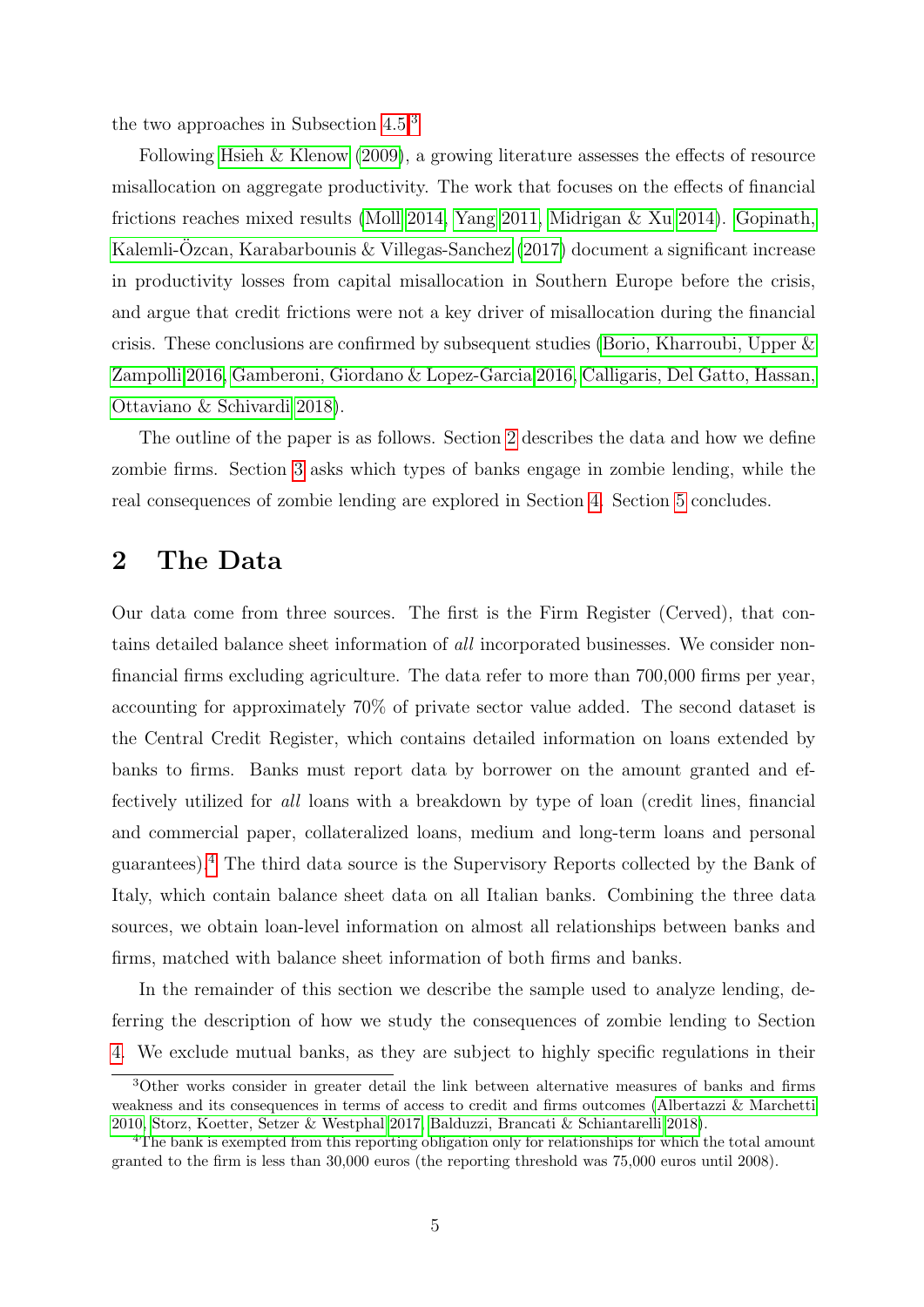lending and governance. In our preferred specification, we aggregate all loans that a bank grants to a firm, independently of its nature (credit line, collateralized loan, etc). We only include loans officially classified as performing.<sup>[5](#page-6-0)</sup> This leaves us with a sample of  $2,783,449$ firm-bank-year observations. Because of our identification strategy, however, most of our regressions only exploit firms that have credit relationships from at least two banks in a year, corresponding to a sample of 2,287,690 firm-bank-year observations, consisting of 210,904 firms and 143 banks. Our main sample spans the period 2008-2013, namely the years of the great recession (2008-2009) and the sovereign debt crisis (2011-2013), although for some analyses we use data going back to 2002.

### 2.1 What is a zombie firm?

We define as zombie a firm for which the expected marginal return of capital is below the risk adjusted market cost of capital. Lending to zombie firms thus results in misallocation of capital, that could earn higher returns (and produce more output) elsewhere. Since we don't observe the expected marginal return of capital nor the risk of each firm, we rely on alternative measures of what is a zombie firm, and check that our results are robust to these alternative definitions. All these alternative measures combine indicators of low profitability and of high default risk. From a lender's perspective, both the debtor's expected profits conditional on surviving and default risk matter, since both determine the expected return on the loan.

Our preferred indicator of profitability is the returns on assets (ROA), defined as Earnings Before Interest and Taxes (EBIT) over total assets. EBIT is what is left of revenues after paying labor and intermediates, and deducting the replacement of capital so that its ratio to capital invested is the average gross return on capital.<sup>[6](#page-6-1)</sup> Ideally, we would like to measure expected future profitability. Since this is not available, we define the variable return on assets (ROA) as the three-year moving average of EBIT over total assets. We compare ROA to the cost of capital for the safest borrowers, defined as the three years moving average interest rate charged on new loans to the safest firms (those having an Altman Z-Score of either 1 or 2 out of 9 possible ratings). This measure of the cost of capital is called prime rate (PRIME).

<span id="page-6-0"></span><sup>&</sup>lt;sup>5</sup>This is important to avoid that weaker banks are just slower in writing-off non-performing loans, thus mechanically finding different credit growth across weak and stronger banks.

<span id="page-6-1"></span> ${}^{6}$ For the Cobb-Douglas technology with constant returns to scale, this is exactly equal to the marginal product of capital. However, the depreciation and amortization of capital may be affected by tax incentives. For this reason we also used EBITDA, earning before interest, taxes, depreciation and amortization and results are qualitatively the same.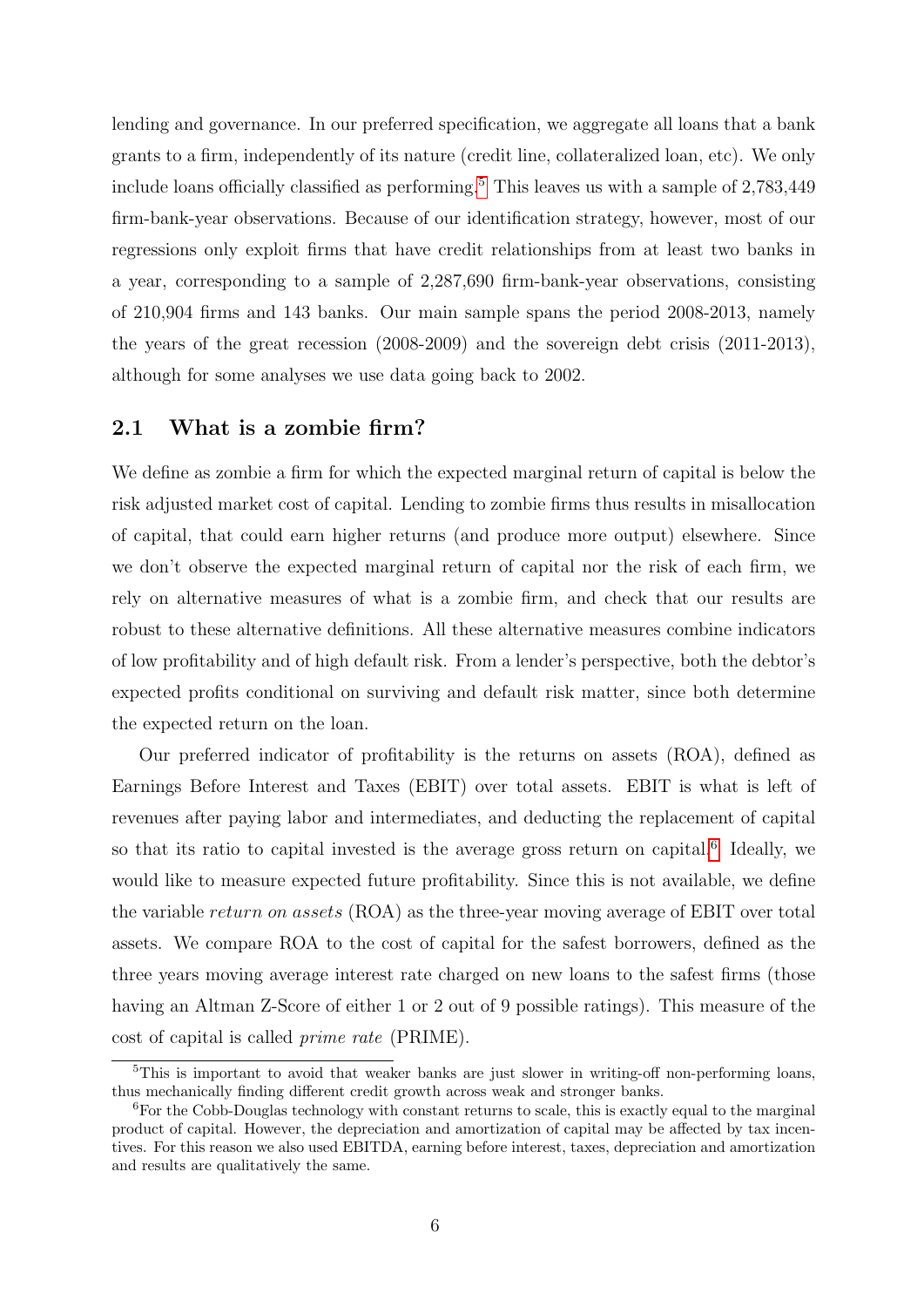As a measure of default risk, we rely on *leverage*, defined as total financial debt (excluding debt towards shareholders) over total assets. Highly indebted firms are obviously more at risk of default, so that a lender should be less willing to extend them credit.

We classify a firm as zombie in any given year if, in that year, ROA is below PRIME, and if leverage exceeds 40%. This threshold corresponds to the median value of leverage in 2005 in the sample of firms that exited during 2006-2007 (i.e. just before the financial crisis), and that during the previous two years had ROA< PRIME at least once. Appendix Figure [A1](#page-39-0) reports the distribution of leverage in 2005 for the whole sample and for this specific group of firms. The latter is clearly shifted to the right. We checked that the share of zombies varies little and continuously as we vary the leverage threshold between the 40-th and the 60-th percentile of the distribution, implying that our definition of zombie is not particularly sensitive to the numerical value of the selected threshold.

Figure [1](#page-39-0) shows the time evolution of the share of zombies together with the evolution of GDP growth for the 2004-2013 period. The two series are clearly negatively related. The share of zombies reaches a maximum in 2009, when GDP contracted by almost 6%. It declines slightly in the following two recovery years and it increases again in 2012, when GDP growth turns negative again, dropping only slightly in 2013 as the contraction in GDP gets smaller. Table A1 in the Appendix provides summary statistics of balance sheet and economic variables for zombie and non zombie firms.

Observable outcomes associated with zombie firms are very different from those of healthy firms, confirming the plausibility of our definitions. First, the status of zombie firm is highly persistent. If a firm is classified as a zombie in period t, it has 73% probability of still being a zombie next period, and there is little difference between the pre-crisis and the crisis years. Second, credit to zombies is much more likely to be cut by the average bank: the proportion of terminated relationships with zombies is  $11\%$ , against 9% for non-zombies. Third, the share of zombie firms that exited because of default and bankruptcy is 12.8%, that of non-zombies 3.3%. Fourth, revenue growth is much slower for zombie firms than for non-zombies. The three-year average growth rate of revenues (weighted by firms' assets) is  $-4.1\%$  for zombies, while it is  $-2.4\%$  for healthy firms. This is important to reduce concerns that we may be classifying high-growth firms as zombies. For example, a start-up might have high leverage and negative profits because of high investment, but this might be due to high growth opportunities. It turns out that this is not the case in our data, indicating that our definition of zombie is effectively identifying firms with grim prospects.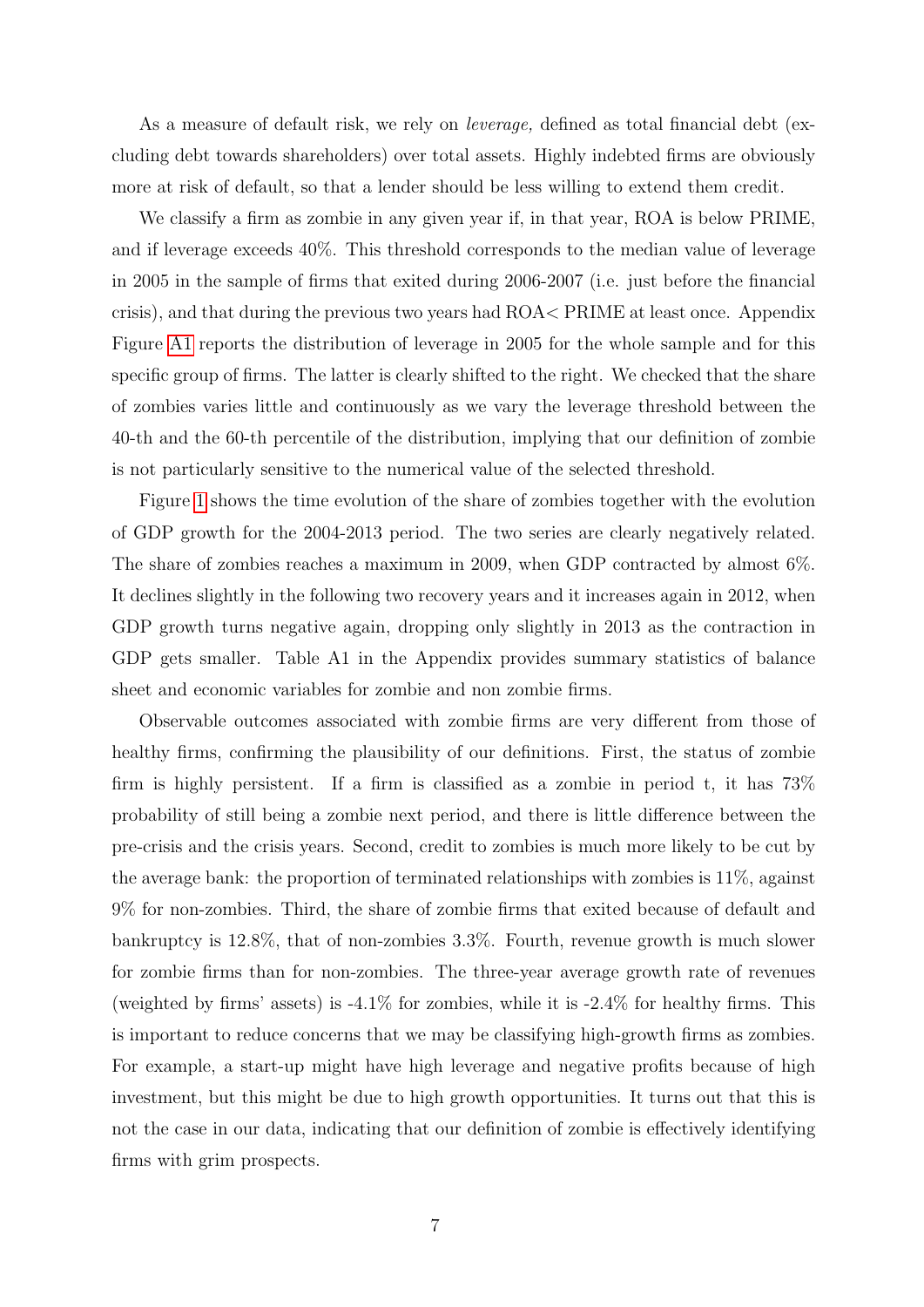### 2.2 Variables used in the credit regressions

In Table [A2](#page-41-0) in the Appendix we report descriptive statistics of the variables used in the credit regressions. Our outcome variables of interest are the yearly growth of credit, a dummy for the break-up of the credit relationship, the interest rate charged on the loan, and two indicators of the decision of the bank to classify a loan as problematic. Average credit growth is -8.06% in our 2008-13 sample (it was 5.3% in the previous four years).

Our key regressors are indicators of banks strength. The main measure of bank strength is the regulatory capital ratio. This is defined as the ratio of total capital (the sum of Tier 1 and Tier 2 capital) to risk-weighted assets, at the beginning of the period. The regulation in place in our sample period prescribed that banks maintain this ratio above 8%. Higher capital identifies financially stronger banks. Table [A2](#page-41-0) in the Appendix shows that average and median capital ratios are around 11%, reflecting the efforts at rebuilding bank capital during the crisis. We classify a bank as weak if in year  $t$  the capital ratio is below 10.1%, corresponding to the median of the banks distribution in 2008 (the starting year of our sample). The corresponding dummy variable is called  $LowCap$ , and it takes a value of 1 in 24% of observations (cf. Appendix Table [A2\)](#page-41-0). We use the distribution in 2008 because it captures a pre-crisis situation not affected either by the capital erosion induced by losses occurred during the crisis, or by the subsequent recapitalization. Appendix Figure [A2](#page-39-1) illustrates how zombie firms are distributed between banks, according to their capital ratio. The distribution is non-monotonic, and banks with a capital ratio in the bottom quartile have a substantially higher share of zombies out of total borrowers. We will assess the robustness of our results to alternative indicators of bank strength.

Other bank characteristics may be relevant for lending. For this reason, in the regressions we include the set of standard controls used in the literature [\(Khwaja & Mian](#page-37-1) [2008,](#page-37-1) Iyer, Peydró, da Rocha-Lopes & Schoar 2014): the liquidity ratio, namely the ratio of cash plus government securities to total assets; the ratio of interbank deposits to total asset; bank profits divided by total assets; and bank size, measured by the log of total assets. Appendix Table [A2](#page-41-0) shows that the average firm borrows over one quarter of its bank credit from a single bank, and that approximately one quarter of total credit is granted through credit lines.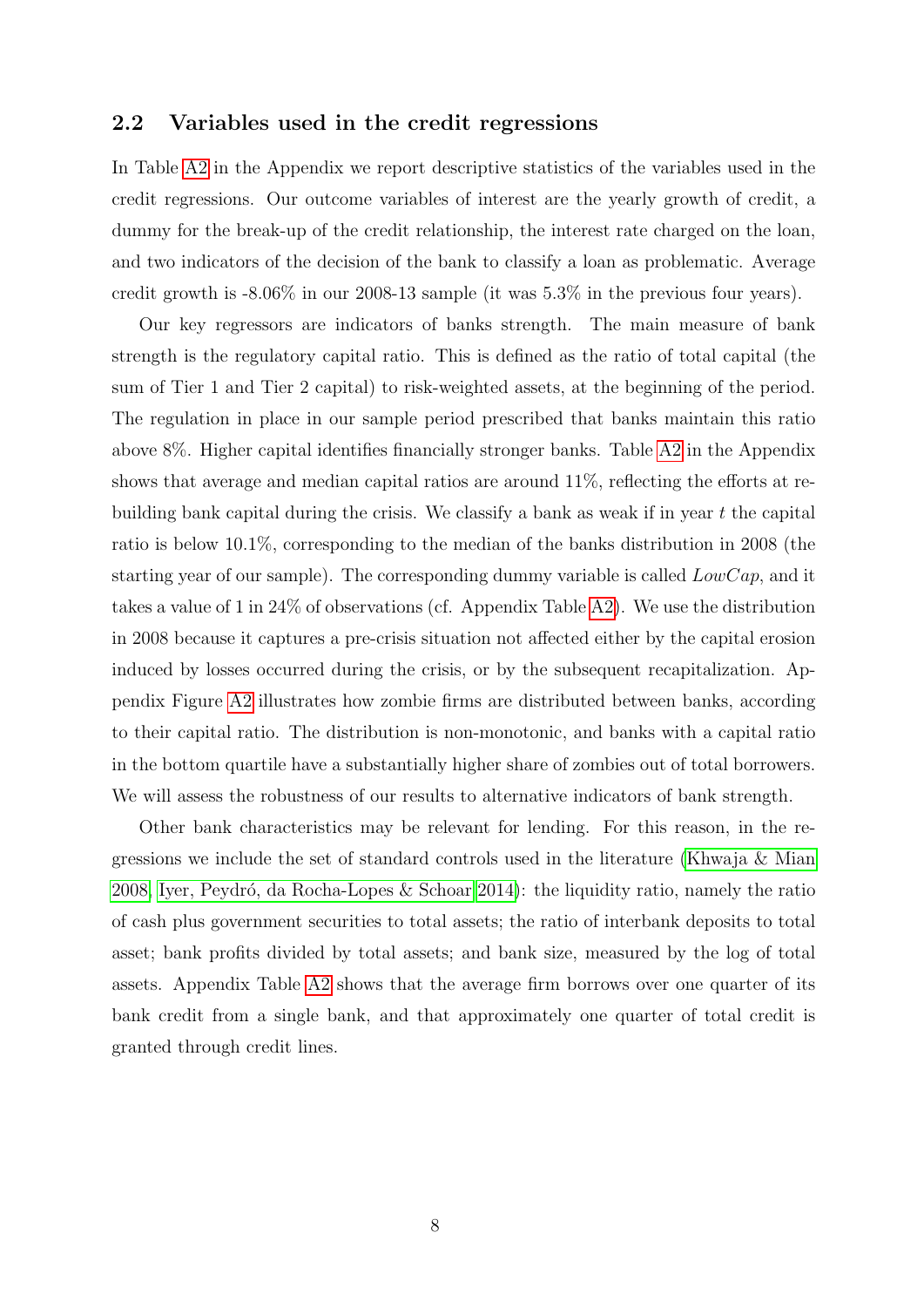# <span id="page-9-0"></span>3 Who lends to zombie firms?

Why would any bank want to lend to a non-viable firm? A well capitalized bank should only grant loans with positive net present value, so it would never want to do that. In the period under consideration, however, not all banks met these ideal conditions. Capital requirements were raised repeatedly and several banks had capital shortfalls. But raising capital was very difficult and expensive in the midst of the financial and sovereign debt crisis. Delaying recapitalization until aggregate economic conditions improved may have been preferable for banks, for two reasons. First, an economic recovery would reduce bank losses and the size of the necessary recapitalization, thanks to future retained earnings. Second, raising fresh capital would be cheaper once the crisis was over. This created an incentive to hide losses for all banks, but particularly for those with less regulatory capital who faced more pressing recapitalization requirements.

Our main hypothesis, therefore, is that zombie lending reflects an attempt to hide losses by banks who sought to avoid or delay recapitalization imposed by regulators. Faced with a zombie firm, a bank had to choose between rolling over the credit ("evergreening"), or recognizing it as non-performing and writing off some capital. The more pressing was the capital requirement, the more likely that credit extension was the preferred option.

This logic has a number of empirical implications:

- First, since deleveraging reduces their capital requirements, banks with low capital are more likely to contract credit than well capitalized banks. To avoid loss recognition, however, credit contraction by low-capital banks is less likely to affect zombies than healthy firms. Thus, we should observe that a bank capital shortfall is associated with a contraction of credit to healthy firms, but not necessarily to zombies.
- Second, in order to avoid loss recognition, low-capital banks are less likely to terminate a credit relationship with a zombie firm and to classify loans as non-performing, compared to banks with adequate capital.
- Third, the relative effect of low bank capital on zombie vs healthy firms should be stronger if credit is not collateralized, because the default of an uncollateralized loan has a stronger impact on regulatory capital than that of a collateralized loan.
- Fourth, the relevant measure of capital is related to the nature of the capital requirements. If recapitalization is mainly imposed by regulators, then regulatory capital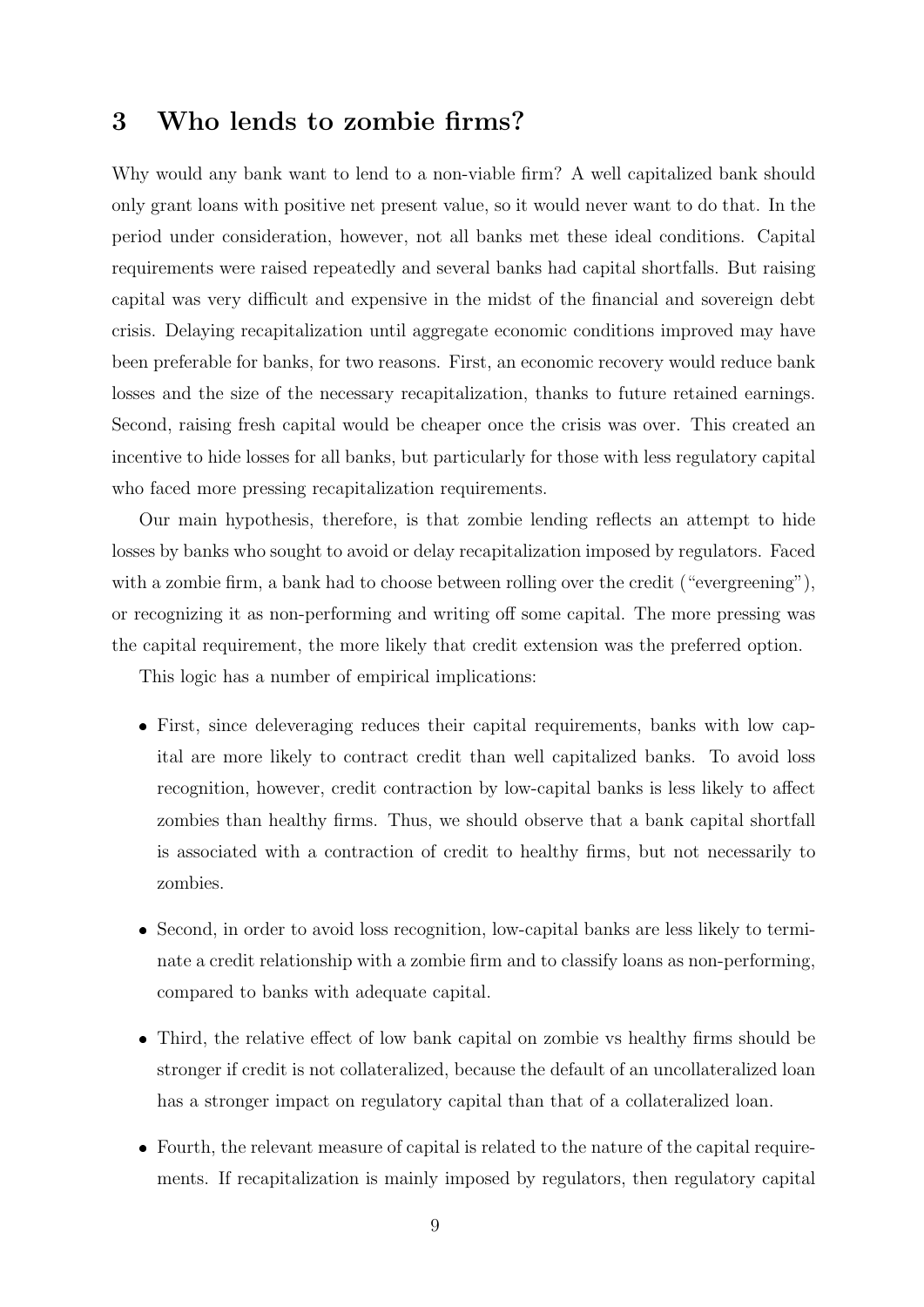is the relevant measure of bank strength. If instead the pressure to recapitalize is mainly coming from financial markets, then other indicators of bank strength, like leverage, may be more strongly correlated with zombie lending.

In the remainder of this section we test these predictions, and explore which bank features and loan conditions are associated with zombie lending.

### 3.1 Empirical strategy

We use the following regression framework:

<span id="page-10-0"></span>
$$
\Delta b_{ijt} = \beta_0 + \beta_1 LowCap_{jt} + \beta_2 (Z_{it} * LowCap_{jt}) + \beta_3 Z_{it} + \beta_4 \mathbf{X_{ijt}} + D_{ijt} + \eta_{ijt} \tag{1}
$$

where  $\Delta b_{ijt}$  is the log difference in total lending of bank j to firm i between year t and  $t + 1$ ;  $Z_{it}$  is the zombie  $0/1$  indicator;  $LowCap_{jt}$  is a dummy equal to one if the capital ratio of bank j at the beginning of period  $t$  is below the median in 2008 (or alternative measures of weak bank capitalization);  $X_{i}$  are other controls at the firm and bank level;  $D_{ijt}$  are different sets of dummy variables used in different specifications. To test the predictions discussed above, we also replace  $\Delta b_{ijt}$  with other dependent variables, such as dummy variables for whether the credit relationship is severed and for whether the loan is classified as non-performing by the bank, and the interest rate charged on the loan. To account for potential correlation in the residuals at the level of both the bank and the firm, standard errors are always double clustered at the bank and firm level.

To clarify the interpretation of the coefficients, define  $\Delta b_{ij}$  as the average growth of credit for firms  $i = \{Z, N\}$  (zombies, non-zombies) when borrowing from banks  $j =$  $\{H, L\}$  (high and low capital). Then,  $\beta_1 = \Delta b_{NL} - \Delta b_{NH}$  measures the difference in the credit growth of non-zombies when borrowing from low capital rather than high capital banks;  $\beta_2 = (\Delta b_{ZL} - \Delta b_{NL}) - (\Delta b_{ZH} - \Delta b_{NH})$  measures the *relative* effect of a reduction in bank capital on zombie vs non zombie firms; and  $\beta_3 = \Delta b_{ZH} - \Delta b_{NH}$  measures the difference in credit growth to zombie vs non zombie firms by a well capitalized bank. It is also useful to note that  $\beta_1 + \beta_2 = \Delta b_{ZL} - \Delta b_{ZH}$  measures the effect of a reduction in bank capital on credit growth to zombie firms.

The main issue in identifying the effects of bank capital on credit supply is that observed credit also depends on credit demand by firms. Firms are not randomly matched to banks. The correlation measured by  $\beta_2$  could be due to matching between weak banks and weak firms for reasons other than the banks capital ratio. For example, some banks may be specialized in lending to firms that were more severely hit by the crisis, which in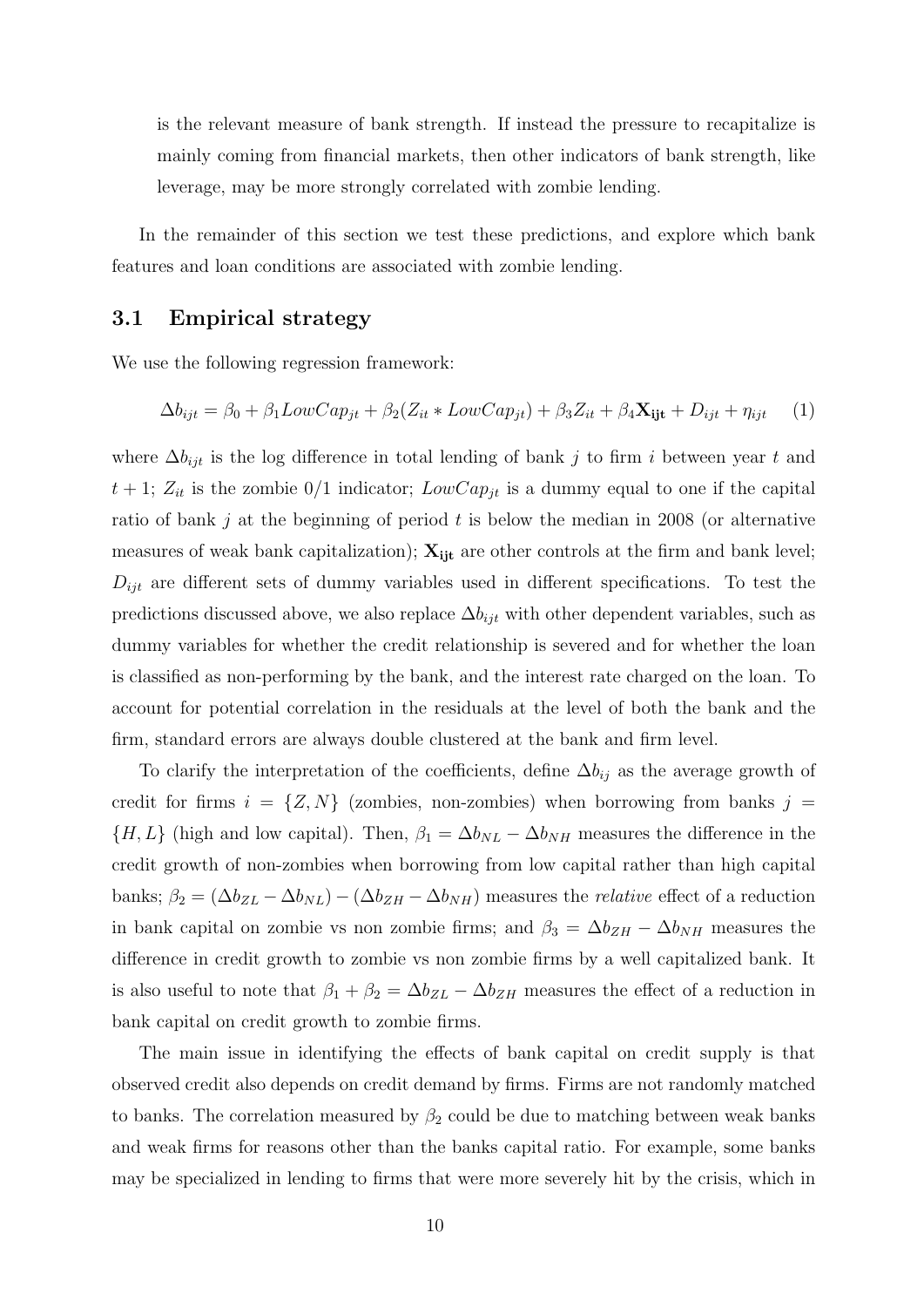turn led to a deterioration in the banks financial position. In this case, causality would go from firms to banks rather than the other way around. The richness of our data allows us to properly address this issue. First, we use changes in credit granted, rather then levels, so as to consider the dynamics of credit evolution rather than a stock measure of exposure. This does not eliminate all concerns, because zombie firms, possibly more likely to be matched to weak banks, might demand more credit during the crisis, compared to healthy firms. We thus follow the identification strategy proposed by [Khwaja & Mian](#page-37-1) [\(2008\)](#page-37-1) and [Amiti & Weinstein](#page-36-4) [\(2018\)](#page-36-4). A well-known feature of the Italian lending market is that firms tend to borrow from different banks simultaneously [\(Detragiache, Garella &](#page-36-12) [Guiso 2000,](#page-36-12) [Gobbi & Sette 2013\)](#page-37-12). In our data, firms have 3.3 lending relationships on average. This allows us to include a full set of firm-year dummy variables. These dummy variables control for any potential effect coming from firm-level time varying shocks to credit demand, and therefore account for all the unobserved heterogeneity at the firmyear level.[7](#page-11-0) Our estimates are only based on within firm-year variations in the growth of granted credit across banks with different degrees of financial strength. Thus, the inclusion of firm-year dummy variables rules out any demand-driven potential correlation between unobservable determinants of credit growth and measures of capital intensity of banks. This comes at the cost that we cannot identify  $\beta_3$  anymore, as the zombie dummy is absorbed by the firm-year effects.

A second identification concern is that the bank capital ratio could be correlated with unobserved bank features that influence zombie lending, such as management practices or features of the banks balance sheet. For this reason, we include a full set of bank dummies, to account for all potential fixed unobserved heterogeneity at the level of the bank, as well as several observable and time varying banks' characteristics, potentially correlated with the capital ratio and with lending policies, such as bank profitability, liquidity and liability structure (more details are provided in context). In some specifications we replace these time varying bank covariates with bank\*year fixed effects. These control for bank-time varying unobservables, but come at the cost that we can only identify the effect of low capitalization on zombie relative to healthy firms.

There remains a final concern. Although total credit demand by the firm is controlled by firm-year fixed effects, its partition across banks could reflect unobserved firm heterogeneity correlated with bank features. For instance, zombie firms could demand more credit from weaker banks because of stronger historical ties with such banks. Note that

<span id="page-11-0"></span><sup>7</sup>Firm-year dummies also account for all observed heterogeneity, making firm controls redundant.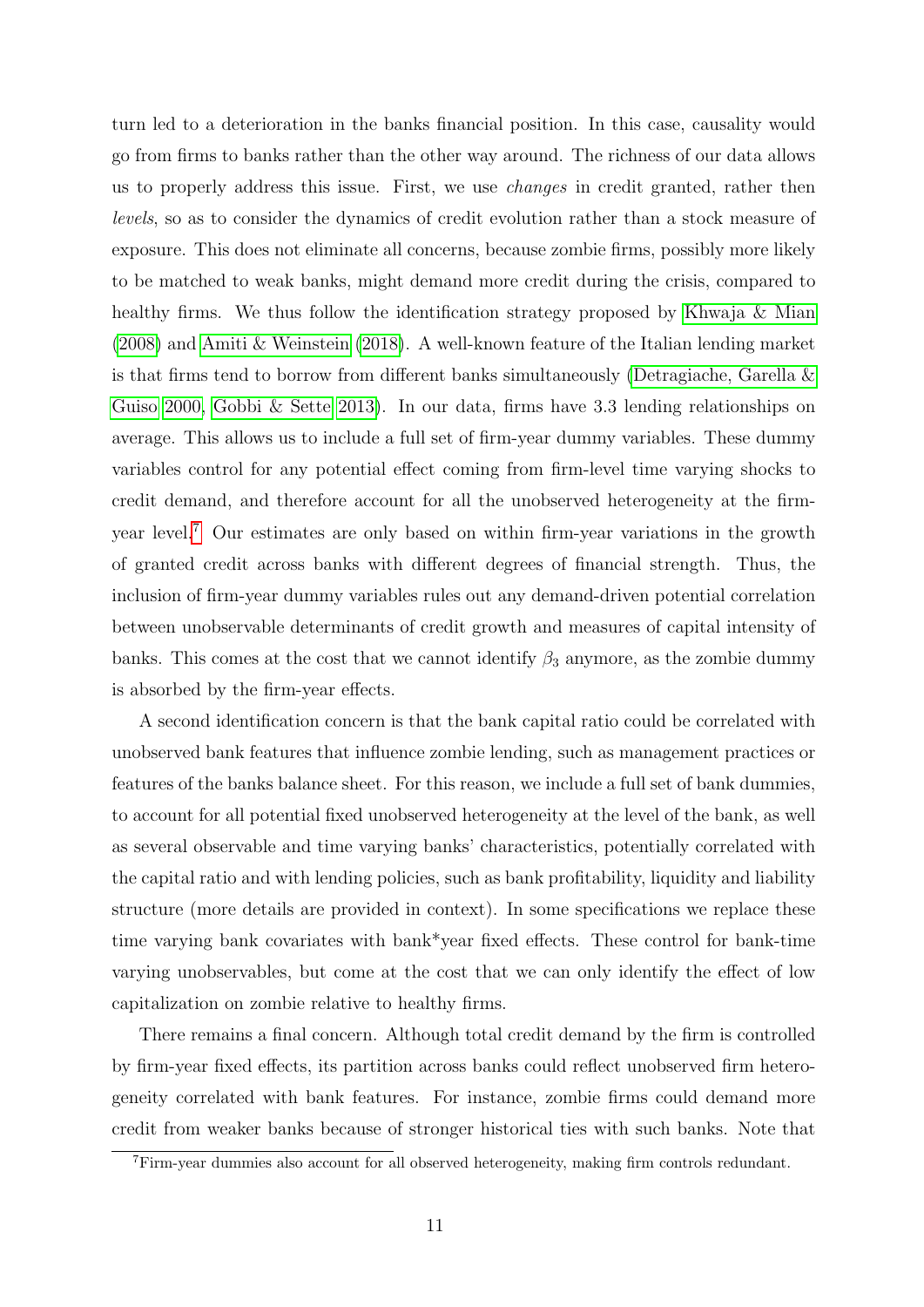our dependent variable is credit growth, rather than the stock of credit, which reduces the relevance of this issue. Nevertheless, to cope with this concern, we also control for some observable features of the bank-firm match, such as the importance of the individual bank in the total bank debt of the firm, and the share of credit granted through a credit line. For example, it might be easier to cut credit growth if it takes the form of a credit line, whose conditions can be modified unilaterally by the bank at any time, or if the bank accounts for only a small fraction of total firm credit. Thus, we define share  $bank_{ijt} = credit_{ijt}/\sum_{j} credit_{ijt}$  where  $credit_{ijt}$  is the total amount of credit granted by bank j to firm i in year t, and share credit line<sub>ijt</sub> = credit line<sub>ijt</sub>/credit<sub>ijt</sub>, where credit line is the amount granted through the credit line. In addition, as a further robustness check, we also estimate the fully saturated specification with firm\*time, bank\*time and bank\*firm fixed effects. In this demanding specification, the parameter of interest  $\beta_2$  is estimated only exploiting changes over time in  $Z_{it} * LowCap_{jt}:$  either the firm or the bank must change status.

Our identification assumption is that, after controlling for all these variables, any remaining unobserved determinant of the composition of changes in credit granted to the same firm by different banks is uncorrelated with the regressors.

### 3.2 Results

#### 3.2.1 Intensive margin

The results of estimating equation [\(1\)](#page-10-0) are displayed in Table [1,](#page-40-0) where the dependent variable is the log difference of total credit granted by bank j to firm i between  $t + 1$  and t, expressed in percentage terms. Throughout, standard errors are double clustered at the bank and firm level, unless otherwise noted.<sup>[8](#page-12-0)</sup>

In column (1) we report a specification with firm fixed effects and sector-province\*year fixed effects. Here the sample also includes single-banking firms. First,  $\beta_3 = -5.4$  and highly significant, meaning that healthy banks cut credit growth to zombies by  $5.4\%$ compared to healthy firms. Second,  $\beta_1$  is negative but not significantly different from zero, implying that low capital banks' credit policy towards healthy firms does not differ from that of high capital banks. Third,  $\beta_2$  is positive and significant at the 1% level: thus, banks with a capital ratio below the median extend relatively more credit to weak firms than to healthy firms, compared to banks with higher capital. The estimated  $\beta_2$ of 1.6 means that a bank with low capital allows credit to zombies to grow faster than

<span id="page-12-0"></span><sup>8</sup>Clustering at sector-year or province-year level does not materially change the significance levels.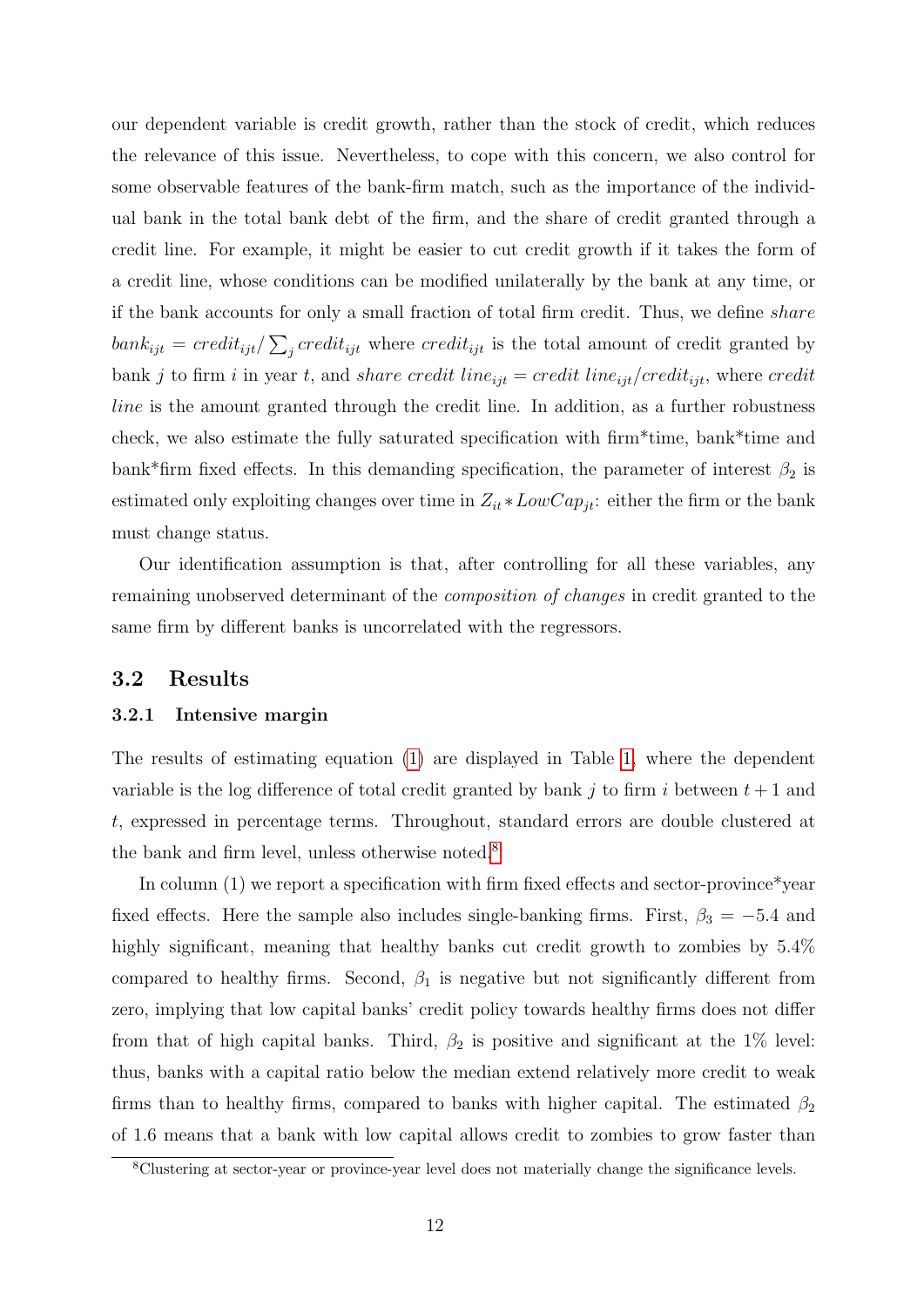credit to healthy firms by 1.6%, compared to banks with high capital. Given that well capitalized banks cut credit to zombie firms, relative to healthy firms, by about 5.4% per year, this implies that the reduction in credit supplied to zombies is more than 25% lower for low capital banks. Also, note that  $\beta_1 + \beta_2$ , that measures the difference in credit supply to zombies between low and high capital banks, is not significantly different from 0 (p-value=0.48, see the last row of Table [1\)](#page-40-0). Thus, bank capital influences the composition of credit growth in terms of firm quality, but not the overall amount of credit extended to zombie firms.

Column (2) adds the firm-year fixed effects, that account for unobserved heterogeneity at the firm level, and bank fixed effects. Thus, here by construction the sample is restricted to multiple-banking firms (estimating column 1 on this restricted sample produces similar estimates, indicating that excluding single bank firms does not affect the results). The interaction coefficient drops slightly and remains significant, but now the estimated coefficient on  $LowCap$  becomes more negative and significant at the 5% level. The point estimate implies that low-capital banks cut growth to healthy firms by about 1.6%, relative to well capitalized banks. This corresponds to about 20% of the average credit contraction during this period, a substantial effect. The sum of  $\beta_1$  and  $\beta_2$  remains insignificantly different from zero, implying that the only effect of low bank capital is to reduce credit growth for healthy firms, with no impact on credit to zombies.

In column (3) we add two variables that account for pre-existing bank-firm relationships, namely the share of the bank in total firm's credit and the composition of loans across different credit facilities. Credit growth is negatively related to the share of credit that a bank extends to a firm and positively related to the share extended through credit lines. But the coefficients of interest are not materially affected: if anything, they rise in absolute value. In column (4) we introduce time-varying bank controls, namely the liquidity ratio (the ratio of cash and government bonds to total assets), the *interbank* ratio (the ratio of interbank deposits and repos with banks–excluding those with central banks–and total assets), ROA (the ratio of bank profits to bank total assets), and Bank size (the log of bank total assets). These indicators are meant to capture other bank characteristics that might influence lending policies and possibly correlated with the capital ratio. They do influence credit growth, without however affecting our coefficients of interest. In column (5) we include bank\*time fixed effects. We cannot identify  $\beta_1$ , but  $\beta_2$ is broadly unchanged.

Finally, in column (6) we also include bank\*firm fixed effects. Here, like in column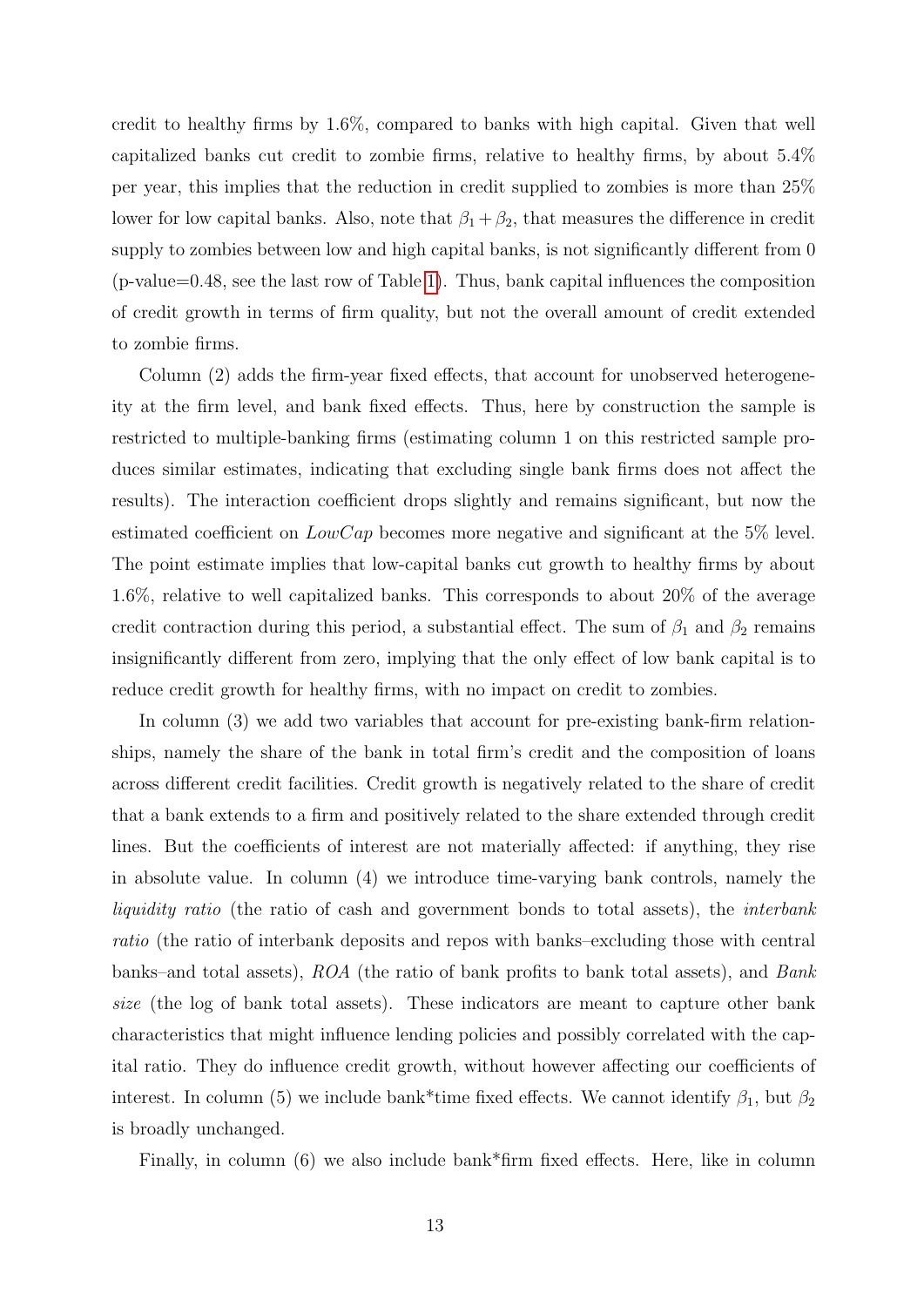(5), standard errors are clustered at the bank-firm level, since this is the dimension of variation of the variable of interest. The estimate of  $\beta_2$  drops in size and looses statistical significance at the margin (p-value 0.102), indicating that cross sectional variability is key to identify the effect. Nevertheless, the estimated coefficient of 0.39 is economically relevant, accounting for about 7% of the average credit growth in the period. Note that this is a very demanding specification, as it estimates  $\beta_2$  only out of firm-bank relationships in which either the bank or the firm changes status (between low-high capital for banks and zombie-non zombie for firms). Since both dummies are constructed using thresholds, many of these changes are likely to be marginal, ie., occurring for small changes in the fundamentals for firms and banks close to the respective thresholds, reducing the power of the test. Indeed, as shown in Appendix Tables [A4](#page-43-0) and [A5](#page-44-0) below, when using continuous measures of either bank strength or zombie, the estimate of  $\beta_2$  remains statistically significant also in this very demanding specification.<sup>[9](#page-14-0)</sup>

Overall, Table [1](#page-40-0) implies that the main difference between low vs high capital banks concerns credit extended to healthy firms. Relative to high capital banks, low-capital banks cut credit more aggressively to healthy firms than to zombie firms. This results in significantly lower credit growth for healthy firms who borrow from a low-capital bank, while credit to zombie firms is not significantly affected by bank capital. These effects are large, and correspond to about 20% of average credit contraction during the period.

Next, we consider the other predictions of the effects of low capital on bank lending behavior. Throughout, we only display the specification corresponding to column (4) in Table [1](#page-40-0) as this allows us to estimate the coefficient of the dummy for low capital banks, which captures the effect of low bank capitalization on healthy firms.

#### 3.2.2 Extensive margins

Credit can also be reduced by shutting down a credit relationship, something not captured by our credit growth indicator, or by classifying a loan as bad, which implies that the firm is essentially excluded from the credit market. In Table [2](#page-41-0) we explore these extensive margins, using the same specifications as in column (4) of Table [1.](#page-40-0) Given the very large number of fixed effects, we cannot estimate logit or probit models, so we estimate linear

<span id="page-14-0"></span><sup>&</sup>lt;sup>9</sup>Despite the inclusion of bank-firm fixed effects, one may wonder whether zombies may be more likely to increase their credit demand to weaker banks, in anticipation of being denied credit in the future. To check this, we have redefined the dependent variable as the faction of used to drawn credit in existing credit lines, and there is no evidence that zombies draw credit more intensively from low capital banks. We also focus on a specific form of credit, overdraft loans. These are a homogenous product across banks, so that they are robust with respect to the issue of bank specialization raised by [Paravisini, Rappoport](#page-37-13) [& Schnabl](#page-37-13) [\(2020\)](#page-37-13).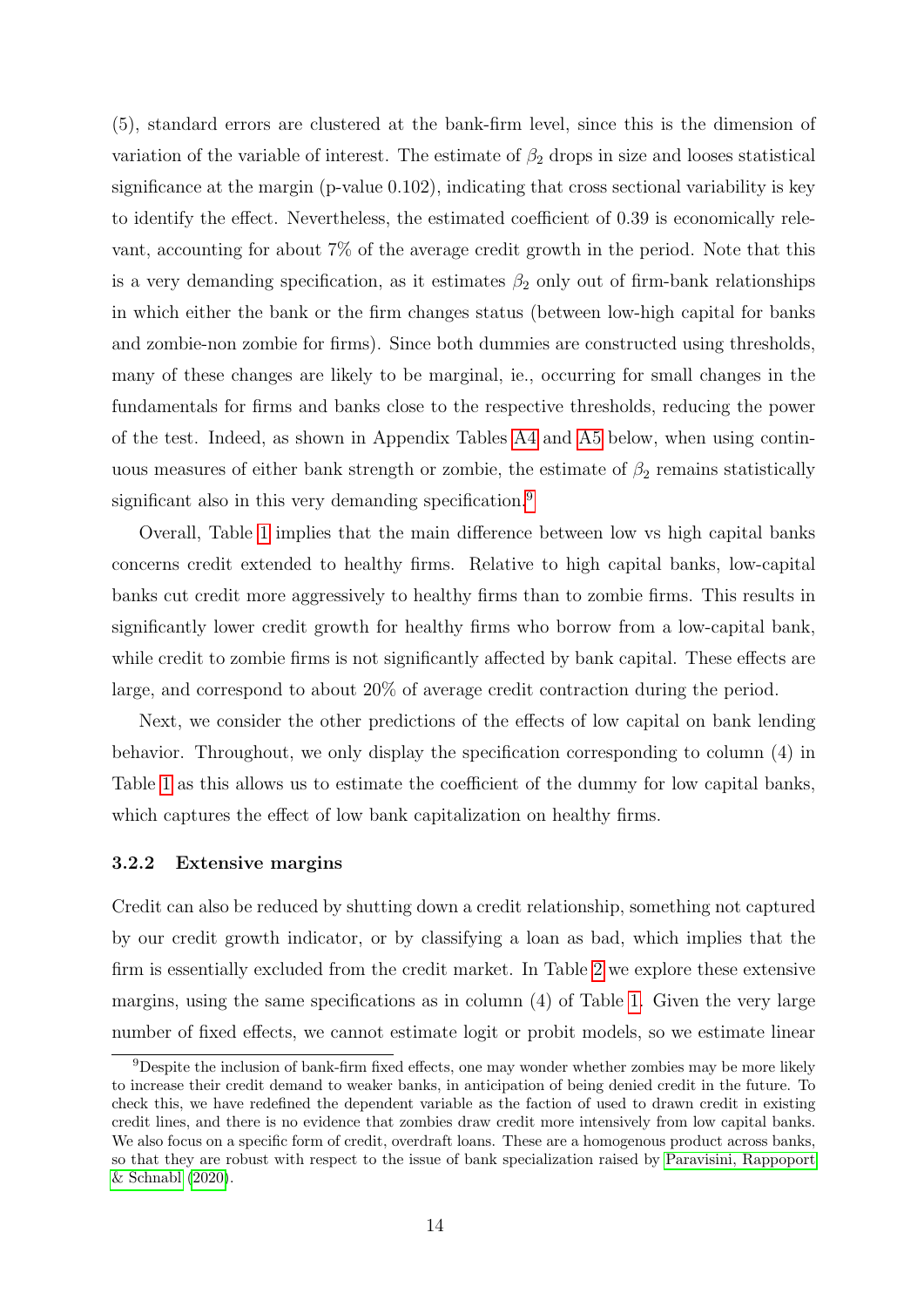probability models (OLS).

Termination of the credit relationship In column (1) the dependent variable is a dummy variable that equals 100 if the overall credit relationship is in place at  $t$  but disappears at  $t + 1$  and zero otherwise (the value of 100 is chosen so that the coefficients can be interpreted as percentage points). Only the interaction coefficient between the low capital dummy and the zombie dummy  $(\beta_2$  in equation 1) is statistically significant and has a negative value: low-capital banks are less likely to terminate a relationship or to cut a credit line with zombies than with healthy firms, compared to high-capital banks. In column (2) the dependent variable is similarly defined, but it refers to credit lines, which can be closed at will by the bank. Now the estimated coefficient  $\beta_1$  is positive and significant, indicating that healthy firms are more likely have their credit line cut if the bank has low capital. The estimate of  $\beta_2$  instead is negative and larger than in column (1), confirming that low capital banks are less likely to shut credit lines to zombies than to healthy firms. Unlike in Table [1,](#page-40-0) here  $\beta_1 + \beta_2$  is close to -1 and statistically significant in both columns. Thus, on average the probability that a credit relationship or a credit line with a zombie firm is terminated is about 1 percentage point lower if bank capital is below the median. This is a large effect, given that on average 9.4% of the relationships in our sample are terminated every year.

Non-Performing Loans Next, we study how bank capital affects the decision of a bank to classify loans as non-performing. There are two classes of non-performing loans entailing some degrees of discretion by banks: "substandard loans" and "bad loans". A loan can be classified as substandard when the firm is "facing temporary difficulties defined on the basis of objective factors - that are expected to be overcome within a reasonable period of time" [\(Banca d'Italia 2008\)](#page-36-13). Bad loans are those for which banks expect to recover only a small fraction of the nominal value.

Classifying a loan as substandard or bad has two consequences. First, it forces the bank to set aside a provision for future losses, thus reducing current profits. Banks with a weak capital structure may be reluctant to do this. Second, a bad loan classification implies that the firm is basically excluded from the loan market. Therefore, if a bank wants to keep a zombie alive, it will refrain from classifying its loans as substandard or bad. For both reasons, we expect that under-capitalized banks are less likely to do so.

To test this hypothesis, in columns (3) and (4) of Table [2](#page-41-0) we run a set of regressions in which the dependent variable is a dummy variable equal to 100 if a loan is classified as bad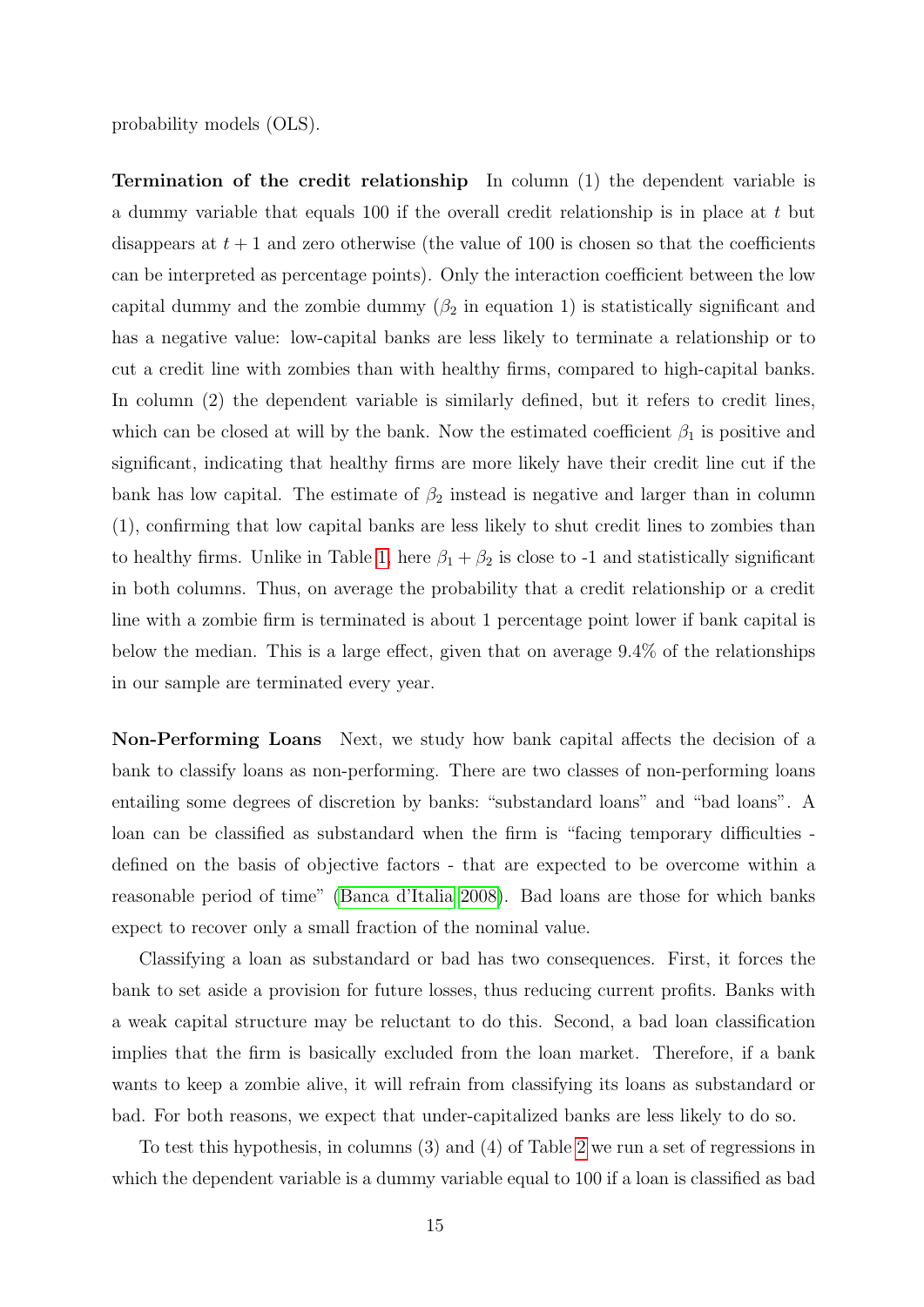(column 3) or substandard (column 4) between t and  $t+1$ . Note that this is a demanding test, for two reasons. First, our firm-year fixed effects specification identifies the estimated coefficient from differences in the bad loan classification across banks. Only about 4.7% of all bad loans in our sample are not classified as such by all banks. Second, for a bank the benefit of delaying a substandard or bad loan classification may not be long-lasting, as supervisors may require banks to do so anyway, or they may impose writedowns in order to increase coverage ratios, i.e., the ratio between write-downs and the overall stock of non-performing exposures.<sup>[10](#page-16-0)</sup> In both columns  $(3)$  and  $(4)$ , the interaction coefficient  $\beta_2$  is negative and significant. The estimated coefficient on  $LowCap$  is not statistically significant at the 5% level or it is positive, and the sum of the two coefficients is negative and significant. Thus, having low bank capital reduces the probability that a loan to a zombie is classified as bad or substandard, and has no effect or the opposite effect on loans to healthy firms. The point estimates imply that having low bank capital reduces the probability of these classifications by over half of a percentage point if the loan is with a zombie firm. In our sample, every year about  $1.5\%$  of loans are classified as bad. Hence, having low bank capital reduces such classifications by about one third if the firm is a zombie.

#### 3.2.3 Other Predictions and Robustness

In the appendix, we explore other possible consequences of low capitalization for banks' lending policies. Consider first the presence of collateral. Loss provisions on non-performing loans are substantially smaller if credit is guaranteed by collateral. Thus, the bank has much stronger incentives to hide losses for non-collateralized loans. Consistently with this, in Appendix Table [A3](#page-42-0) we find that low and high capital banks do not behave differently when loans are collateralized (column 1), while for uncollateralized loans the same pattern as in column (4) of Table [1](#page-40-0) emerges (column 2), but the effects are stronger, as expected.

If the main reason behind zombie lending is to hide losses, then we expect interest rates on the loan to be low. Subsidized credit is extended in order to keep the firm solvent, and raising interest rates could create difficulties for the borrower or attract the attention of regulators. If on the other hand a low-capital bank was gambling for resurrection, then the opposite should be observed: the bank charges very high interest rates on risky

<span id="page-16-0"></span> $10$ In 2012 and 2013 the Italian supervisor conducted targeted inspections on 20 major banks with the aim of verifying credit risk and increase coverage ratios. This resulted in banks increasing writedowns by 50%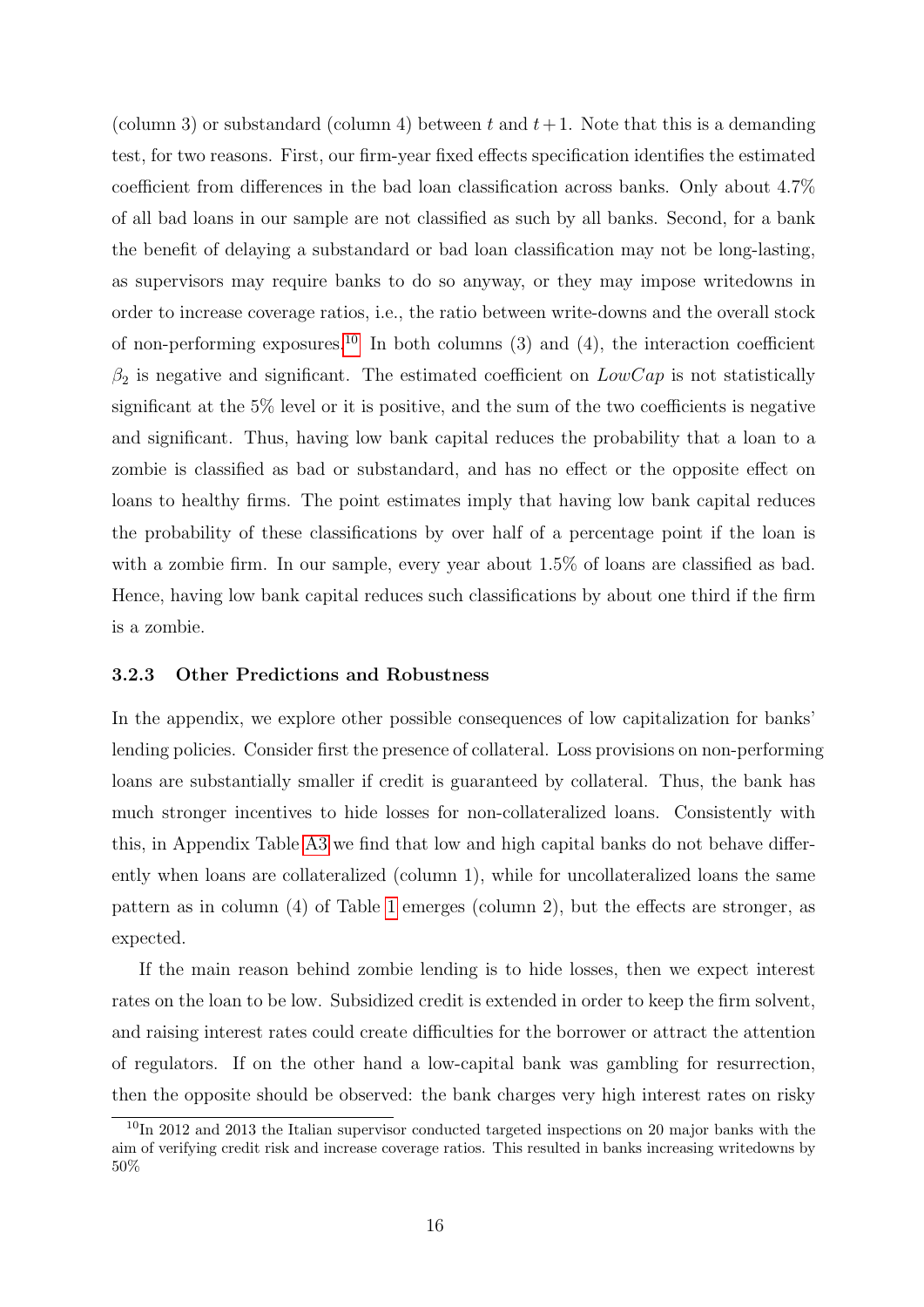loans, knowing that limited liability shields its shareholders from the downside risk. The evidence is consistent with the motive of hiding losses and does not support gambling for resurrection: low and high capital banks charge similar interest rates, irrespective of the identity of the borrower - column (3) of Table [A3.](#page-42-0)

Finally, the main results are robust to alternative classifications of zombie firms and of low capital banks - Appendix Tables [A4](#page-43-0) and [A5.](#page-44-0) Only regulatory indicators of bank strength predict a differential growth of credit to zombie vs healthy firms, however, while market-oriented measures of bank strength such as ROA or leverage do not. This is consistent with our hypothesis that zombie lending reflects an attempt to hide losses from regulators, to avoid or delay requests to boost capital. Note that, in the fully saturated specification that also includes bank\*firm fixed effects (Panel B of Appendix Tables [A4](#page-43-0) and [A5\)](#page-44-0), the estimate of  $\beta_2$  is statistically significant and with the expected sign when using a continuous measure of zombiness (columns 3 and 4 of Table [A4,](#page-43-0) Panel B) or the continuous variable Capital Ratio (column 2 of Table [A5,](#page-44-0) Panle B, where the expected sign of  $\beta_2$  is now negative). This is in line with our previous observation that exploiting time variation in credit at the bank-firm level is very demanding when the treatment variables of interest are defined as binary variables. We also find no evidence that bank capital influenced the allocation of credit in the pre-crisis period, 2003-2007, when regulators did not pay much attention to bank capital - Appendix Table [A6.](#page-45-0)

All in all, this evidence is consistent with the hypothesis that low capital induces banks to cut credit to healthy firms rather than to zombies, because low-capital banks try to hide losses and delay the moment in which they will be required to raise new capital.

#### <span id="page-17-0"></span>3.2.4 Firm level regressions

Table [3](#page-42-0) aggregates total credit growth across banks and combines the intensive and extensive margins. The dependent variable is total credit granted at the level of the firm, therefore also accounting for credit changes deriving from credit relationships being severed or started (unless a firm enters or exists the credit market completely). For each firm, we compute the share of credit from low capital banks out of all banks from which a firm borrows, using the (beginning of period) share of credit from each bank as weights. All other bank-related variables are likewise computed as weighted averages of the banks from which the firm borrows. Compared to the basic regressions of Table [1,](#page-40-0) here an observation is a firm-year, so that we cannot include firm-year effects anymore (although we do include separate firm and year fixed effects). As such, these regressions might capture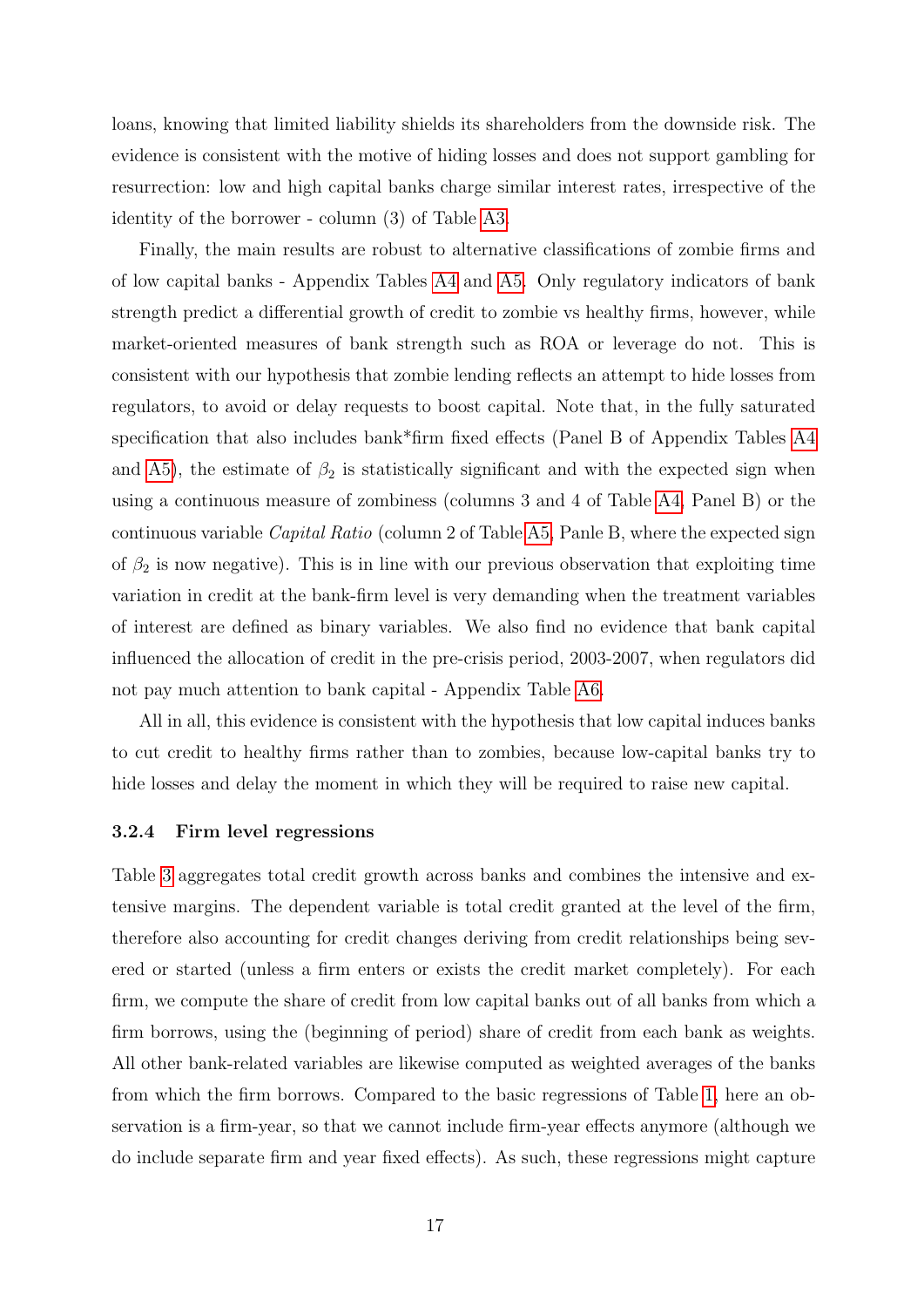both credit demand and supply effects and should therefore be interpreted with care. Nevertheless, since they combine the intensive and the extensive margins, these estimates provide a summary picture of credit allocation across healthy and zombie firms. Columns (1-3) refer to firms that borrow from multiple banks only, whereas in column (4) we also include single-bank firms. Standard errors are clustered at the firm level.

As in the loan-level regressions, we find that healthy firms record a lower growth in credit granted the larger is the share of low-capital banks they borrow from. According to the estimates of the most saturated regression in column (3), a firm borrowing only from low capital banks would record a drop in the growth of credit of 0.9% compared to a firm borrowing from high capital banks only. This is somewhat below the estimates in the loan-level regressions, and it suggests that healthy firms may at least partly compensate the lower credit by low capital banks by opening new credit relationships. The effect is opposite but much larger for zombies: the same exercise delivers an increase in the growth of credit of over 3% or almost 4%, depending on the sample, and highly statistically significant. The estimated effect of low bank capital on overall credit growth of zombie (as opposed to healthy) firms is about twice as large as that estimated from the loan-level regressions in Table [1.](#page-40-0) This is because Table [1](#page-40-0) only reflects the intensive margin, whereas here we also capture the effect of lower termination of credit relationships.<sup>[11](#page-18-1)</sup> Now the sum of the estimated coefficients in the first two rows exceeds 2% and is significantly different from zero in all specifications, implying that zombie firms receive more credit if they borrow from banks with low capital, in absolute terms and not just compared to healthy firms. Overall, and with the caveat on the more restrictive identification, this suggests that banks' capitalization has substantial effects on the allocation of credit across firms.

## <span id="page-18-0"></span>4 The real effects of credit misallocation

In the previous section we have shown that, during the crisis, banks with low capital allocated relatively more credit to zombies than to healthy firms, compared to well capitalized banks. We now ask how this misallocation of credit affected real economic activity. Lending policies can affect firms growth in two ways. First, directly, as firm operations depend on credit availability. Second, indirectly, through spillovers. In particular, if under-capitalized banks prevent zombie firms from shrinking or exiting, there are two contrasting indirect effects. On the one hand, there is a positive aggregate demand [\(Huber](#page-37-14)

<span id="page-18-1"></span> $11$ Recall that for healthy firms we found that bank capital has no effect on the extensive margin (cf. Table [2\)](#page-41-0).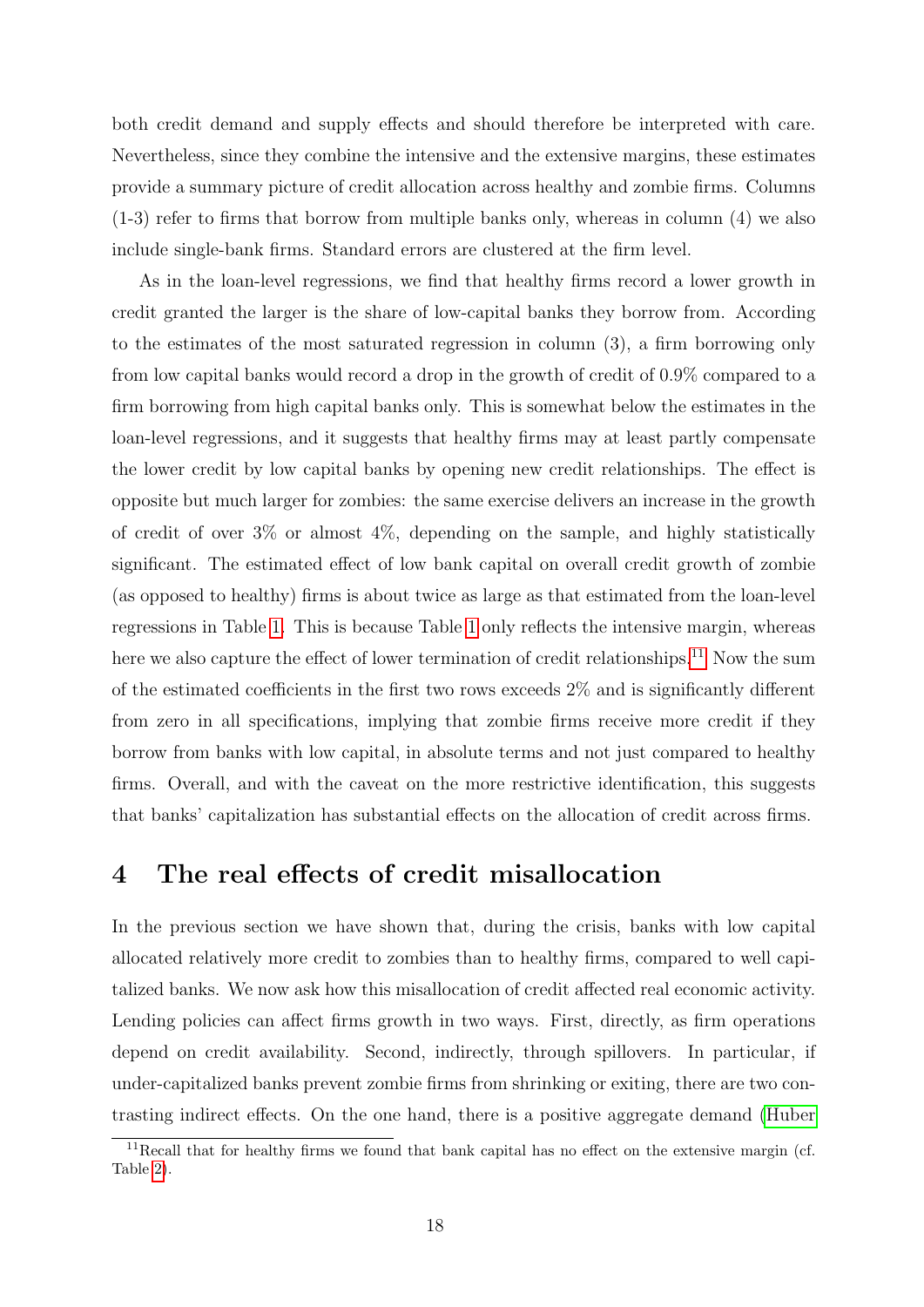[2018\)](#page-37-14) and input-output [\(Barrot & Sauvagnat 2016\)](#page-36-2) externality, because zombie lending may prevent layoffs or bankruptcies. On the other hand, zombie lending is like a subsidy to inefficient firms, that hurts competing healthy firms.

We break the analysis in three parts. First, we study how being exposed to undercapitalized banks affects the growth rate of healthy vs zombie firms and which of the indirect effects mention above are at play. Second, we ask if low bank capital affects the composition of bankruptcies between zombies and healthy firms. Third, building on the literature on misallocation [\(Hsieh & Klenow 2009\)](#page-37-2), we consider the implications of low bank capital for the dispersion of productivity across firms.

A key issue is how to define the reference group within which these effects take place. [Caballero et al.](#page-36-0) [\(2008\)](#page-36-0) study Japanese listed firms only, for which the relevant markets are national (or even international). Accordingly, they use the sector as the reference group. [Acharya et al.](#page-36-1) [\(2019\)](#page-36-1) follow this approach and, given that they have a sample of firms from different European countries, use the country-sector. Our sample instead consists of all incorporated firms, including very small ones. For this reason, we also consider geography. Many firms in our sample have access only to the local lending market. Since banks tend to be geographicallyi specialized, and often competing firms are also geographically concentrated, we define the credit market at the province-sector level. Provinces are administrative units roughly comparable to a US county. As argued by [Guiso, Pistaferri & Schivardi](#page-37-15) [\(2013\)](#page-37-15), they constitute an ideal geographical unit to define the credit market: in fact, according to the Italian Antitrust authority, the "relevant market" in banking for antitrust purposes is the province. Moreover, provinces are also a natural boundary to define a local labor market, within which firms compete for workers. In terms of sector, we exclude agriculture, mining, finance and public services and divide the other firms in 18 sectors.<sup>[12](#page-19-0)</sup>

To capture the total effects of banks' capitalization, we consider local-sectoral indicators of banks' strength, rather than the firm level indicators used in the previous section. The reason is that firm-level indicators would only capture the direct credit effect. Our strategy exploits arguably exogenous variation in the strength of banks operating in different sectors and provinces.

<span id="page-19-0"></span><sup>12</sup>The National Institute for Statistics (ISTAT) defines local labor markets using census data on workers' commuting patterns. It turns out that local labor markets so defined are smaller than provinces. Given that we study the banking market, however, we keep the province as the geographic unit. The sectors are classified as: Food and tobacco; Textile and leather; Wood; Paper; Chemicals; Minerals; Metals; Machinery; Vehicles, Manufacturing n.e.c.; Electricity gas, water; Constructions; Wholesale and retail trade; Hotels and restaurants; Transport, storage, communication; Real estate, renting and business activities; Professional, scientific and technical services; Business services.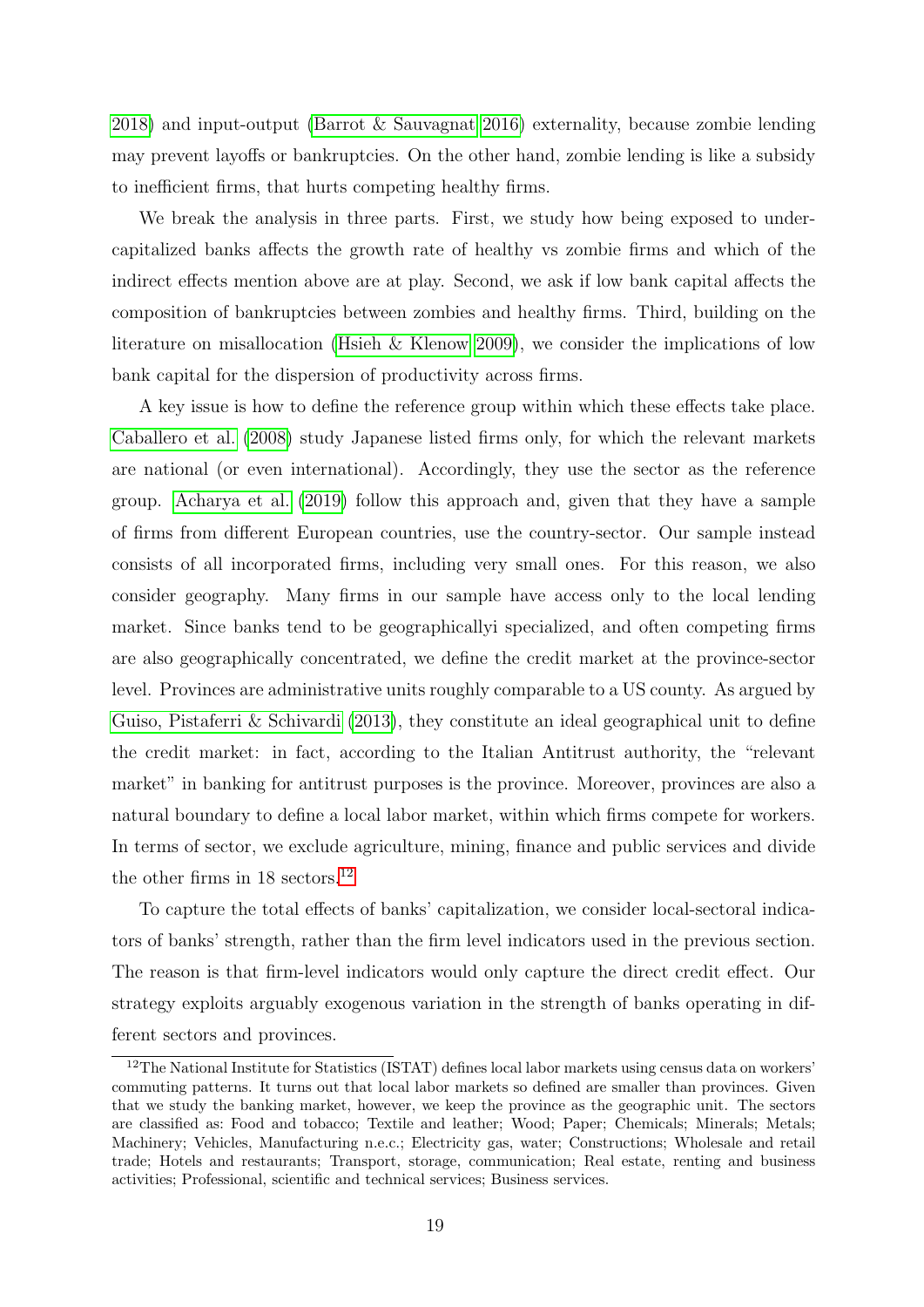### 4.1 Firm growth

How does exposure to under-capitalized banks that are active in the province-sector affect firm growth? This is the question addressed in this subsection. We use the sample of all incorporated firms, including those that do not borrow from banks. From these, we exclude firms with non-positive values on capital, value added or labor costs and for which we cannot compute the zombie dummy. We are left with slightly less than a million firm-year observations. Descriptive statistics for the firm level variables are reported in Appendix Table [A8,](#page-47-0) Panel A. Panel B reports those for the sector-province-year variables.

### <span id="page-20-1"></span>4.1.1 Empirical strategy

To assess the effects of low bank capital on firm growth, we estimate the following regression:

<span id="page-20-0"></span>
$$
\Delta y_{ipt} = \phi_0 + \phi_1 \overline{LowCap}_{pt} + \phi_2 Z_{it} * \overline{LowCap}_{pt} + \phi_3 Z_{it} + Dummies + \epsilon_{ipt}
$$
 (2)

where i denotes the firm,  $p$  the province-sector, and  $t$  the year. The dependent variable  $\Delta y_{ipt}$  is a measure of firm performance, such as the growth rate of inputs or output,  $Z_{it}$ is a dummy variable that equals 1 if firm i is a zombie, and  $LowCap_{pt}$  is a measure of under-capitalization of the banks that lend in the province-sector, defined similarly to the credit-weighted average of the variable  $LowCap_{pt}$  used in the previous section:

$$
\overline{LowCap}_{pt} = \frac{\sum_{j} LowCap_{jt} * Credit_{jpt}}{\sum_{j} Credit_{jpt}} \tag{3}
$$

where  $Credit_{jpt}$  is the amount of credit granted by bank j to province-sector p during year t and  $LowCap_{it}$  is a dummy variable that equals one if the capital ratio of bank j in period  $t$ , as measured by end-of the period balance sheets, is below the 2008 median. Thus,  $LowCap_{pt}$  is the share of loans granted in each province-sector-year that originate from banks with a capital ratio below the median. We stress that we use a different timing convention than in the credit regression, where capital was measured at the beginning of period. The reason is that the credit regressions exploited variation at the firm-bank level, and used previous year matches to account for the endogeneity of matching formation. In the current setting, instead, we use a market level measure of capitalization. As we argue below, this can be taken as exogenous at the province-sector level. Using current bank capital (i.e. measured at the end of period) allows us to account for the fact that, during the crisis, events happened very quickly and banks' balance sheets where immediately affected by widening spreads on the domestic sovereign debt in their portfolio. In this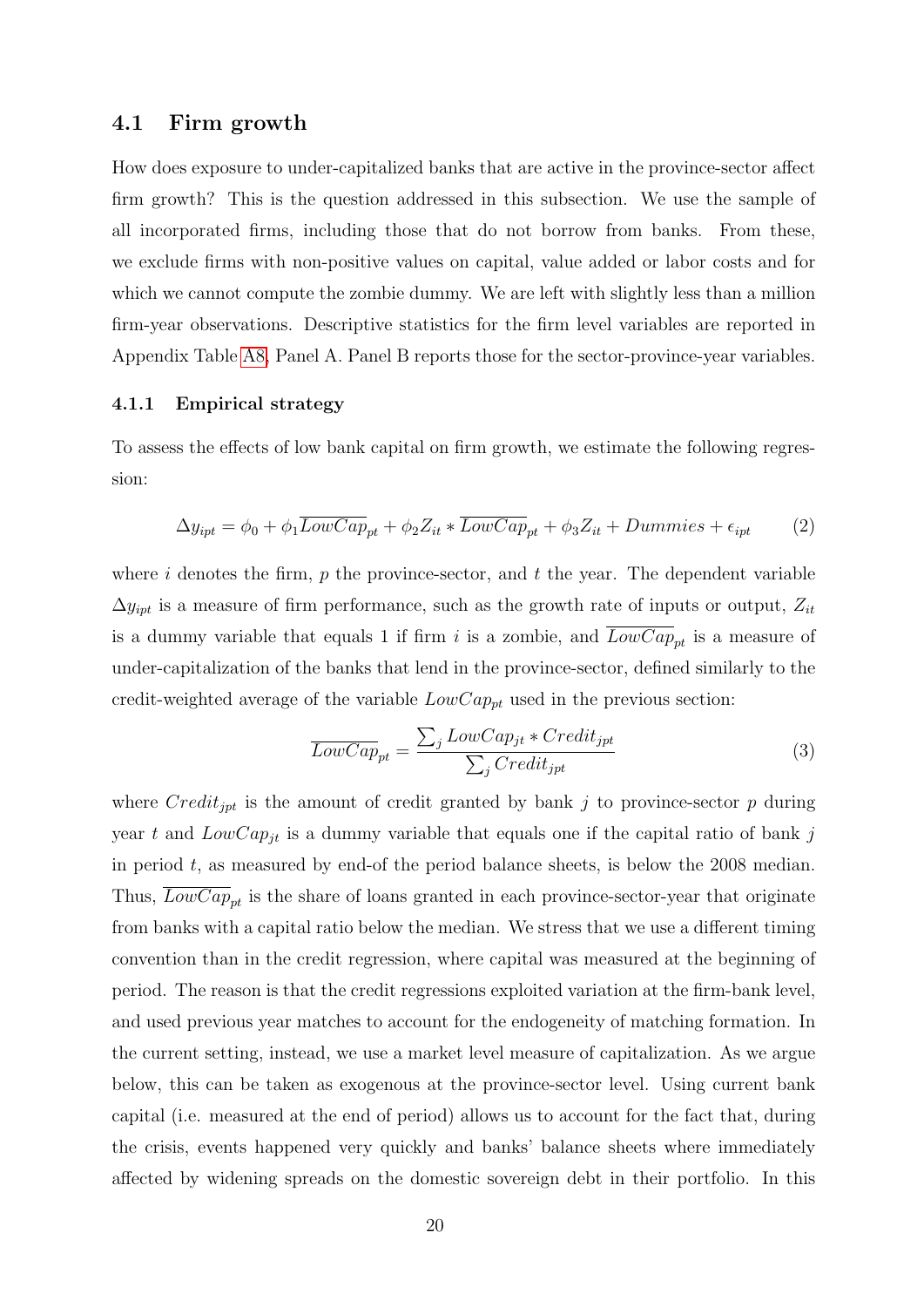formulation, bank losses can immediately affect the real economy through changes in credit availability to different kinds of firms (for the use of forward looking measures of banks health, see [Balduzzi et al.](#page-36-11) [\(2018\)](#page-36-11)). In fact, when we use previous period indicators of bank capital, we obtain even weaker results.

The coefficient  $\phi_1$  on the RHS of [\(2\)](#page-20-0) captures the effect of  $\overline{LowCap}_{pt}$  on the performance of healthy firms operating in the same province-sector, while  $\phi_2$  captures its effect on zombies, in deviation from that on healthy firms. We include either province-sector and year fixed effects, or province-sector-year fixed effects, depending on the specification. The province-sector-year fixed effects perfectly control for any aggregate shock, but have the disadvantage that the coefficient  $\phi_1$  is not identified, because the variable  $LowCap_{nt}$ is absorbed by the fixed effects. In such specifications, therefore, we can only estimate  $\phi_2$ , the relative effect of  $\overline{LowCap}_{pt}$  on zombie vs healthy firms. In each regression, we exclude the first and last percentile of the distribution of the dependent variable. Standard errors are clustered at the province-sector level.

As shown in Section [3,](#page-9-0) the variable  $\overline{LowCap_{pt}}$  is at the heart of credit misallocation: if banks are weak, healthy firms receive less credit and zombies can more easily roll over their loans. This in turn should impact the growth rates of the two kind of firms, possibly in opposite directions. With more credit, zombies can expand operations (or contract less), while healthy firms have to find alternative sources of finance (internal or external) to sustain their growth at the margin. Moreover, as discussed above, subsidizing zombies can have both negative (competition) and positive (aggregate demand and input-output externalities) spillovers on healthy firms. Overall, we expect  $\phi_2 > 0$ : zombies grow faster the higher the degree of banks under-capitalization. Whether  $\phi_1 \geq 0$  is a priori uncertain, and depends on whether healthy firms can find alternative sources of finance, on how strong their demand for credit is and on which externality prevails.

The key identifying assumption is that bank capital is exogenous with respect to the conditions prevailing in a province-sector-year. There are two potential challenges to this assumption. First, there might be reverse causation: weakness in the province-sector-year may cause losses on the loan portfolio and erode bank capital. This is unlikely, however, because the banks in our sample are active in several province-sectors. The average bank is active in about 48% of sector-provinces (the median is very similar). Moreover, the share of lending in a given province-sector, as a fraction of the total loan portfolio of a single bank, remains very small even in the largest province-sectors. At the 95-th percentile of the distribution, the share of lending is 1.39%, and it reaches 6.46% only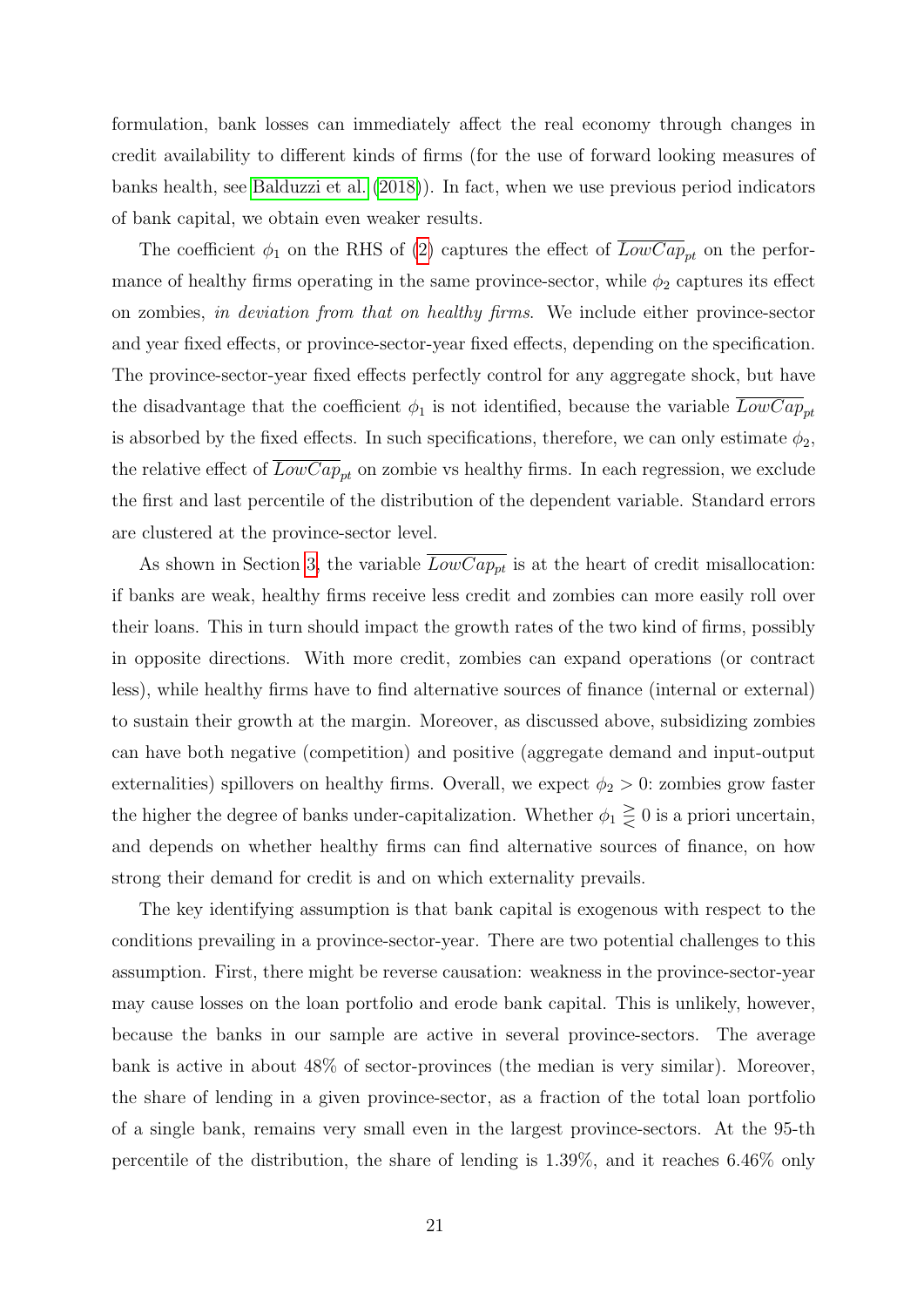at the 99-th percentile. Shares of banks' loan portfolio above 5% are concentrated in a handful of sectors, such as construction or wholesale and retail trade, characterized by the presence of some very large firms, and in the provinces in which these large firms have their headquarter (the great majority of these are in Milan, Rome and Turin, the largest cities in the country). Large concentrations of a banks' portfolio also occur in the case of small banks whose operations are geographically concentrated. For banks with assets valued more than 50 billion euros, the share of the loan portfolio is above 5% in only 55 province-sector-year cells (out of 18,809 year-sector-province cells). To check that bank capital is not materially affected by local conditions, we constructed a measure of local shocks as the estimated year-province-sector-fixed effects in a regression where the dependent variable is sales growth at the firm level. Appendix Table [A9](#page-47-1) shows that a distributed lag of these shocks is not correlated with the banks' capital ratio.<sup>[13](#page-22-0)</sup>

The second potential challenge to identification is that the shares of credit might be correlated with local-sectoral shocks. For example, when a negative shock hits a provincesector, low-capital banks might expand their credit shares (i.e. the weights in  $Lowcap_{pt}$ change). To account for this possibility, we also construct an alternative measure of bank weakness based on the share of loans in the pre-crisis period. Specifically, we compute

<span id="page-22-1"></span>
$$
\widehat{LowCap_{pt}} = \frac{\sum_{j} LowCap_{jt} * Credit_{jp04-07}}{\sum_{j} Credit_{jp04-07}},\tag{4}
$$

where  $Credit_{ip04-07}$  is the total credit that bank j extended to province-sector p in the period 2004-2007, while  $LowCap_{it}$  is the end of period t dummy variable. For this variable, credit shares are fixed at their pre-crisis average values, so that they are by construction exogenous with respect to shocks that occur during the crisis. It turns out that the shares are fairly stable: the correlation between  $\widehat{LowCap}_{pt}$  and  $\overline{LowCap}_{pt}$  is 0.83. In what follows, we use  $\overline{LowCap}_{pt}$  as our main variable, as it represents a more accurate description of the credit condition at the sectoral-local level during the crisis. Appendix Tables [A11](#page-0-0) and [A12](#page-0-0) replicate the regressions using  $\widehat{LowCap}_{pt}$  instead of  $\overline{LowCap}_{pt}$  as regressor; the results are very similar.

<span id="page-22-0"></span><sup>&</sup>lt;sup>13</sup>As a robustness check, we also run our tests excluding province-sector-year cells in which at least one bank has a share of its loan portfolio above 5%, as well as the whole province-sector in which at least one bank has a share of its loan portfolio above 5% in any year. The results are very similar to those based on the whole sample. We therefore maintain that the conditions prevailing in a province-sector-year are unlikely to be inducing significant variations in bank capital during the year.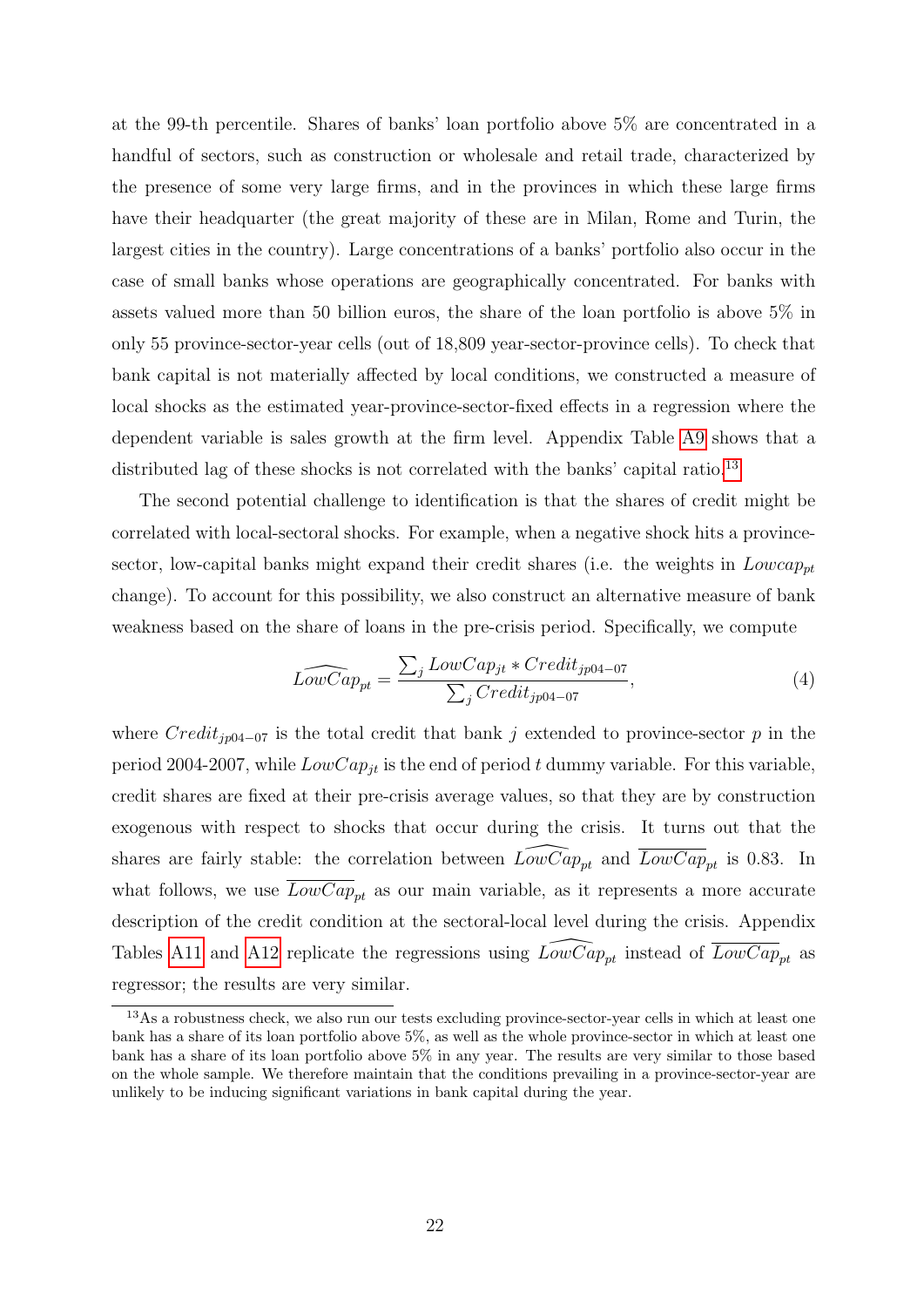#### 4.1.2 Results

The results of estimating equation [\(2\)](#page-20-0) are displayed in Table [4](#page-43-0) for the growth rates of labor (expressed as log differences of the wage bill), capital (measured by the permanent inventory method) and sales.<sup>[14](#page-23-0)</sup> For labor, we find no effect of bank capitalization on healthy firms:  $\phi_1$  is small and statistically insignificant. The coefficient  $\phi_2$  is instead positive and highly significant: under-capitalized banks increase labor expansion of zombie firms relative to healthy firms. Using the estimated coefficient of 0.038 on  $LowCap_{pt} * Z_{it}$ in column (1), increasing the capitalization of the weak banks so that they are all above the threshold used to define a weak bank (i.e. so that  $\overline{LowCap}_{pt} = 0$ ) would imply that zombie firms would decrease the growth of their wage bill by 1.6% relative to healthy firms. Given that the coefficient of healthy firms is basically zero, these relative effects can be directly interpreted as absolute effects as well.

To assess if our estimates are robust to the presence of local-sectoral shocks, Column (2) also includes province-sector-year dummy variables. The estimate of  $\phi_2$  is unaffected, suggesting that local shocks are not a major concern. Of course, we cannot infer anything about the size of the absolute effect, since  $\overline{LowCap}_{pt}$  on its own is absorbed by the dummy and  $\phi_1$  cannot be estimated.

The remaining columns of Table [4](#page-43-0) repeat the same exercise for the growth rates of capital and sales. The results are basically the same, although the point estimates are a bit smaller: no effect of low bank capital on healthy firms, and a positive and significant effect on zombies.

One could argue that, although theoretically sound, our measure of bank capitalization at the industry-province level is an imperfect measure of banks strengths, for example because the province-sector is not the correct representation of the reference group. Moreover, it might also be that the direct credit effects dominate, and that they are better captured by the firm level indicators of banks weakness. To check for this possibility, we have run the credit regressions at the firm level described in Section [3.2.4](#page-17-0) and reported in Table [3](#page-42-0) using the aggregate indicator  $\overline{LowCap}_{pt}$  instead of the firm level indicator. Table [A7](#page-46-0) in the Appendix shows that this is not a concern: the province-sector measure

<span id="page-23-0"></span> $14$ We use nominal values but, given that we always include year dummies, regressions with deflated values produce exactly the same results. The wage bill is the only measure of labor inputs directly available in firms' balance sheets. We have also used the number of employees, obtained by matching the Cerved data with those supplied by the Social Security Administration (INPS). Results, reported in Appendix Table [A10,](#page-0-0) are similar, with slightly lower estimates, possibly because the match is not always perfect, as the notion of the firm from the legal and the social security point of view are not perfectly coincident.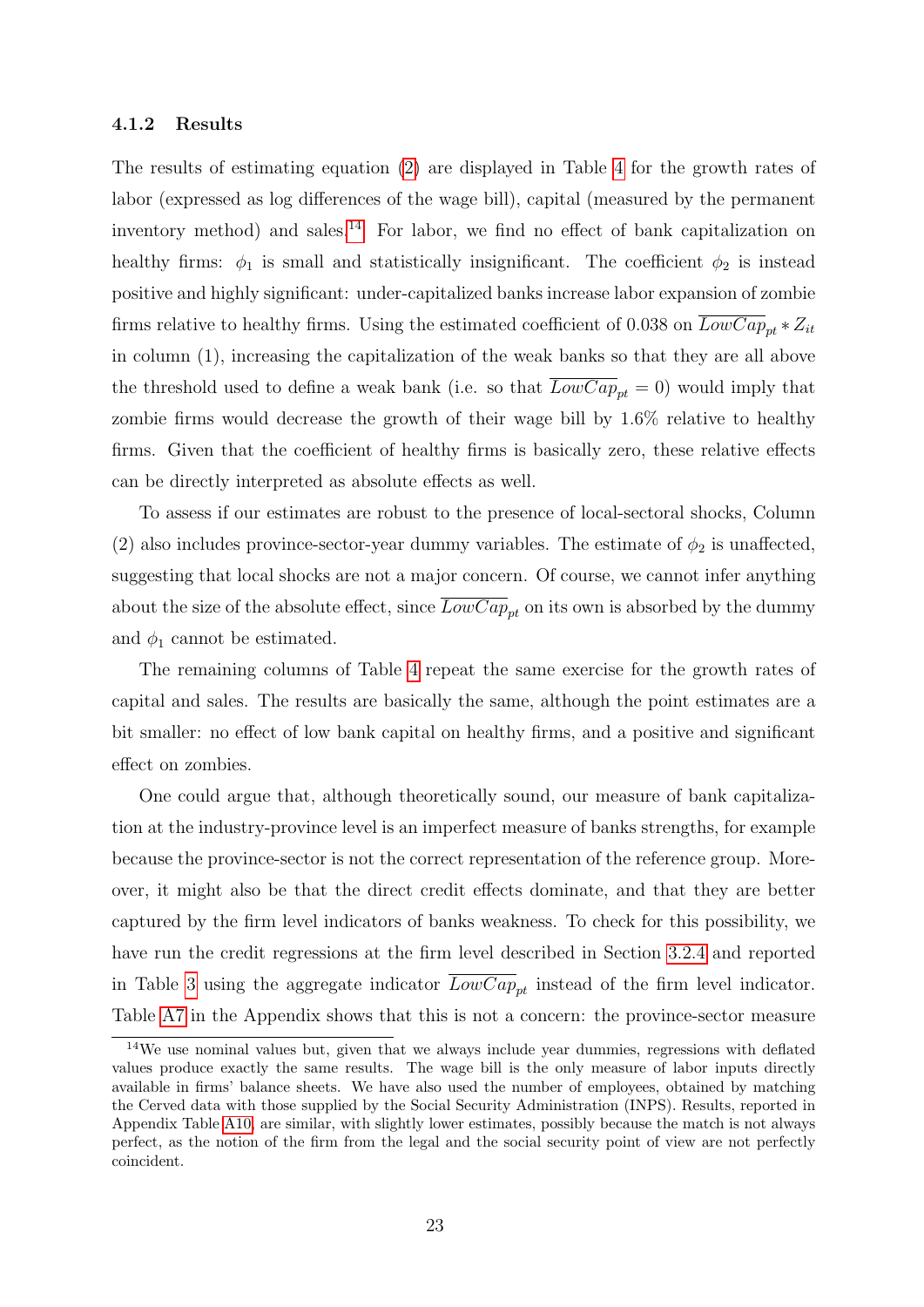of banks weakness has strong predictive power for firms' access to credit of both healthy and zombie firms. The effect is negative for the former and positive for the latter, in line with what obtained with the firm level indicator. This indicates that the lack of effects of bank capitalization at the sector-province level on firm real outcomes is not due to its weak correlation with firms' access to credit: rather, it occurs despite being correlated with credit flows. We now explore why this occurs.

We have performed several robustness checks. First, as explained above, we have redefined low-capital banks using the share of credit in the pre-crisis period, as in equation [\(4\)](#page-22-1). Results, reported in appendix Table [A11,](#page-0-0) are very similar. Second, we have experimented with different sets of dummy variables. Our preferred specification controls for sectorprovince and year fixed effects. Instead of sector-province fixed effects we included firm fixed effects. In addition, we have also experimented with sector-year and province-year fixed effects. In general, we confirm the overall results, with the only noticeable difference that, for employment growth, when we increase the set of dummies we find some evidence of a negative absolute effect on non-zombies. Third, we have experimented with the alternative definitions of zombies, using Zombie 2 and score, defined in Appendix Table [A4.](#page-43-0) Again, the estimates are very similar. Fourth, to control for firm credit demand, we have added to the regression the firm fixed effects estimated in the bank-firm credit regressions, as in [Bonaccorsi di Patti & Sette](#page-36-14) [\(2016\)](#page-36-14) and Jiménez, Mian, Peydró & Saurina [\(2020\)](#page-37-16). Despite losing more than half of the observations (many firms in the Cerved database are not present in the Credit Registry), the estimates remain very similar. All these results are available upon request.

These findings suggest that the extra credit obtained from weak banks allows zombie firms to contract less than they would have otherwise, during a deep aggregate recession. The positive estimated coefficient on sale growth, in particular, can be interpreted as saying that zombies are using bank credit to pay for working capital, and hence avoid a sharper contraction in production. Regressions of intermediate expenditures (not shown for brevity) display the same pattern, supporting this interpretation.

But why don't we see a negative effect of low bank capital on the growth performance of healthy firms, given that they receive less credit from under-capitalized banks? A first answer is that healthy firms may have enough cash to cover their working capital, or they may be able to find alternative sources of finance. Table [5](#page-44-0) lends support to this explanation. Here the dependent variables are the growth rates of trade debt, non-bank debt, cash holdings and a dummy variable equal to one if the firm received an equity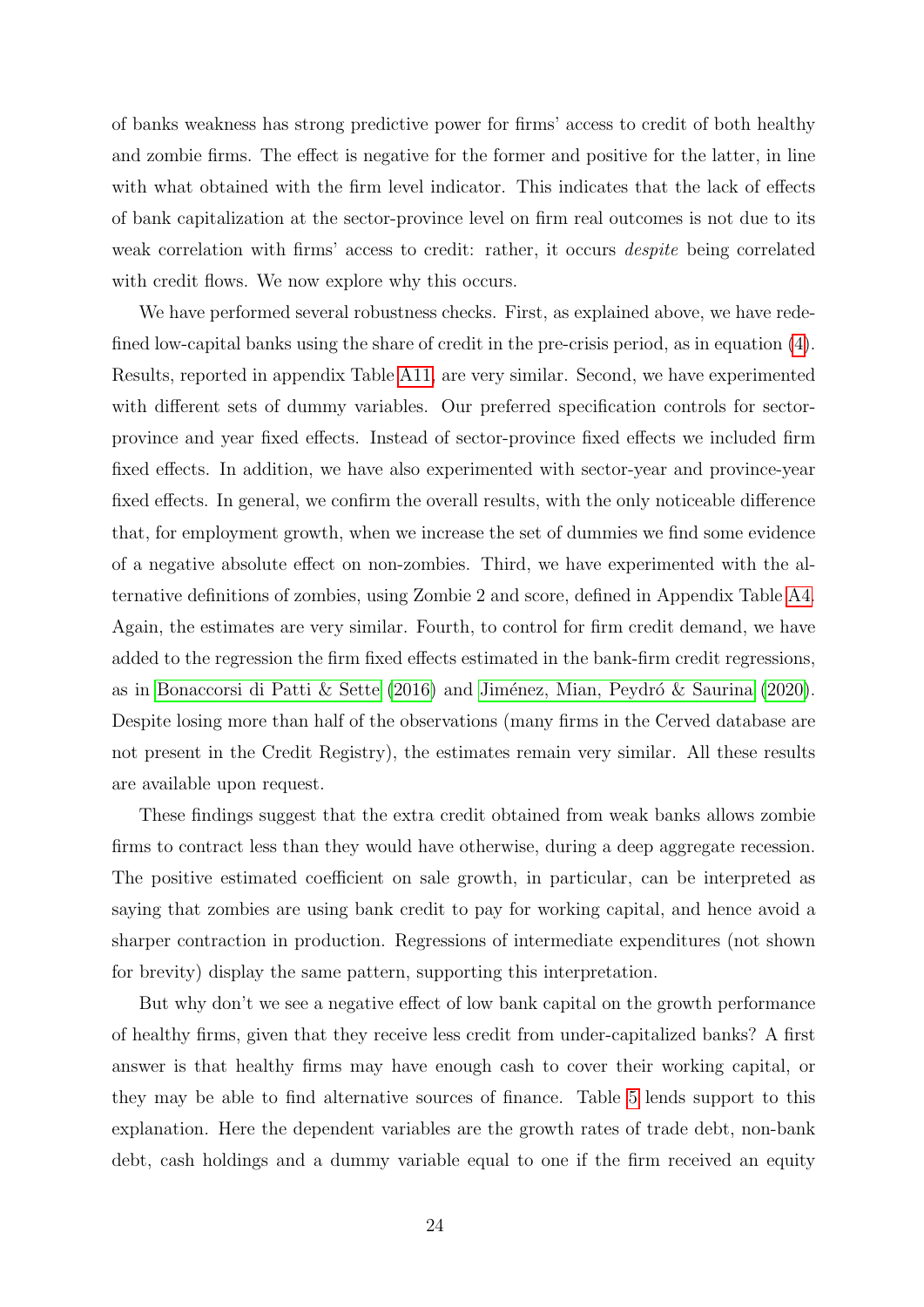injection in the year. Healthy firms operating in an environment of low bank-capital use internal resources more intensely: the estimate of  $\phi_1$  is negative and significant at 10% level in column 5, implying that they reduce their cash holdings. The use of sources of external finance different from bank borrowing does not differ between zombies and nonzombies, independently from banks capitalization (see columns 1-4 for trade debit and non bank debt). The noticeable exception is the equity dummy, where  $\phi_1 > 0$ ,  $\phi_2 < 0$ and we cannot reject that  $\phi_1 + \phi_2 = 0$ . This implies that healthy firms exposed to a weak banking sector are more likely to demand equity injections from their shareholders, but this does not occur for zombies.

A second, potentially more interesting, answer is that, in such a deep and prolonged recession, the spillover effects on healthy firms from keeping more zombie firms alive could be positive, rather than negative, because of aggregate demand and input-output externalities. We now present some evidence supporting this interpretation.

#### 4.1.3 Spillover effects

Supply chains A recent literature argues that, through input specificities and production complementarities, supply chains propagate economic shocks across firms and sectors [\(Barrot & Sauvagnat 2016,](#page-36-2) [Acemoglu & Tahbaz-Salehi 2020\)](#page-36-3). If so, zombie lending can exert positive externalities in upstream or downstream sectors, because it prevents or delays bankruptcies and it attenuates production cuts by weaker firms. To explore this mechanism, we construct a measure of propagation of zombie lending to the downstream sectors. Specifically, following Alfaro, García-Santana & Moral-Benito  $(2020)$ , we define propagation to the downstream sector for firm  $i$  in area (province) a sector  $s$  and year  $t$ as:

<span id="page-25-0"></span>
$$
DOWN_{isat} = \omega_{it} * \sum_{k} IO_{ks} * \overline{LowCap}_{kat} * ShZ_{kat}
$$
 (5)

where  $\omega_{it}$  is total input intensity (defined as intermediates/(intermediates+wage bill)),  $IO_{ks}$  is the (direct) coefficient of the IO matrix of inputs from sector k to sector s,  $LowCap_{kat}$  is the share of credit in year t from low capitalized banks in province-sector a, k as defined above, and  $ShZ_{kat}$  is the share of zombie firms in  $k, a, t$ . Thus, this indicator captures the exposure of firm  $i$  to zombie lending to its suppliers. It equals 0 if all suppliers of sector s consist of healthy firms or if they receive credit from strong banks, and it rises up to 1 if amongst suppliers of sector s there are many zombie firms borrowing from under-capitalized banks. IO coefficients are obtained from the IO table of the national statistical institute (ISTAT) based on 63 sectors, aggregated to the sectoral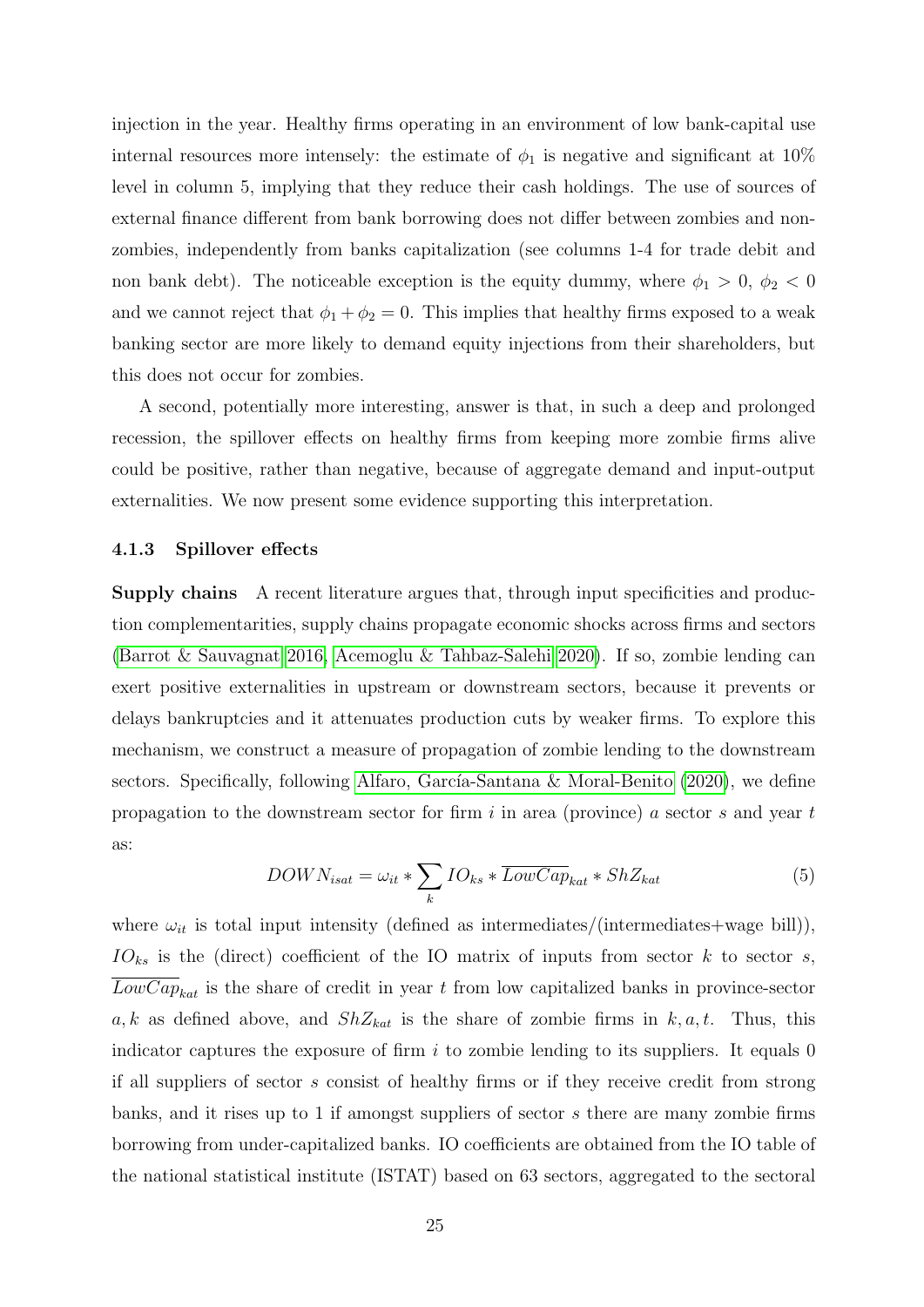classification we use in the paper. The procedure of sectoral aggregation is described in the Appendix.

We then add this variable as a covariate in the firm growth regressions (equation [2\)](#page-20-0). The results are reported in Table [6.](#page-45-0) The variable *DOWN* always has a positive and significant estimated coefficient, providing robust evidence that zombie lending has positive effects on downstream firms, presumably because it preserves the supply chain. The estimate of Column 2, which includes province-sector-year fixed effects, implies that one standard deviation increase in  $DOWN$  (0.03) would rise employment growth by 0.6%. The effect is substantially stronger on sales. A possible explanation is that disruption of the supply chains reduces firm's output, but adjustment costs prevent a corresponding reduction in labor and capital. Another possibility is that, as upstream suppliers reduce their output, a downstream firm responds by partially substituting intermediates with capital and labor. Finally, once we account for these IO effects, the direct effect of low bank capitalization on healthy firms turns negative for capital and sales, providing further support for the relevance of this channel.

Unfortunately we don't have data on exports, and so we cannot follow [Alfaro et al.](#page-36-15) [\(2020\)](#page-36-15) and compute the equivalent measure of upstream propagation (i.e. of zombie lending amongst customers of firm  $i$ ) that also varies at the firm level. We constructed a sectoral indicator of propagation to the upstream sector, defined as:  $UP_{sat} = \sum_{k} IO_{ks} *$  $\overline{LowCap}_{kat} * ShZ_{kat}$  where now the IO coefficients refer to purchases of sector k from sector s. The coefficient on this sectoral variable can only be estimated if we do not include province-sector-year fixed effects, however. Doing so, and including both DOW N and UP in the regression, leaves the estimated coefficient on DOWN unaffected, and results in a negative estimated coefficient on  $UP$  (results available upon request). This might be due to the fact that we do not measure domestic sales and cannot compute the correct measure of upstream propagation of [Alfaro et al.](#page-36-15) [\(2020\)](#page-36-15), who, in any case, only find evidence of downward propagation, as we do.

Local demand externalities By keeping zombie firms alive or more active, lending by under-capitalized banks can exert positive aggregate demand externalities on other firms, dampening output contraction during a recession. These demand externalities are more relevant in non-tradable sectors, where demand is typically local. To assess the importance of this mechanism, we allow the effects of low bank capital to differ between manufacturing and services firms. Our prior is that manufacturing is less dependent on the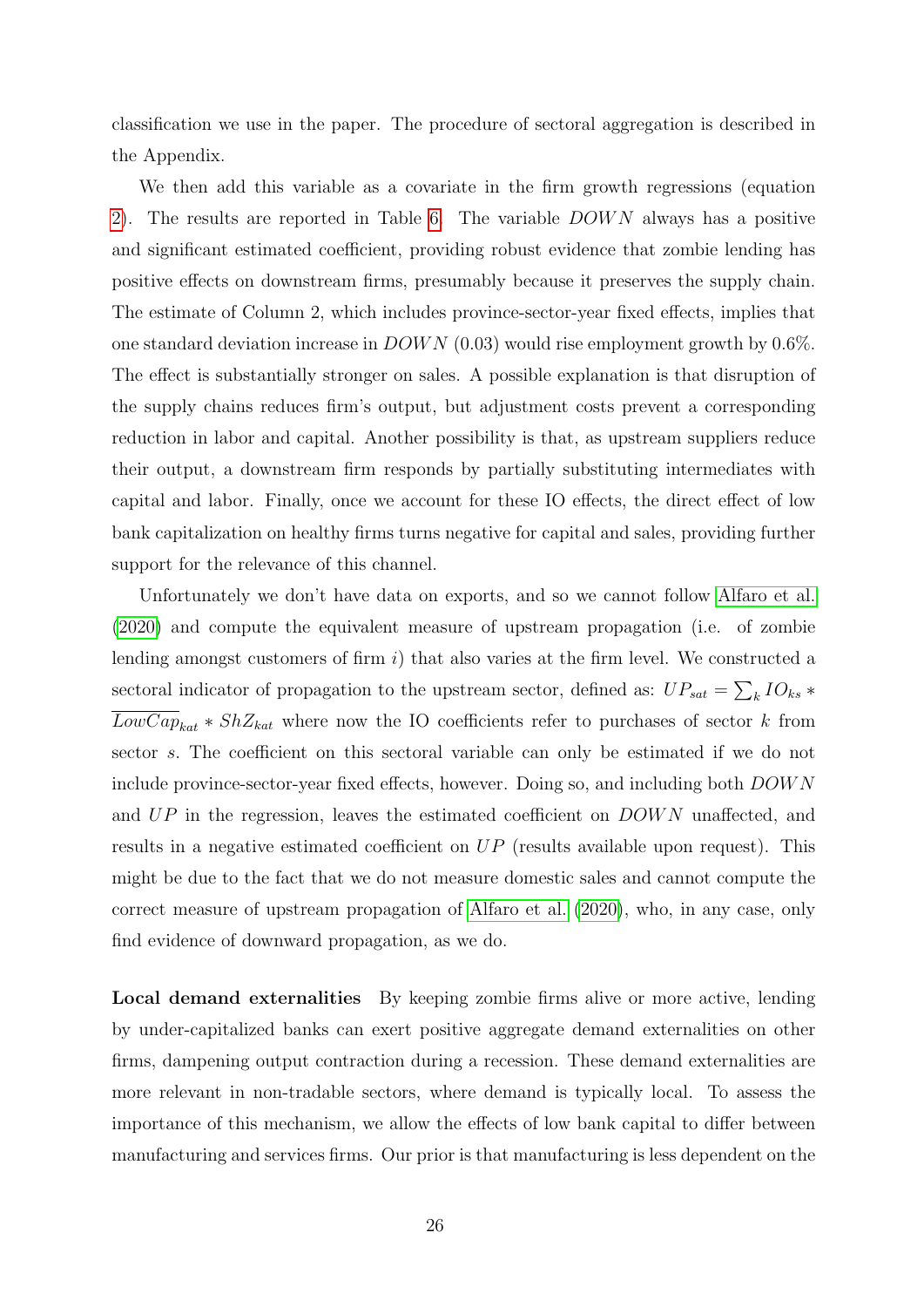local market than services. As a consequence, if aggregate demand externalities matter, we should find that services firms benefit more from undercapitalized banks lending in their province-sector. This is exactly what we find. Table [7](#page-46-0) reports our basic regressions, having added an interaction between the variable  $\overline{LowCap}$  and a dummy variable if the firm operates in services. Now the estimated coefficient of  $\overline{LowCap}$  turns negative when the dependent variable is labor or sales, implying that manufacturing firms do suffer from low capitalized banks in their province-sector. The interaction between  $LowCap$  and services, on the other hand, has a positive and highly significant estimated coefficient: relative to manufacturing firms, firms in services benefit from an undercapitalized banking sector. When the dependent variable is capital, these signs are preserved but the estimated coefficients are no longer statistically significant.

Finally, [Huber](#page-37-14) [\(2018\)](#page-37-14) has shown that shocks to credit supply can have real effects also through agglomeration externalities. Since such externalities are more relevant in knowledge intensive sectors, we have allowed low bank capital to have different effects in sectors with high vs low innovation, using the technological classification of [Huber](#page-37-14) [\(2018\)](#page-37-14). Results (available upon request) do not support the hypothesis that the zombie lending preserves agglomeration externalities, possibly because of the limited span of our sample: in fact, the effects of agglomeration externalities on innovation should become visible on the medium run.

### 4.2 Firm failure

The previous regressions focus on the intensive margins, that is, firm's growth conditional on survival. But credit misallocation also affects the extensive margin, since banks financing decisions determines firms survival.[15](#page-27-0) In fact, the term "zombie" is meant to indicate a non-viable firm that survives only thanks to bank lending. In this subsection we study how bank capital affects the bankruptcy rate of healthy and zombie firms in the same province-sector-year.

The Firm Register reports the status of firms, signaling those failed or undergoing a legal procedure due to financial distress, typically leading to failure. We focus on failure, rather than overall exit, because the latter also includes voluntary firm closures without financial distress. We define the year of failure as the last year in which the firm files

<span id="page-27-0"></span><sup>15</sup>An additional channel could occur through entry, if zombie lending depresses firms' entry. Differently from the exit analysis, that can be carried out at the firm level accounting for the zombie status, we do not observe potential entrants. In a series of unreported regressions, we have performed the analysis at the aggregate province-year-sector level, regressing observed entry rates on  $\overline{LowCap}$ . We did not find any robust correlation between entry and banks capital ratios.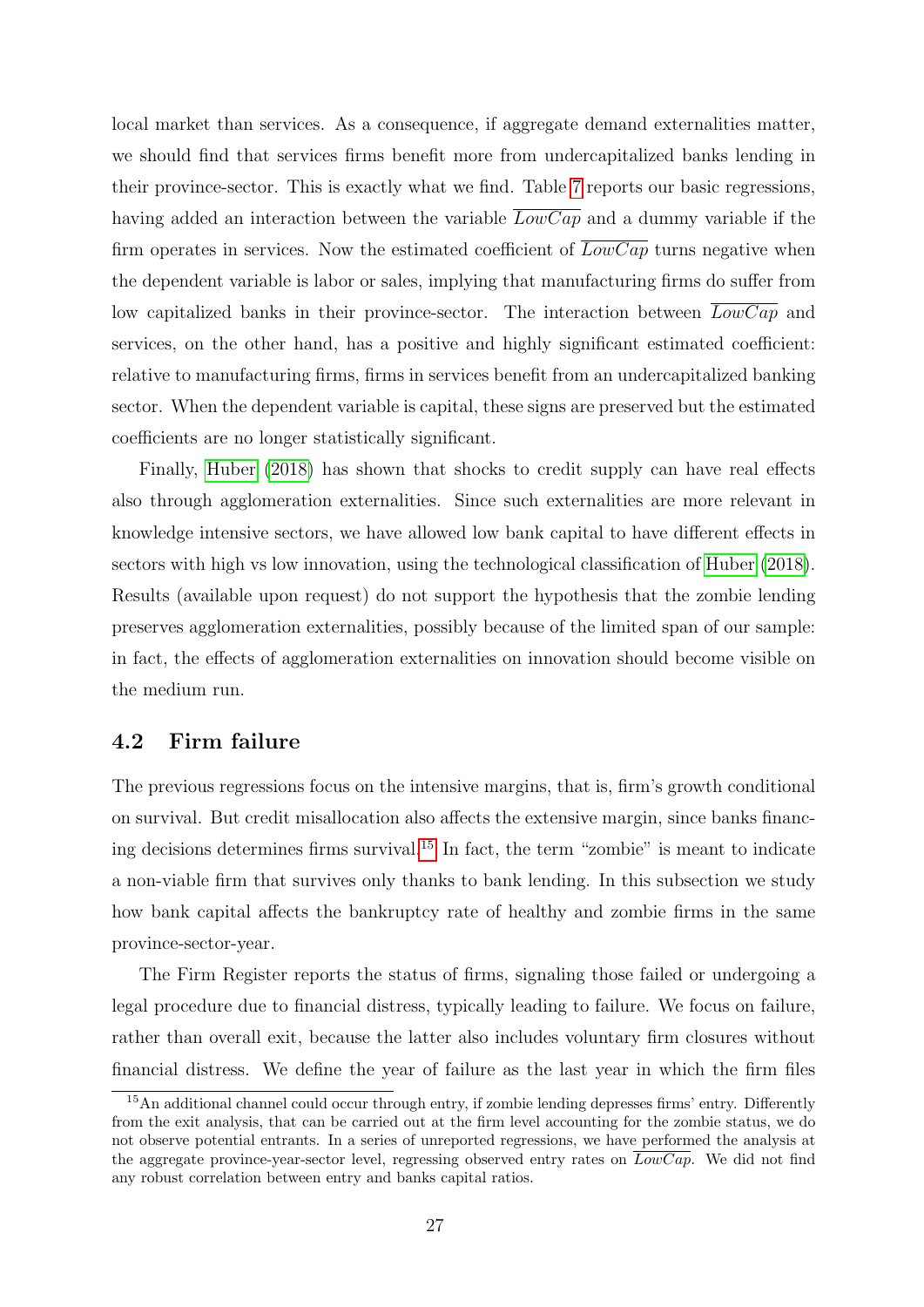its balance sheets. As legal failure is often reported with some delay, to avoid censoring towards the end of our sample period, we use data up to 2011 and only consider firms for which failure is reported within two years of observing the last balance sheet. During this period, the overall failure rate is 2.9% (2% for non-zombies and 7% for zombies).

To analyze the effects on the survival probability, we estimate the following regression:

$$
F_{ipt} = \gamma_0 + \gamma_1 \overline{LowCap}_{pt} + \gamma_2 Z_{it} * \overline{LowCap}_{pt} + \gamma_3 Z_{it} + Dummies + \nu_{ipt}
$$
(6)

where  $F_{ipt}$  is a dummy variable equal to 1 if firm i in sector-province p exits through a bankruptcy procedure in year t. We expect that low capital banks reduce the failure rate of zombies  $(\gamma_1 + \gamma_2 < 0)$  at the expenses of healthy firms  $(\gamma_1 > 0)$ .

We start with a linear probability model, as probit models are problematic to estimate with a large number of fixed effects. As before, we cluster standard errors at the provincesector level. Table [8](#page-47-0) reports the results. In column (1) we use separate year and provincesector fixed effects. We find that  $\gamma_1 = 0.444$  and significant at the 5% level, which implies that a larger share of undercapitalized banks increases the failure rate of healthy firms. The effect is opposite for zombies:  $\gamma_2 = -1.407$ . Moreover, we reject the null hypothesis that  $\gamma_1 + \gamma_2 = 0$ , meaning that low capital banks increases not only the relative but also the absolute survival probability of zombies.<sup>[16](#page-28-0)</sup> The relative effect on zombies is very similar in column (2), where we control for province-sector-year fixed effects, signalling that reverse causality is not likely to be an issue. Finally, in column (3) we estimate a probit model using the more parsimonious dummy specification, that is, with separate year and province-sector dummies. The marginal effects fully confirm the results of the linear probability model. In terms of the magnitude of the effects, the estimates of column (1) imply that increasing the capital ratio of all banks above the median would increase the failure rate of zombies by 0.4% and decrease that of healthy firms by 0.2%. This represents a reduction of approximately one tenth in the failure rate of healthy firms in the period.[17](#page-28-1)

As before, we have performed the analysis replacing  $\overline{LowCap}_{pt}$  with  $\widehat{LowCap}_{pt}$  as defined in equation [\(4\)](#page-22-1). Table [A12](#page-0-0) in the appendix shows that the results change only

<span id="page-28-1"></span><span id="page-28-0"></span><sup>&</sup>lt;sup>16</sup>Results are confirmed when we add sector-year and province-year fixed effects.

<sup>&</sup>lt;sup>17</sup>As one would expect, the positive effect of low bank capital on the failure rate of "healthy" firms is due to weakest firms that are classified as "healthy". We have created a dummy variable that equals one if a non zombie firm has both leverage above and ROA below the median of all non zombie firms. If we include this dummy variable and its interaction in the failure regressions, the effect of bank capital on healthy firms is no longer significant, while it remains negative and significant for zombies. Moreover, the dummy variable and its interaction with low bank capital both have a positive and significant estimated coefficient, indicating that these weaker (but non zombie) firms are those most at risk of failure due to low bank capital.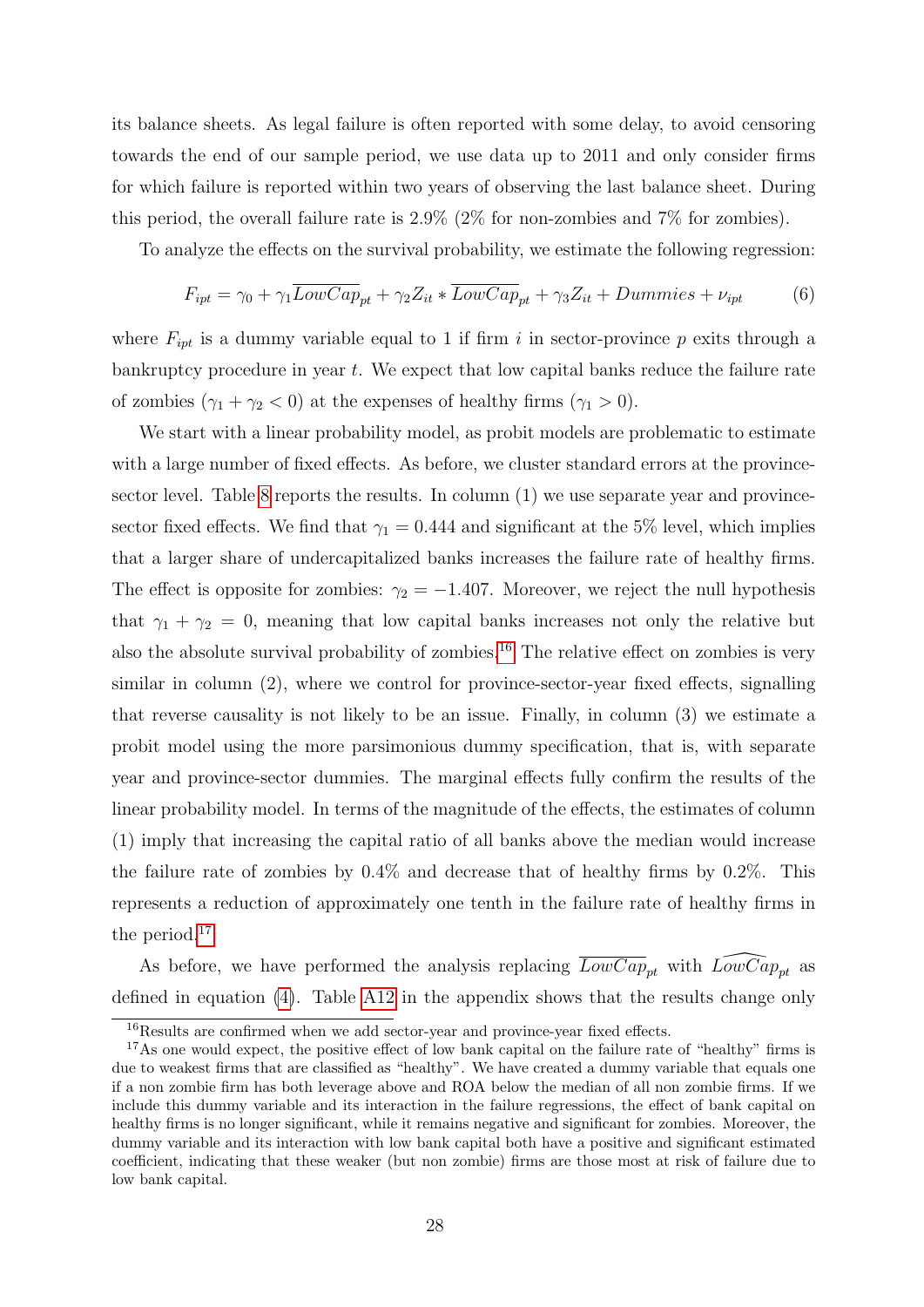marginally.

### 4.3 Productivity dispersion

We now turn to a third implication of credit misallocation: an increase in the dispersion of productivity across firms. TFP dispersion has become the standard measure of misallocation since the seminal contribution of [Hsieh & Klenow](#page-37-2) [\(2009\)](#page-37-2) who, following [Foster,](#page-36-16) [Haltiwanger & Syverson](#page-36-16) [\(2008\)](#page-36-16), distinguish between physical TFP (computed on physical quantities) and revenue TFP (computed on revenues). In their model, monopolistic competition implies that, even if firms are heterogeneous in their physical TFP, revenue TFP should be equalized across firms, as more efficient firms expand their scale of operation, thus decreasing pricing and, through this, revenue TFP. This process is inhibited by frictions that prevent the efficient allocation of inputs of production: the larger are the frictions, the more dispersed is revenue TFP. In our case, the friction is an inefficient allocation of credit across firms that stems from low bank capital. We thus assess whether low bank capital is associated with an increase in (revenue) TFP dispersion.

We compute revenue TFP (TFPR from now on) at the firm level assuming a constant return to scale Cobb-Douglas production function of the form  $Y = TFPR * L^{\alpha} * K^{1-\alpha}$ where Y is value added, L labor and K the capital stock. We estimate the labor coefficient as the labor share at the sectoral level:  $\alpha = \frac{wL}{V}$  $\frac{vL}{Y}$ , which varies between a maximum of 0.66 in Vehicles to a minimum of 0.35 in Electricity, gas and water. The labor input is measured as the wage bill and the capital input is computed using the permanent inventory method. We first compare the TFPR of zombies and non-zombies. As expected, we find that the average log TFPR is substantially higher in healthy firms, with a log difference of almost 0.5. There is also evidence that the dispersion is higher among zombies firms: 0.71 against 0.61 for non-zombies. Reallocating inputs from zombies to non-zombies, therefore, should reduce the dispersion.

We turn to testing whether the extent of misallocation due to banks' lending choices affects the dispersion of TFPR, using the following model:

$$
SD(TFPR)_{pt} = \lambda_0 + \lambda_1 \overline{LowCap}_{pt} + \lambda_2 \Delta TFPR_{pt} + Dummies + \mu_{pt}
$$
 (7)

Again, we use the share of credit originated by banks with capital ratio below the median,  $\overline{LowCap}_{pt}$  to proxy for the intensity of the misallocation of credit. As argued above, this variable is likely to be exogenous with respect to local conditions, and directly captures the health of the banking sector at the local-sectoral level. We include province-sector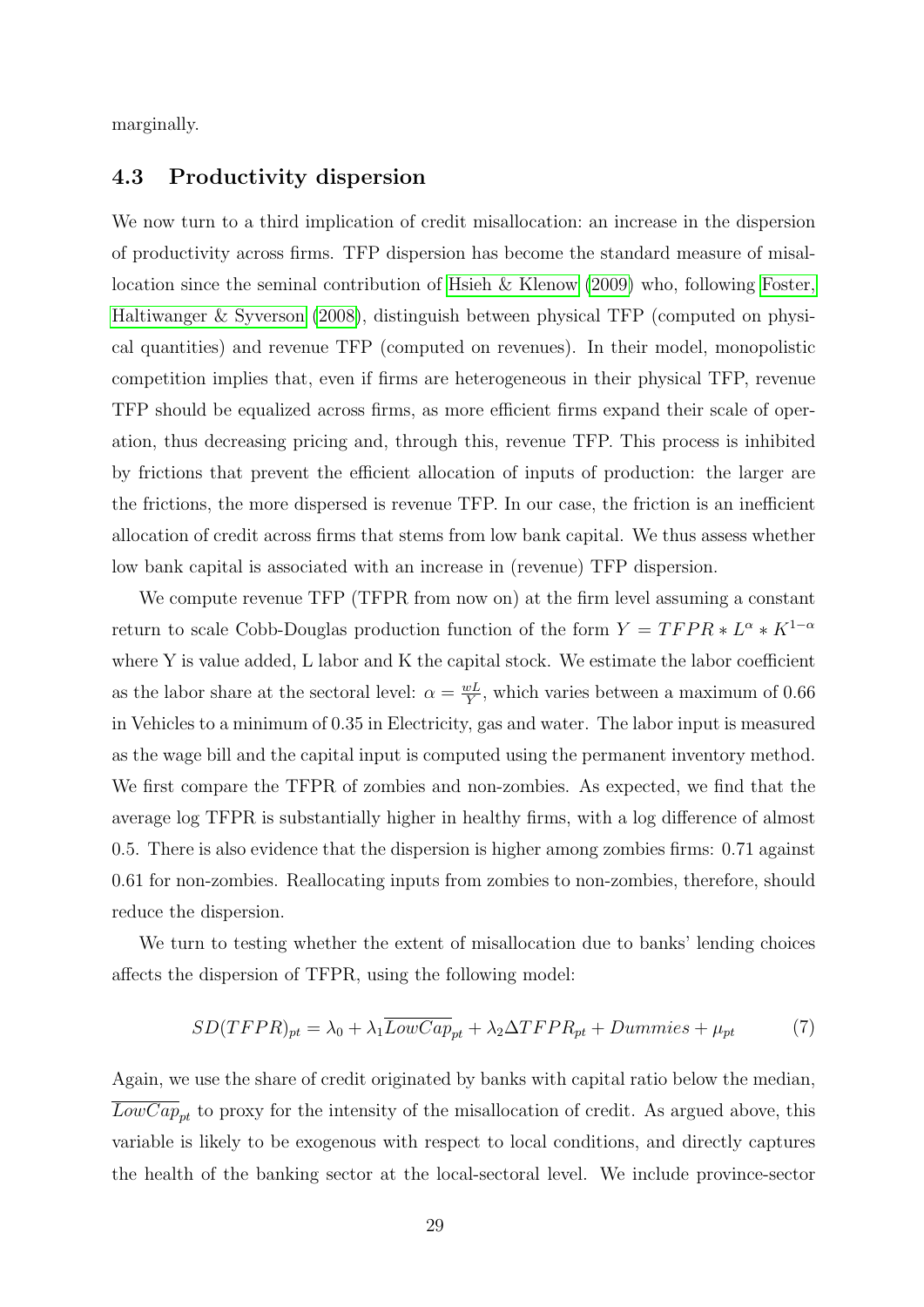and year dummies, as well as the change in average TFPR at the province-sector level,  $\Delta T F P R_{pt}$ , to control for local shocks (results are similar if we exclude this control). The estimates, reported in column (1) and (2) of Table [9,](#page-47-1) yield no evidence that banks' capital had any impact on misallocation: the coefficient  $\lambda_1$  is always negative, but very small in absolute value and statistically insignificant.

Nevertheless, one can argue that what really matters is the interaction between the banks' capital ratio and the presence of zombies. That is, weak banks misallocate credit only if a market is populated by zombies: in sector-province with only strong firms, there is no scope for diverting credit to unhealthy firms. To test this implication, we run the following regression:

$$
SD(TFPR)_{pt} = \lambda_0 + \lambda_1 \overline{LowCap}_{pt} + \lambda_2 \Delta TFPR_{pt} + \lambda_3 \overline{LowCap}_{pt} * ShZ_{pt} + + \lambda_4 ShZ_{pt} + Dummies + \omega_{pt}
$$
\n(8)

where  $ShZ_{pt}$  is the share of zombies over the total number of firms in pt, and test the hypothesis that the interaction coefficient  $\lambda_3$  is positive. The results are in the last two columns of Table [9.](#page-47-1) First, the share of zombies itself is not significant while that of  $LowCap_{nt}$  is negative and significant, implying that, in the absence of zombies, low capitalization decreases TFPR dispersion. The interaction between  $\overline{LowCap}_{pt}$  and the share of zombies always has a positive and significant impact on the dispersion of TFPR, as expected. This means that, during the crisis, the combination of a larger population of zombies and of weaker banks was positively related to the dispersion of TFPR. Given that  $\partial SD(TFPR)_{pt}/\partial \overline{LowCap}_{pt} = \lambda_1 + \lambda_3 ShZ_{pt}$ , using the estimate of the last column we find that an increase in  $\overline{LowCap}$  increases dispersion if the share of zombie firms is above 22%, which happens in around 44% of the province-sector-years. This indicates that low bank capitalization increases TFPR dispersion only in the presence of a fairly large population of zombies.[18](#page-30-0) All in all, we therefore conclude that low capitalization of banks is responsible for only a modest misallocation of resources, measured in terms of TFPR dispersion. This is in line with some recent analyses of the evolution of misallocation in Italy at the aggregate level, which find that, if anything, it has slightly decreased during the crisis [\(Calligaris et al. 2018,](#page-36-9) [Linarello & Petrella 2016\)](#page-37-17). Again, all results are confirmed when using the indicator of banks weakness based on the pre-crisis credit shares (see appendix Table [A13\)](#page-0-0).

<span id="page-30-0"></span> $18$ The weak correlation between bank capitalization and TFPR dispersion is confirmed by the fact that, when we increase the set of dummies including sector-year and province-year fixed effects, we tend to loose statistical significance.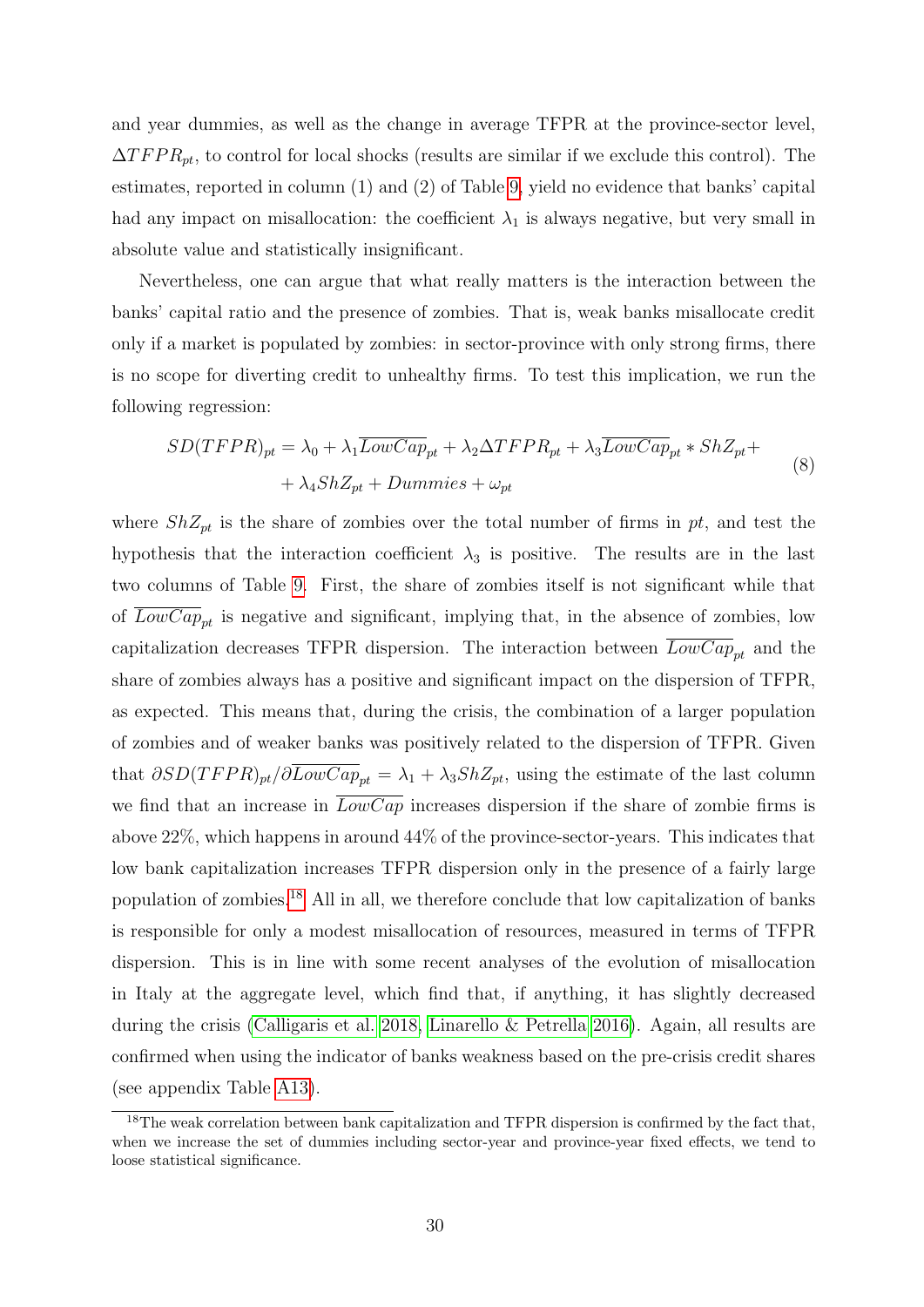### 4.4 The Aggregate Effects of Low Bank Capital

Putting all the pieces together, what would be the aggregate effects of recapitalizing the banking system so as to reduce the extent of zombie lending? In this section we propose a simple stylized framework that allows us to determine some bounds on the answer to this question. We compute the counterfactual GDP growth that would have occurred during the crisis if all banks had a capital ratio above the median. This correspond to a decrease of  $\overline{LowCap}$  from its average value of 0.241 to zero.<sup>[19](#page-31-1)</sup> The details of the computations are in Appendix A.

This quantitative exercise suggests that recapitalizing the weaker banks so as to eliminate zombie lending would have increased yearly output growth by at most 0.1% during the crisis period 2008-2013. During this same period, yearly output growth was on average -3.7% in our sample of firms. Even under the most extreme assumption of zero productivity of zombies, therefore, zombie lending can explain only a very small fraction of this drop. Thus, taken at face value, these results suggest that the credit misallocation induced by zombie lending was not a key factor in aggravating the deep GDP contraction recorded by the Italian economy during the great recession. Other developments, such as the drop in aggregate demand and the overall contraction of credit –rather than its misallocation to weak firms– are likely to be at the heart of the recession.

## <span id="page-31-0"></span>4.5 Why do our results differ from those of the previous literature?

Our main result, that credit misallocation and zombie lending have at most a modest real effect, in absolute terms and more specifically on the relative performance of healthy firms, runs counter the received wisdom in some of the existing literature. In particular, [Caballero et al.](#page-36-0) [\(2008\)](#page-36-0), [Acharya et al.](#page-36-1) [\(2019\)](#page-36-1), and [McGowan et al.](#page-37-4) [\(2018\)](#page-37-4) argue that keeping zombie firms alive (or preventing them from shrinking) imposes substantial costs on healthy firms, because it reduces credit availability and it amounts to a subsidy to inefficient firms (see our previous discussion on the spillover effects). These different conclusions could reflect estimates based on a different sample - in Japan in particular, zombie lending occurred during a prolonged period of slow recovery, rather than in the midst of a severe recession. But the different findings are also due to a different empirical approach, that might have led previous contributions to overestimate the adverse real

<span id="page-31-1"></span><sup>19</sup>To bring all banks at the median in all years of our baseline sample, it would be necessary to inject 9.2 billion euros in the system (this is computed considering the largest capital short-fall for a bank if the bank has capital below the pre-crisis median in more than one year).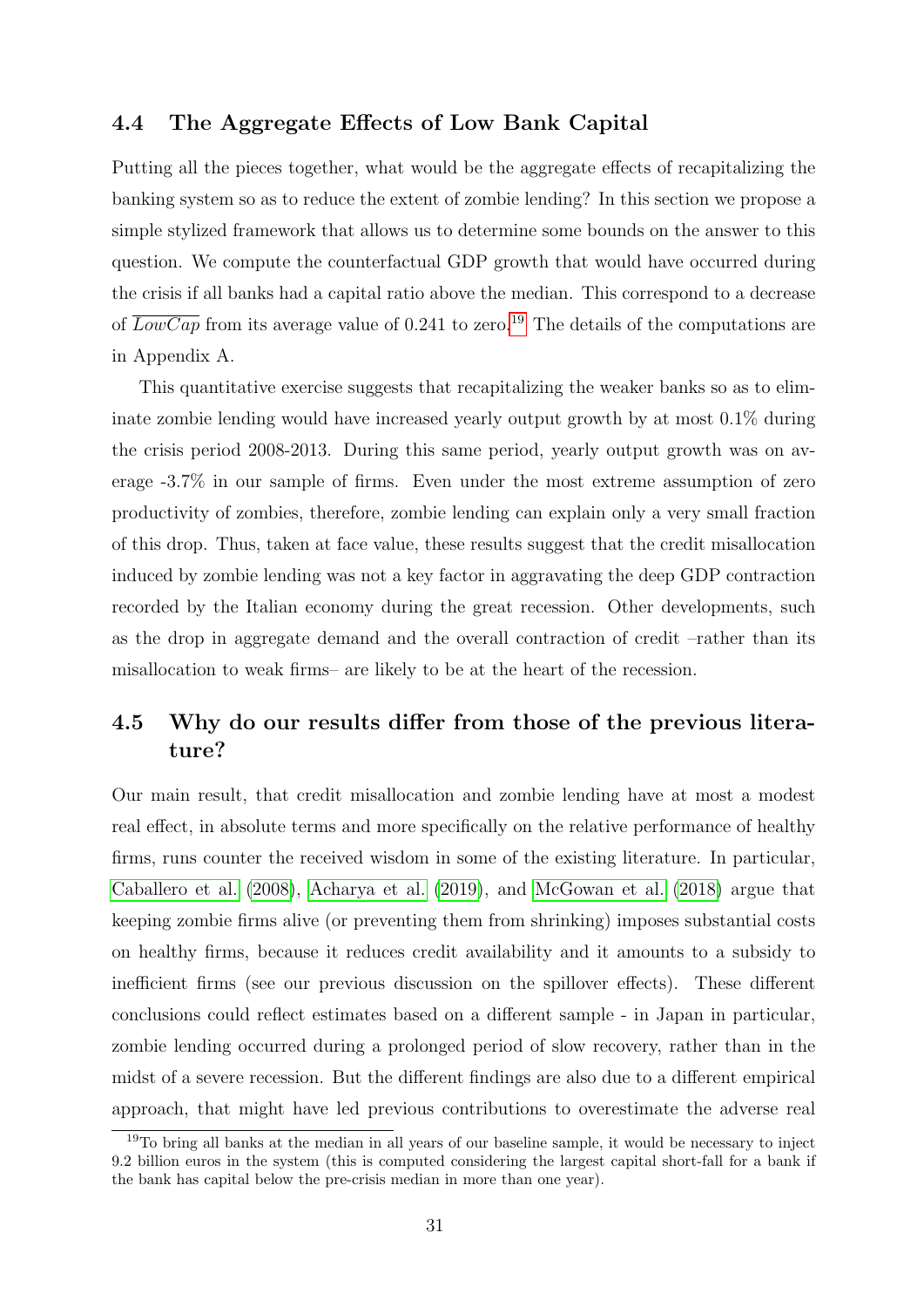effects of zombie lending.

Consider again the analysis of growth at the intensive margin in subsection 5.1. Rather than estimating equation [\(2\)](#page-20-0) above, the previous literature estimates a similar regression, except that the variable  $\overline{LowCap_{pt}}$  is replaced by the share of zombies in area-sector p at t, say  $ShZ_{pt}$ . The key identification problem in estimating such a regression is that the share of zombies is correlated with shocks affecting the performance of both zombies and non-zombies, such as demand shocks. An adverse demand shock in area-sector p is bound to increase the share of zombies and also negatively affects the performance of firms operating in the same area-sector. This problem is well understood by the literature, and [Caballero et al.](#page-36-0) [\(2008\)](#page-36-0), [Acharya et al.](#page-36-1) [\(2019\)](#page-36-1) and [McGowan et al.](#page-37-4) [\(2018\)](#page-37-4) specify the vector of dummy variables as a full set of country-sector-year dummies (in our setting this is a set of province-sector-year dummies). As explained above, such specification takes care of demand shocks, but can only estimate the coefficient  $\phi_2$  that refers to the *relative* performance of zombies and non-zombies. Thus, unlike in our framework, nothing can be said about the absolute performance of healthy or zombie firms.

There is also another, more fundamental identification issue that makes this framework problematic to identify the spillover effects of zombies on healthy firms. As shown by [Schivardi et al.](#page-38-0) [\(2020\)](#page-38-0), even if zombies exert no negative spillover effect on healthy firms, an aggregate adverse shock typically deteriorates the average performance of non-zombies relative to zombies. Thus, a negative estimated coefficient  $\phi_2$  cannot be interpreted as evidence of negative externalities emanating from zombie firms. To see the intuition, consider a population of firms with heterogeneous performance, where firms below a certain performance level  $T<sub>Z</sub>$  are classified as zombies. When a negative shock hits, the distribution of performance shifts to the left, as in Figure [2.](#page-39-1) In [Schivardi et al.](#page-38-0) [\(2020\)](#page-38-0) we show that, for a large class of distributions typically used to model heterogeneous firms performance, this shift to the left also reduces the gap in average performance of zombie vs healthy firms. This is a mechanical effect that occurs if the performance threshold  $T_Z$ defining zombie firms is to the left of the mode of the distribution of firm performances. Intuitively, the composition of the groups of healthy and of zombie firms is altered, and this results in a reduction in the difference between the group means. Thus, a negative correlation between the share of zombies and the relative performance of healthy vs zombie firms, that is, a negative estimate of  $\phi_2$  in Equation [2](#page-20-0) - cannot be interpreted as evidence that a larger share of zombies hurts healthy firms. It is simply a mechanical consequence of the fact that, under general conditions, an aggregate shock affects the performance of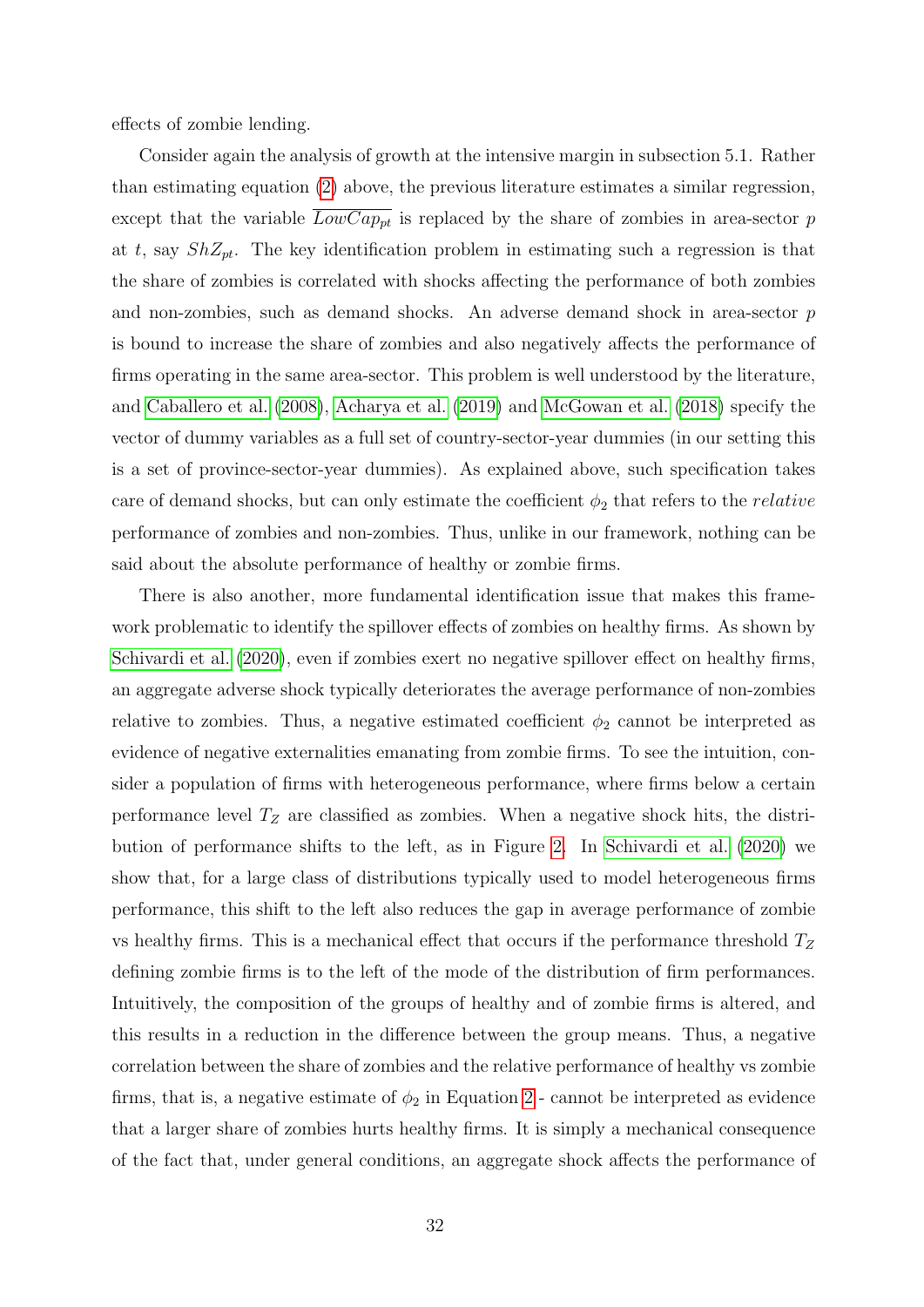all firms, but with different intensity along the performance distribution.

To confirm the relevance of this point in our sample, we have replicated the regressions run by the previous literature of firm performance on the share of zombies at the province-sector-year levels. The results are in line with those in the literature. Appendix Table [A14](#page-0-0) reports firm-level regressions of the growth in labor, capital and sales on the share of zombie firms at the province-sector-year level, by itself and interacted with a dummy for zombie firms. In odd columns we control for province-sector and year fixed effects, so we can estimate both  $\phi_1$  and  $\phi_2$  in equation [\(2\)](#page-20-0). We find that, as the share of zombies increases, all performance measures deteriorate more for non zombie firms than for zombies. This result survives the inclusion of a full set of province–sector-year dummies (even columns), in which case we can only identify the relative effects between zombies and non-zombies. As in the previous literature, we also find that the relative performance of non-zombies gets worse as the share of zombies increases.

Despite the substantial differences in the settings, particularly in terms of firms included in the exercise (listed firms for the other papers, all firms in our case) and definition of reference group (country-sector-year vs. province-sector-year), the magnitudes are also comparable to those in the literature, particularly with [Caballero et al.](#page-36-0) [\(2008\)](#page-36-0), who find a coefficient on the share of zombies in the employment growth regression of -0.045 and on the interaction between the share of zombies and the non zombie dummy of -0.023 (see their Table 3, Column 2). Mapping our specifications in theirs,  $20$  our estimates in Table [A14](#page-0-0) imply corresponding values of -0.043, very close, and of -0.06, larger in absolute value. This might be due to the much finer geographical definition of our analysis. The results in Columns 1 and 2 of Appendix Table [A14](#page-0-0) are clear cut: the negative relationship between the share of zombies and the relative performance of non-zombies is a very robust empirical finding also in our setting. Unfortunately, it cannot be interpreted as evidence of negative spillovers from zombies to non-zombies. Our approach in this paper exploits a different source of variation unrelated to local shocks (low bank capital, rather than the share of zombies), and this explains why we get very different results.

Another paper that finds negative effects of troubled banks on firms growth is [Blattner](#page-36-5) [et al.](#page-36-5) [\(2018\)](#page-36-5) for Portugal. There are however important differences between their approach and ours that limit comparability. First, they use different definitions of weak banks (banks that were subject to the 2012 EBA capital increase requirement) and weak firms

<span id="page-33-0"></span><sup>&</sup>lt;sup>20</sup>[Caballero et al.](#page-36-0) [\(2008\)](#page-36-0) use the specification  $\Delta y_{ipt} = \tilde{\phi}_0 + \tilde{\phi}_1 \overline{ShZ}_{pt} + \tilde{\phi}_2 N Z_{ipt} * \overline{ShZ}_{pt} + ...,$  while we use  $\Delta y_{ipt} = \phi_0 + \phi_1 \overline{ShZ}_{pt} + \phi_2 Z_{ipt} * \overline{ShZ}_{pt} + ...,$  so that  $\tilde{\phi}_1 = \phi_1 + \phi_2$  and  $\tilde{\phi}_2 = -\phi_2$ .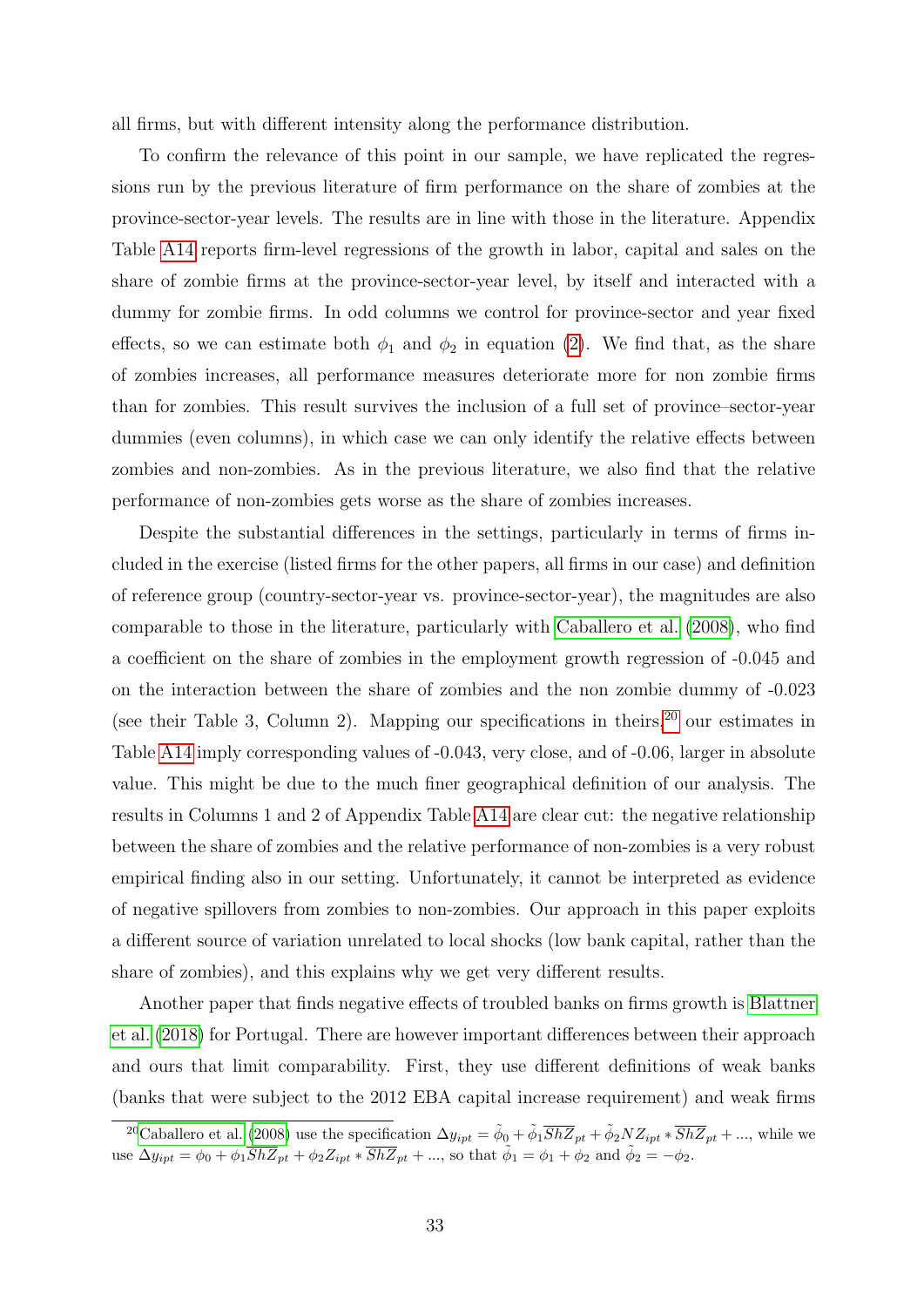(firms on which banks were underreporting delays in payments). Second, they use a different approach to assess the real effects of banks undercapitalization. Specifically, in a first exercise they regress firm performance on credit growth, instrumenting the latter with the quality of the pool of banks the firm is borrowing from. This specification only focuses on the direct effects of credit, rather than factoring in also potential spillover effects, as we do.<sup>[21](#page-34-1)</sup> Moreover, they do not allow the effects of banks strength to differ for weak and healthy firms, something that we show to be important in our context. In a second exercise, they run a separate regression of performance of healthy firms on the sectoral share of underreported firms (which correspond to our zombies). Acknowledging our critique to this analytical framework, they instrument such share with the sectoral average borrowing share from EBA banks (which corresponds to LowCap in our framework). While an important step forward compared to the traditional approach, using only sectoral variability can still be problematic if exposure to the EBA shock is correlated with the sectoral specialization of bank lending (e.g. banks more exposed to construction or real estate firms may be more likely to be required to increase capital). Moreover, for the small and medium enterprises in our sample, spillover effects are likely to have an important geographical component. As explained in Section [4.1.1,](#page-20-1) our approach of using the sectorprovince as the relevant market addresses both concerns. Further work will be needed to understand if the different results reflect differences between the two economies (Italy vs. Portugal), in the period under consideration (we only focus on the crisis years), or in the empirical strategy.

# <span id="page-34-0"></span>5 Concluding remarks

This paper explores the consequences of under-capitalization of Italian banks during the Eurozone financial crisis. We find that banks with low capital cut credit more aggressively to healthy firms (but not to zombie firms), and are more likely to prolong a credit relationship with zombie firms, compared to well capitalized banks. The effect is only present during the crisis years and its aftermath, and it only concerns regulatory capital (and not other indicators of bank weakness). Capital requirements became more demanding during and after the crisis years, also in association with the transition of bank supervision from national to European authorities. Hence our results suggest that the misallocation

<span id="page-34-1"></span> $21\text{As}$  shown above, when we use firm level indicators of banks healthiness we find that they are dominated by the market level ones. We have also tried some IV regressions similar to theirs, finding qualitatively similar but statistically weak results.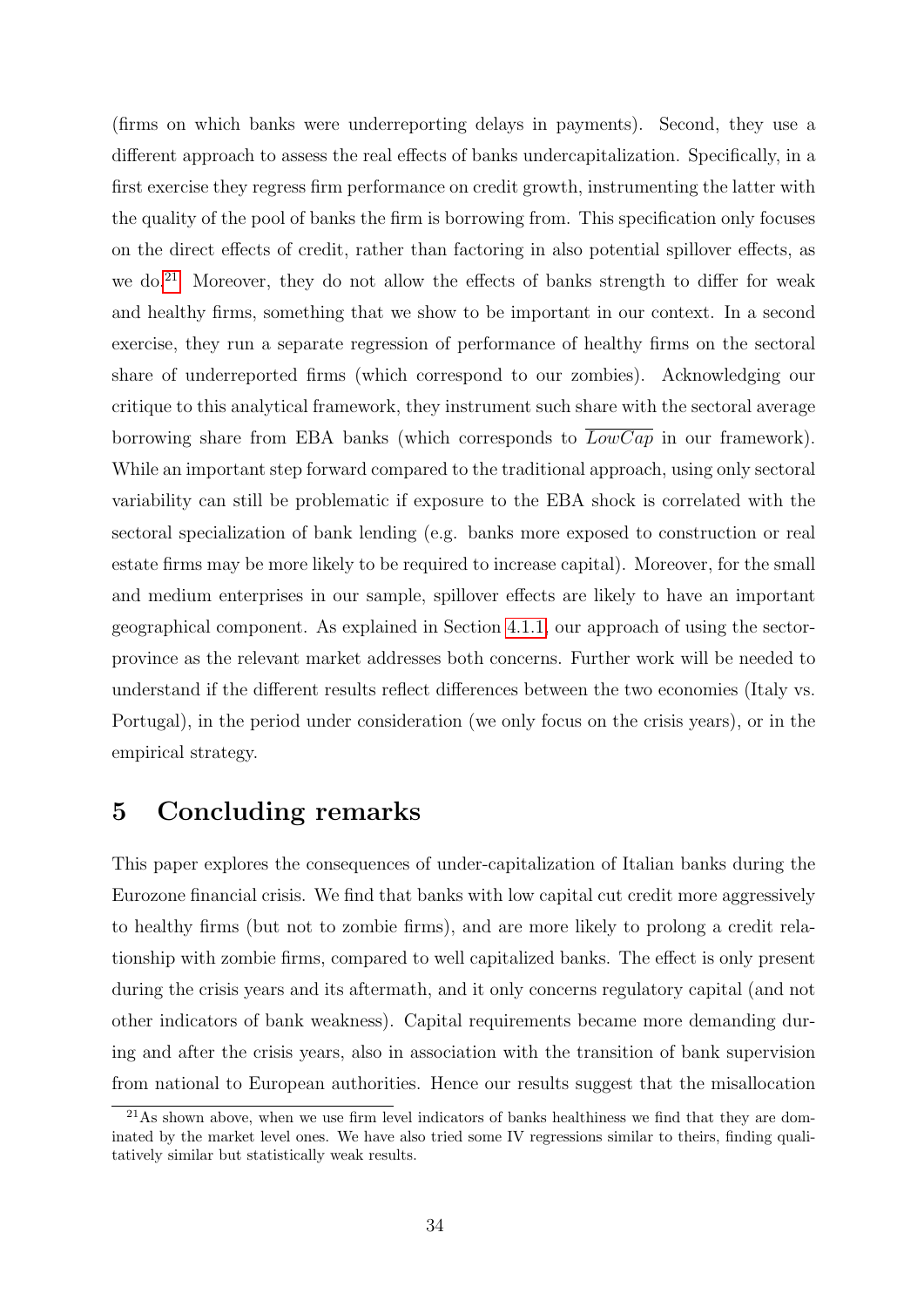of credit towards non-viable firms by under-capitalized banks may have been a reaction to the tighter regulatory environment, as weaker banks attempted to hide losses in order to delay recapitalization to more favorable circumstances.

This misallocation of credit has effects on the real economy. Bank capitalization affects the composition of bankruptcies. In province-sectors where lending is predominantly done by weaker banks, zombie firms are more likely to survive, and healthy firms are more likely to fail, compared to province sectors with stronger banks. We also observe a greater dispersion of TFP if banks are weaker, although this effect is present only if the share of zombie firms in the province-sector-year is sufficiently large.

Nevertheless, and contrary to previous results in the literature, we find no evidence that the growth of healthy firms is hurt by bank weakness. We do find that bank weakness induces a lower growth rate of healthy firms relative to zombies, in line with the previous literature. But this happens because weak banks allow zombies to grow faster (or more precisely to contract less), whereas the effect of bank under-capitalization on the growth rate of healthy firms is close to zero. As a consequence, we estimate that a counterfactual bank recapitalization would have had only negligible positive effects on aggregate growth during the crisis years. We also provide evidence of the mechanisms behind this finding. Preventing zombie firms from shrinking or going bankrupt during the recession mitigated negative externalities due to the disruption of supply chains and to reductions in local aggregate demand. Moreover, the evidence also suggests that healthy firms exposed to under-capitalized banks were nevertheless able to finance ongoing operations with their cash and injecting new equity, while their demand for new capital was very low due to the severity of the recession.

All in all, this suggests that bank-undercapitalization may be costly in terms of misallocation of capital and productive efficiency in the medium term, but this credit misallocation cannot be blamed for aggravating the recession induced by the Eurozone financial crisis.

Fabiano Schivardi: Department of Economics and Finance, LUISS University, EIEF and CEPR

Enrico Sette: Bank of Italy

Guido Tabellini: Department of Economics and IGIER, Bocconi University; CEPR and CES-Ifo,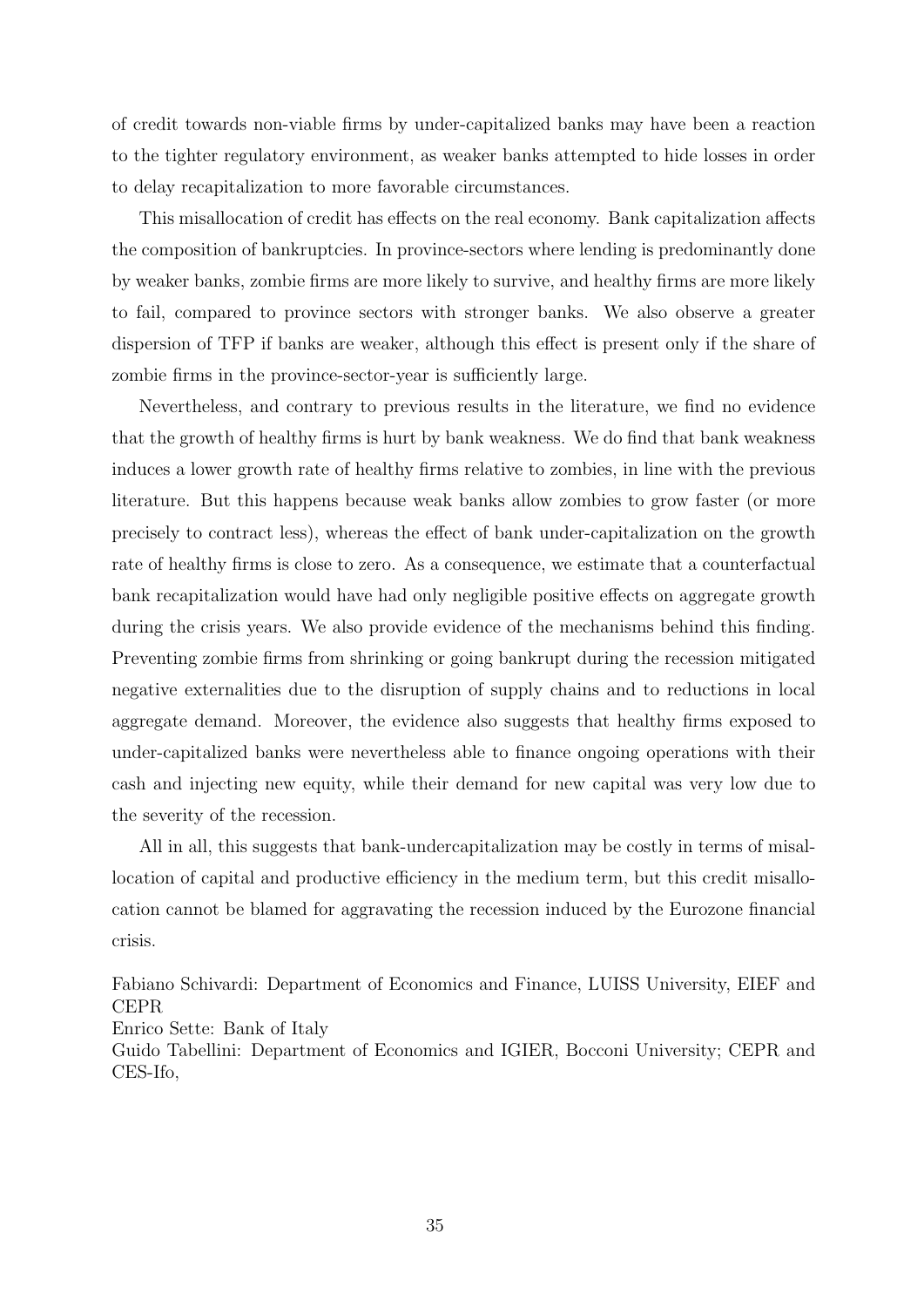# References

- <span id="page-36-3"></span>Acemoglu, D. & Tahbaz-Salehi, A. (2020), Firms, failures, and fluctuations: the macroeconomics of supply chain disruptions. NBER Working Paper No. 27565.
- <span id="page-36-1"></span>Acharya, V. V., Eisert, T., Eufinger, C. & Hirsch, C. W. (2019), 'Whatever it takes: The real effects of unconventional monetary policy', The Review of Financial Studies 32, 3366–3411.
- <span id="page-36-6"></span>Ahearne, A. G. & Shinada, N. (2005), 'Zombie firms and economic stagnation in Japan', International Economics and Economic Policy 2, 363–381.
- <span id="page-36-10"></span>Albertazzi, U. & Marchetti, D. J. (2010), 'Credit supply, flight to quality and evergreening: An analysis of bank-firm relationships after Lehman', Bank of Italy Temi di Discussione (Working Paper) No 756.
- <span id="page-36-15"></span>Alfaro, L., García-Santana, M. & Moral-Benito, E. (2020), 'On the direct and indirect real effects of credit supply shocks', Journal of Financial Economics .
- <span id="page-36-4"></span>Amiti, M. & Weinstein, D. E. (2018), 'How much do idiosyncratic bank shocks affect investment? Evidence from matched bank-firm loan data', Journal of Political Economy 126(2), 525–587.
- <span id="page-36-11"></span>Balduzzi, P., Brancati, E. & Schiantarelli, F. (2018), 'Financial markets, banks' cost of funding, and firms' decisions: Lessons from two crises', *Journal of Financial Interme*diation 36, 1–15.
- <span id="page-36-13"></span>Banca d'Italia (2008), Circolare 272.
- <span id="page-36-2"></span>Barrot, J.-N. & Sauvagnat, J. (2016), 'Input specificity and the propagation of idiosyncratic shocks in production networks', The Quarterly Journal of Economics 131(3), 1543–1592.
- <span id="page-36-5"></span>Blattner, L., Farinha, L. & Rebelo, F. (2018), When losses turn into loans: The cost of undercapitalized banks. Mimeo. Stanford GSB.
- <span id="page-36-14"></span>Bonaccorsi di Patti, E. & Sette, E. (2016), 'Did the securitization market freeze affect bank lending during the financial crisis? Evidence from a credit register', Journal of Financial Intermediation 25, 54–76.
- <span id="page-36-8"></span>Borio, C. E., Kharroubi, E., Upper, C. & Zampolli, F. (2016), Labour reallocation and productivity dynamics: Financial causes, real consequences. BIS Working Paper.
- <span id="page-36-0"></span>Caballero, R. J., Hoshi, T. & Kashyap, A. K. (2008), 'Zombie lending and depressed restructuring in Japan', American Economic Review 98, 1943–77.
- <span id="page-36-9"></span>Calligaris, S., Del Gatto, M., Hassan, F., Ottaviano, G. I. & Schivardi, F. (2018), 'The productivity puzzle and misallocation: an italian perspective', Economic Policy 33(96), 635–684.
- <span id="page-36-12"></span>Detragiache, E., Garella, P. & Guiso, L. (2000), 'Multiple versus single banking relationships: Theory and evidence', Journal of Finance 55(3), 1133–1161.
- <span id="page-36-16"></span>Foster, L., Haltiwanger, J. & Syverson, C. (2008), 'Reallocation, firm turnover, and efficiency: Selection on productivity or profitability?', American Economic Review 98, 394–425.
- <span id="page-36-7"></span>Fukao, K. & Ug Kwon, H. (2006), 'Why did Japan's TFP growth slow down in the lost decade? An empirical analysis based on firm-level data of manufacturing firms',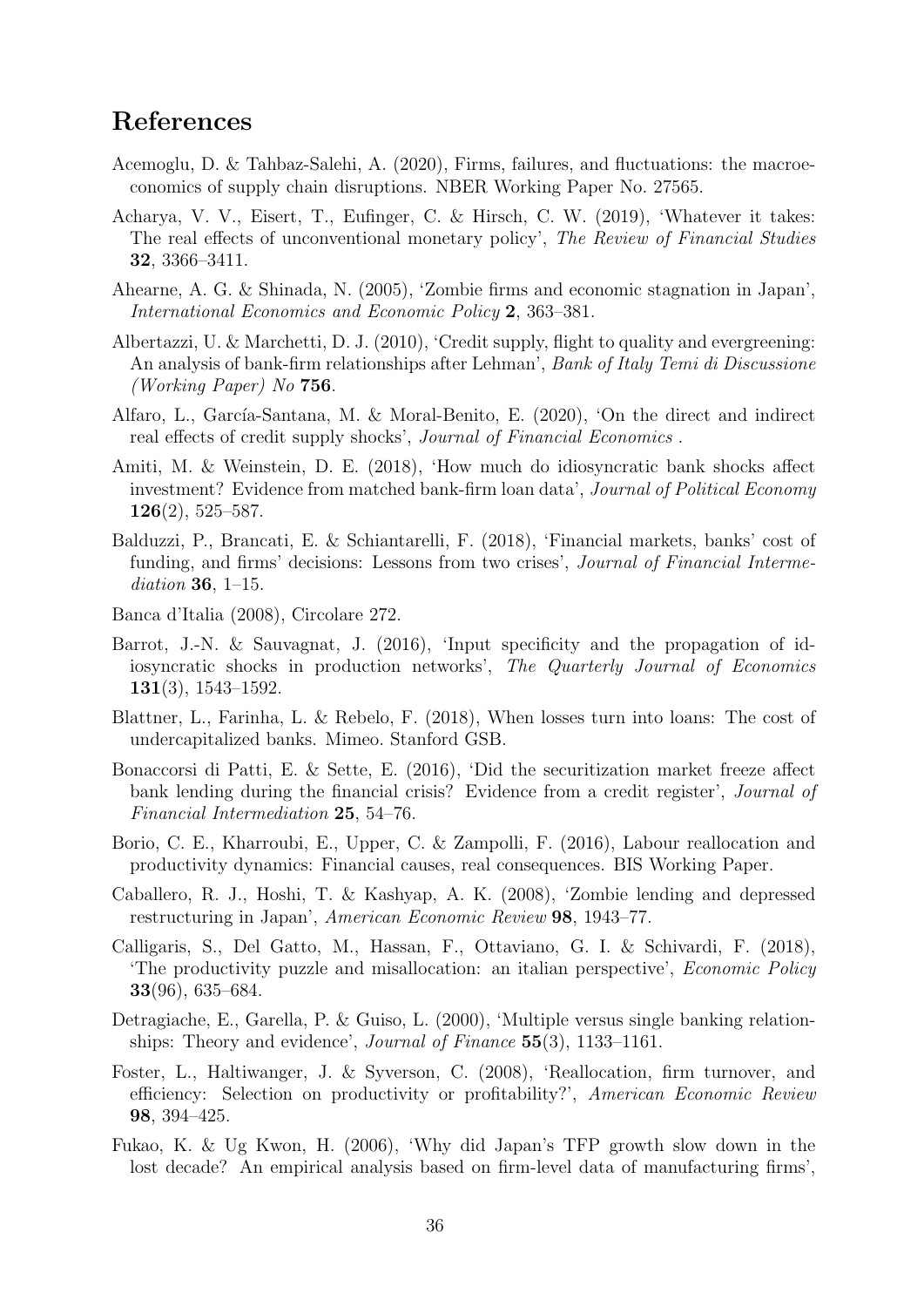Japanese Economic Review 57, 195–228.

- <span id="page-37-7"></span>Fukuda, S. & Nakamura, J. (2011), 'Why did zombie firms recover in Japan?', The world economy  $34(7)$ , 1124–1137.
- <span id="page-37-10"></span>Gamberoni, E., Giordano, C. & Lopez-Garcia, P. (2016), Capital and labour (mis) allocation in the Euro area: Some stylized facts and determinants. ECB working paper series No. 1981.
- <span id="page-37-12"></span>Gobbi, G. & Sette, E. (2013), 'Do firms benefit from concentrating their borrowing? Evidence from the great recession', Review of Finance 18(2), 527–560.
- <span id="page-37-9"></span>Gopinath, G., Kalemli-Özcan, S., Karabarbounis, L. & Villegas-Sanchez, C. (2017), 'Capital allocation and productivity in south europe', The Quarterly Journal of Economics  $132(4)$ , 1915–1967.
- <span id="page-37-15"></span>Guiso, L., Pistaferri, L. & Schivardi, F. (2013), 'Credit within the firm', The Review of Economic Studies  $80(1)$ , 211–247.
- <span id="page-37-5"></span>Hoshi, T. (2000), Naze nihon wa ryudosei no wana kara nogarerarenainoka?(Why is the Japanese economy unable to get out of a liquidity trap?), in M. Fukao & H. Yoshikawa, eds, 'Zero Kinri to Nihon Keizai (Zero Interest Rate and the Japanese Economy)', Tokyo: Nihon Keizai Shimbunsha, pp. 233–266.
- <span id="page-37-2"></span>Hsieh, C.-T. & Klenow, P. J. (2009), 'Misallocation and manufacturing TFP in China and India', The Quarterly Journal of Economics 124(4), 1403.
- <span id="page-37-14"></span>Huber, K. (2018), 'Disentangling the effects of a banking crisis: Evidence from German firms and counties', American Economic Review 108(3), 868–98.
- <span id="page-37-11"></span>Iyer, R., Peydró, J.-L., da Rocha-Lopes, S. & Schoar, A. (2014), 'Interbank liquidity crunch and the firm credit crunch: Evidence from the 2007–2009 crisis', Review of *Financial studies*  $27(1)$ , 347–372.
- <span id="page-37-16"></span>Jiménez, G., Mian, A., Peydró, J.-L. & Saurina, J. (2020), 'The real effects of the bank lending channel', Journal of Monetary Economics 115, 162–179.
- <span id="page-37-1"></span>Khwaja, A. I. & Mian, A. (2008), 'Tracing the impact of bank liquidity shocks: Evidence from an emerging market', The American Economic Review 98(4), 1413–1442.
- <span id="page-37-17"></span>Linarello, A. & Petrella, A. (2016), Productivity and reallocation. Evidence from the universe of Italian firms. Questioni di Economia e Finanza No. 353.
- <span id="page-37-4"></span>McGowan, M. A., Andrews, D. & Millot, V. (2018), 'The walking dead? Zombie firms and productivity performance in OECD countries', Economic Policy 33.
- <span id="page-37-0"></span>Mian, A., Sufi, A. & Trebbi, F. (2015), 'Foreclosures, house prices, and the real economy', The Journal of Finance  $70(6)$ , 2587–2634.
- <span id="page-37-3"></span>Midrigan, V. & Xu, D. Y. (2014), 'Finance and misallocation: Evidence from plant-level data', The American Economic Review 104(2), 422–458.
- <span id="page-37-8"></span>Moll, B. (2014), 'Productivity losses from financial frictions: Can self-financing undo capital misallocation?', The American Economic Review 104(10), 3186–3221.
- <span id="page-37-13"></span>Paravisini, D., Rappoport, V. & Schnabl, P. (2020), Specialization in bank lending: Evidence from exporting firms. Mimeo, LSE.
- <span id="page-37-6"></span>Peek, J. & Rosengren, E. S. (2005), 'Unnatural selection: Perverse incentives and the misallocation of credit in Japan', The American Economic Review 95(4), 1144–1166.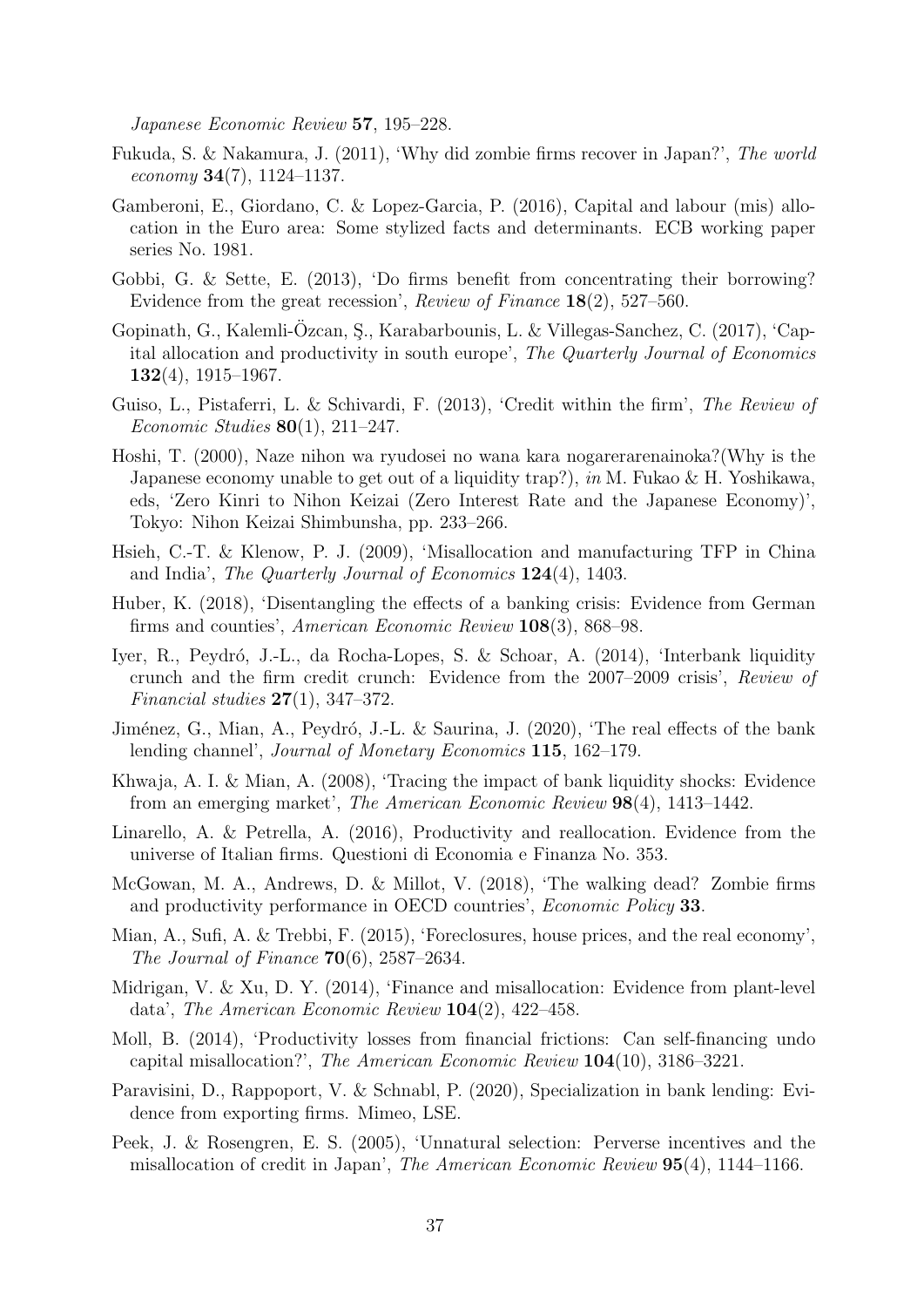- <span id="page-38-0"></span>Schivardi, F., Sette, E. & Tabellini, G. (2020), 'Identifying the real effects of zombie lending', The Review of Corporate Finance Studies 9(3), 569–592.
- <span id="page-38-2"></span>Storz, M., Koetter, M., Setzer, R. & Westphal, A. (2017), Do we want these two to tango? On zombie firms and stressed banks in Europe.
- <span id="page-38-1"></span>Yang, M.-J. (2011), Micro-level misallocation and selection: Estimation and aggregate implications. Mimeo. UC Berkeley.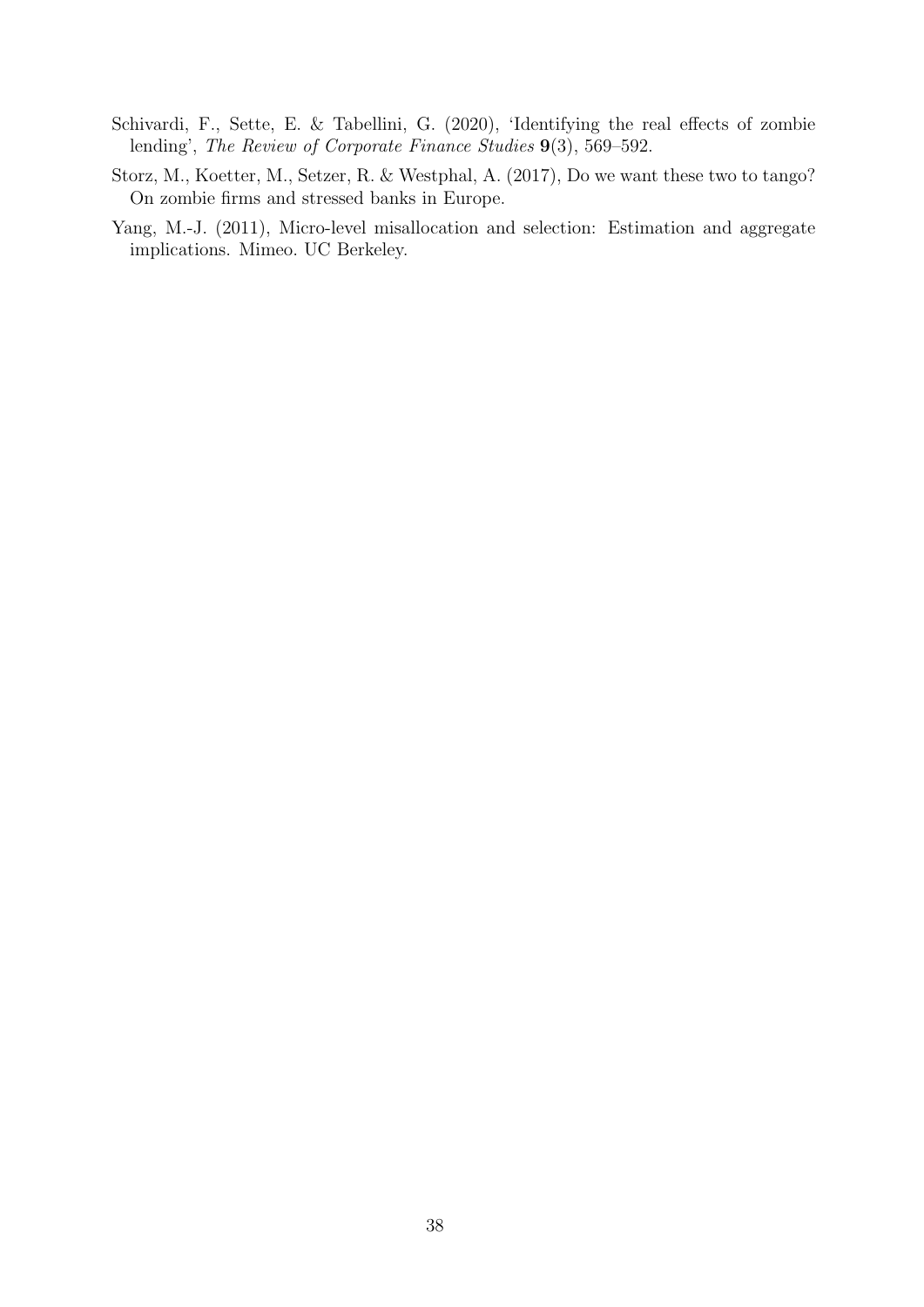# Figures and Tables

<span id="page-39-0"></span>

Figure 1: Credit to zombies firms and GDP growth

The figure plots the share of zombie firms (left scale) and GDP growth (right scale). Data on credit are from the Credit Register, data on firms are from the firm register (CERVED), GDP growth is from National Statistics (ISTAT). Data cover the period 2004-2013.

Figure 2: The effect of a common shock on zombies and nonzombies

<span id="page-39-1"></span>

The figure plots two normal distributions with unit variance and mean  $\mu_L = 4$  and  $\mu_H = 5$ , respectively.  $T_Z$  is the threshold to be classified as a zombie. Source: [Schivardi et al.](#page-38-0) [\(2020\)](#page-38-0), pg. 578. By permission of Oxford University Press.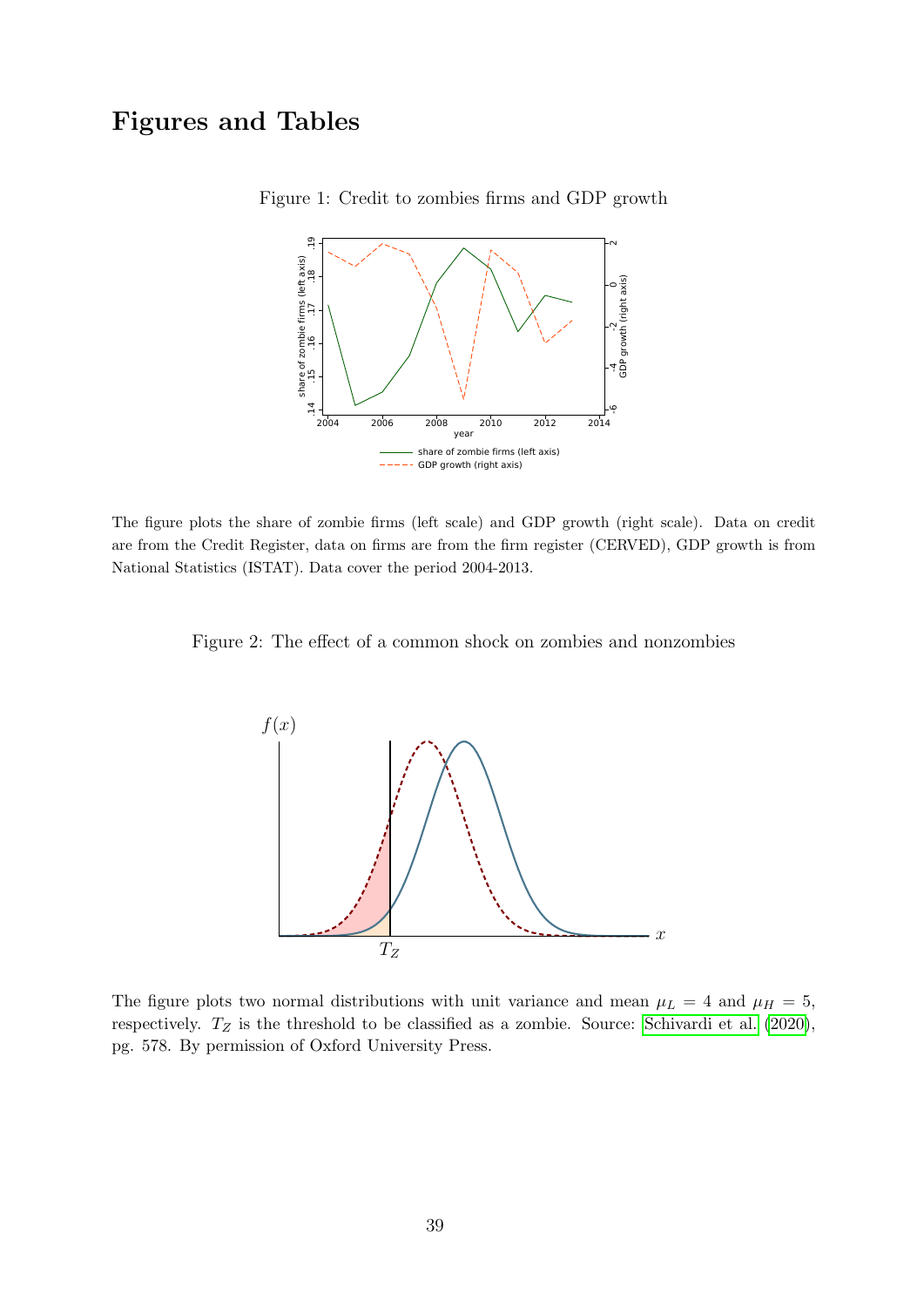|                               | (1)                     | (2)                   | (3)                    | (4)                    | (5)                    | (6)                          |
|-------------------------------|-------------------------|-----------------------|------------------------|------------------------|------------------------|------------------------------|
|                               |                         |                       |                        |                        |                        |                              |
| Low Cap                       | $-0.880$<br>(0.637)     | $-1.653**$<br>(0.722) | $-1.659**$<br>(0.706)  | $-1.208*$<br>(0.675)   |                        |                              |
| Low $Cap^*Z$                  | $1.553***$<br>(0.567)   | $1.253***$<br>(0.470) | $1.401***$<br>(0.495)  | $1.392***$<br>(0.495)  | $1.306***$<br>(0.199)  | 0.390<br>(0.239)             |
| Z                             | $-5.356***$<br>(0.202)  |                       |                        |                        |                        |                              |
| Share bank                    | $-0.128***$<br>(0.012)  |                       | $-0.223***$<br>(0.013) | $-0.222***$<br>(0.013) | $-0.221***$<br>(0.002) | $-1.914***$<br>(0.006)       |
| Share credit line             | $0.252***$<br>(0.010)   |                       | $0.141***$<br>(0.006)  | $0.141***$<br>(0.007)  | $0.141***$<br>(0.002)  | $0.284***$<br>(0.005)        |
| Liquidity ratio               | $0.194**$<br>(0.086)    |                       |                        | $0.292***$<br>(0.086)  |                        |                              |
| Interbank ratio               | $-0.005$<br>(0.056)     |                       |                        | $0.153**$<br>(0.067)   |                        |                              |
| Bank Roa                      | $-0.201$<br>(0.598)     |                       |                        | $-0.976*$<br>(0.568)   |                        |                              |
| Bank size                     | $0.273**$<br>(0.108)    |                       |                        | $-3.851$<br>(2.759)    |                        |                              |
| $H_0$ : Low Cap + Low Cap*Z=0 |                         |                       |                        |                        |                        |                              |
| p-value                       | 0.478                   | 0.645                 | 0.765                  | 0.826                  |                        | $\qquad \qquad \blacksquare$ |
| Firm FE                       | $\overline{\mathrm{Y}}$ | $\overline{\text{N}}$ | $\overline{\rm N}$     | $\overline{\rm N}$     | $\overline{\rm N}$     | $\overline{\text{N}}$        |
| Sector*Province*Year FE       | Y                       | $\mathbf N$           | $\mathbf N$            | $\mathbf N$            | $\mathbf N$            | $\mathbf N$                  |
| Firm*year FE                  | $\overline{N}$          | Y                     | Y                      | Y                      | Y                      | Υ                            |
| <b>Bank FE</b>                | $\mathbf N$             | Y                     | Y                      | Y                      | $\mathbf N$            | $\mathbf N$                  |
| Bank*Year FE                  | $\mathbf N$             | $\mathbf N$           | $\mathbf N$            | $\mathbf N$            | Y                      | Υ                            |
| Firm*Bank FE                  | N                       | N                     | N                      | $\mathbf N$            | N                      | Y                            |
| Observations                  | 2,783,449               | 2,287,690             | 2,287,690              | 2,286,282              | 2,287,683              | 2,107,882                    |
| $\mathbb{R}^2$                | 0.178                   | 0.360                 | 0.376                  | 0.376                  | 0.379                  | 0.629                        |

<span id="page-40-0"></span>Table 1: Growth of credit, baseline regressions

The table shows regressions of the change in the log of credit granted (credit commitments) on the dummy for zombie firms (Z), the dummy for banks with capital ratio below the median (LowCap) and their interactions. The median capital ratio is computed on the distribution as of 2008. The change in the log of credit granted is computed as the difference between total credit granted to the firm by the bank in period t and period  $t + 1$ . Firm and bank level controls are measured as of year  $t$ . The dummy for zombie firm equals one in any given year if, in that year, ROA is below PRIME, and if leverage exceeds 40%. This threshold corresponds to the median value of leverage in 2005 in the sample of firms that exited the market during 2006-2007 (i.e. just before the financial crisis) due to default or liquidation, and that during the previous two years had ROA< PRIME at least once. The capital ratio is the ratio of bank regulatory capital and risk weighted assets. Share bank is the share of total credit to the firm by the bank; Share credit line is the share of overdraft loans out of total loans within the bank-firm relationship. Liquidity ratio is the ratio of cash and government bonds to total assets; Interbank ratio is the ratio of interbank deposits and repos with banks (excluding those with central banks) and total assets; Bank Roa is the ratio of profits to total assets. Bank size is the log of total assets. The first column includes firm and sector\*year fixed effects. Columns (2) to (4) include firm\*year and bank fixed effects. Column (5) includes firm\*year and bank\*year fixed effects. The last column includes firm\*year, bank\*year and firm\*bank fixed effects.  $LowCap+LowCap*Z$  is the sum of the coefficients in the first two rows in the column. The sample includes years between 2008 and 2013 (the change in log credit in the last year is computed between 2012 and 2013). Standard errors double clustered at the bank and firm level in parentheses in specification shown in columns 1 to 4. They are clustered at the bank-firm level in columns 5 to 6 as this is the dimensions at which the main variable of interest (the interaction Low Cap<sup>\*</sup>Z) varies. \*  $p < 0.10$ , \*\*  $p < 0.05$ , \*\*\*  $p < 0.01$ .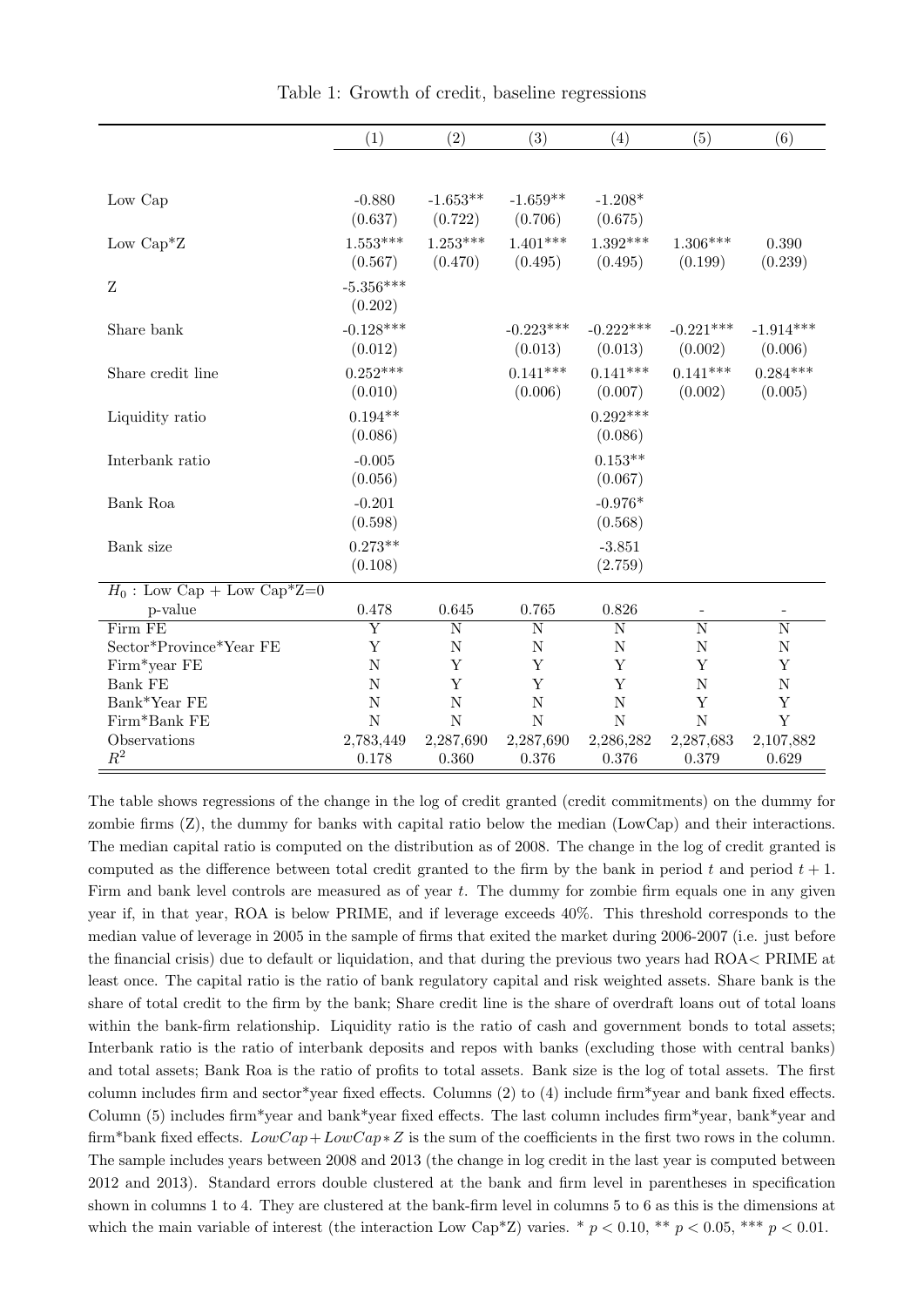<span id="page-41-0"></span>

|                             | (1)         | (2)            | (3)             | (4)             |
|-----------------------------|-------------|----------------|-----------------|-----------------|
|                             | $D(Cut=1)$  | $D(Cut Rev=1)$ | $D(Bad loan=1)$ | $D(Non-perf=1)$ |
|                             |             |                |                 |                 |
|                             |             |                |                 |                 |
| LowCap                      | $-0.247$    | $0.551**$      | $0.109*$        | $-0.132$        |
|                             | (0.340)     | (0.246)        | (0.059)         | (0.086)         |
| $LowCap^*Z$                 | $-0.803***$ | $-1.430***$    | $-0.553**$      | $-0.599***$     |
|                             | (0.286)     | (0.389)        | (0.225)         | (0.190)         |
| Share bank                  | $-0.268***$ | $-0.173***$    | $-0.004***$     | $0.006**$       |
|                             | (0.006)     | (0.005)        | (0.001)         | (0.003)         |
| Share credit line           | $-0.056***$ | 0.000          | $-0.000$        | $0.007***$      |
|                             | (0.004)     | (0.004)        | (0.001)         | (0.002)         |
| Liquidity ratio             | $-0.141***$ | $-0.106***$    | $-0.001$        | $-0.023$        |
|                             | (0.039)     | (0.031)        | (0.009)         | (0.015)         |
| Interbank ratio             | 0.124       | $-0.044$       | $0.021**$       | $-0.028*$       |
|                             | (0.127)     | (0.030)        | (0.008)         | (0.015)         |
| Bank Roa                    | $-0.318$    | $-0.161$       | $-0.012$        | 0.119           |
|                             | (0.295)     | (0.122)        | (0.070)         | (0.138)         |
| Bank size                   | $4.736**$   | 1.209          | $-0.243$        | $-1.652**$      |
|                             | (2.267)     | (1.029)        | (0.261)         | (0.682)         |
| $H_0$ : LowCap + LowCap*Z=0 |             |                |                 |                 |
| p-value                     | 0.007       | 0.056          | 0.030           | 0.001           |
| Firm*year FE                | Υ           | Y              | Y               | Y               |
| <b>Bank FE</b>              | Y           | Y              | Y               | Υ               |
| Observations                | 2,636,764   | 2,095,046      | 2,698,744       | 2,698,744       |
| $\mathbb{R}^2$              | 0.457       | 0.469          | 0.735           | 0.570           |

Table 2: Extensive Margin - Interrupting credit relationships and classifying loans as bad or non-performing

The table shows OLS regressions of different outcome variables on the dummy for banks with capital ratio below the median (LowCap) and its interaction with the dummy for zombie firms (Z). The dependent variable in column 1 ( $D(Cut=1)$ ) is a dummy equal to 100 if a firm has credit from a bank in period t and has no credit from the same bank in period  $t+1$  (i.e. the credit relationship has been severed). The dependent variable in column 2 ( $D(Cut rev=1)$ ) is a dummy equal to 100 if a firm has a credit line from a bank in period t and has no credit lines from the same bank in period t+1. The dependent variable in column 3 (D(Bad loan=1)) is a dummy equal to 100 if the bank classifies the loan as a bad loan, and zero otherwise, between year t and year  $t+1$ . The dependent variable in column 4 (D(Non-perf=1)) is a dummy equal to 100 if the bank classifies the loan as non-performing and zero otherwise, between year t and year  $t+1$ . The regressors are defined in the note to Table [1.](#page-40-0) All columns include firm\*year and bank fixed effects.  $LowCap+LowCap*Z$  is the sum of the coefficients in the first two rows in the column. The sample includes yearly data between 2008 and 2013 (the change in log credit in the last year is computed between 2012 and 2013). Standard errors double clustered at the bank and firm level in parentheses. \*  $p < 0.10,$  \*\*  $p < 0.05,$  \*\*\*  $p < 0.01$ .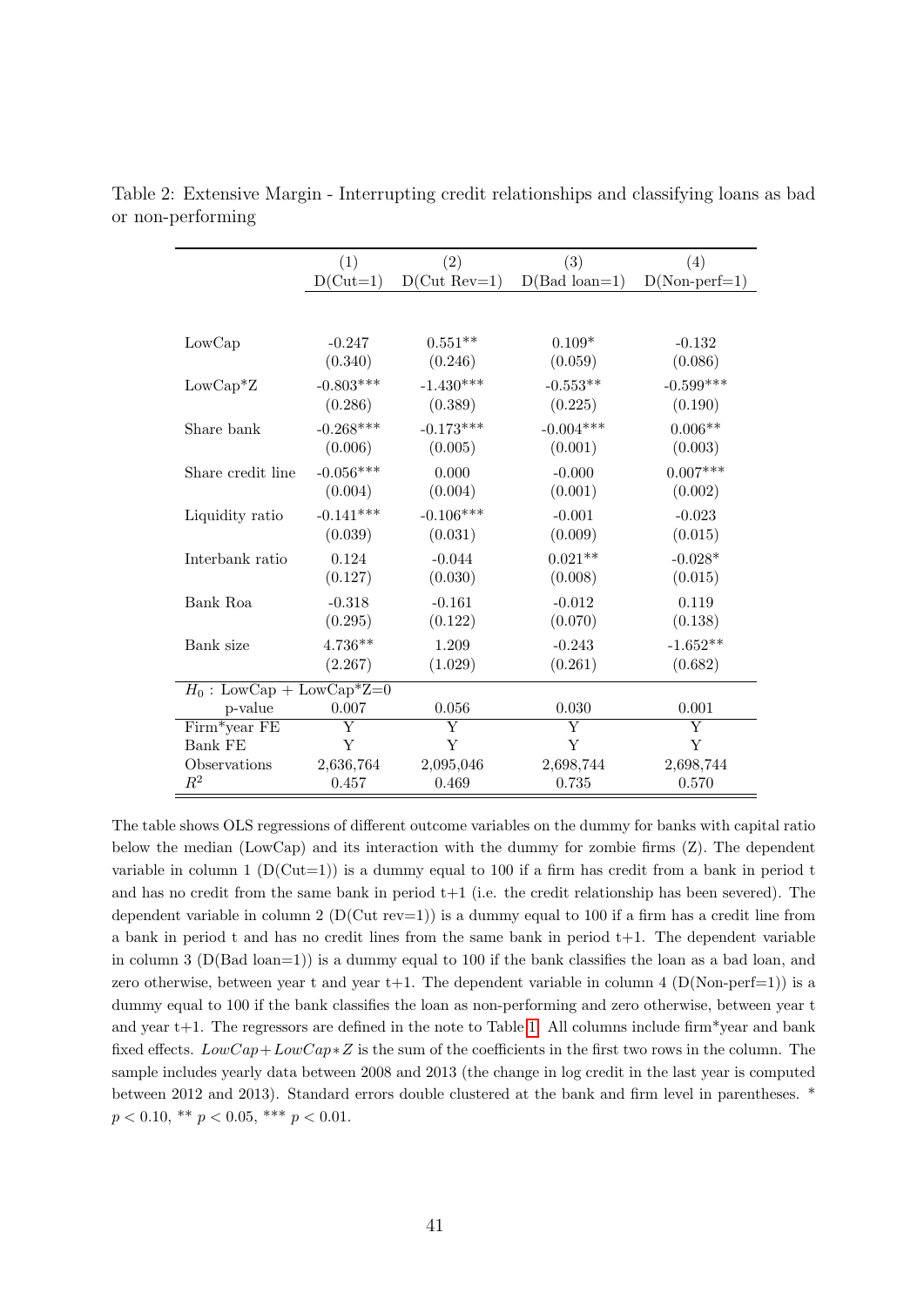|                             | (1)                    | $\left( 2\right)$      | (3)                    | (4)                     |
|-----------------------------|------------------------|------------------------|------------------------|-------------------------|
| LowCap                      | $-0.970***$<br>(0.234) | $-1.216***$<br>(0.229) | $-0.883***$<br>(0.231) | $-1.419***$<br>(0.173)  |
| $LowCap^*Z$                 | $3.006***$<br>(0.410)  | $3.334***$<br>(0.408)  | $3.292***$<br>(0.408)  | $3.885***$<br>(0.341)   |
| Z                           | $-8.989***$<br>(0.207) | $-8.653***$<br>(0.204) | $-8.639***$<br>(0.204) | $-10.361***$<br>(0.193) |
| Share bank                  |                        | $0.256***$<br>(0.008)  | $0.252***$<br>(0.008)  | $0.682***$<br>(0.004)   |
| Share credit line           |                        | $0.759***$<br>(0.008)  | $0.758***$<br>(0.008)  | $0.683***$<br>(0.006)   |
| Liquidity ratio             |                        |                        | $0.152***$<br>(0.030)  | $0.134***$<br>(0.022)   |
| Interbank ratio             |                        |                        | $-0.195***$<br>(0.026) | $-0.004$<br>(0.020)     |
| Bank Roa                    |                        |                        | $-0.568***$<br>(0.156) | $-0.295***$<br>(0.112)  |
| Bank size                   |                        |                        | $0.292**$<br>(0.139)   | $-0.182**$<br>(0.092)   |
| $H_0$ : LowCap + LowCap*Z=0 |                        |                        |                        |                         |
| p-value                     | 0.000                  | $\overline{0}$         | $\theta$               | $\theta$                |
| Firm FE                     | Y                      | Y                      | Y                      | Y                       |
| Year FE                     | Y                      | Y                      | $\mathbf Y$            | Y                       |
| Observations                | 662,187                | 662,187                | 662,187                | 1,223,793               |
| $\,R^2$                     | 0.318                  | 0.349                  | 0.349                  | 0.368                   |

<span id="page-42-0"></span>Table 3: Credit growth – Effect at the firm level

The table shows regressions of the change in the log of credit granted (credit commitments) on the dummy for zombie firms (Z), the dummy for banks with capital ratio below the median (LowCap) and their interactions. The median capital ratio is computed on the distribution as of 2008. The change in the log of credit granted is computed as the difference between total credit granted to the firm by all banks in period t and period  $t+1$ . Firm and bank level controls are measured as of year t and are defined in the notes to Table [1.](#page-40-0) Bank level and relationship-level controls are averaged at the firm level using the share of credit of the bank as weight. Columns 1 to 3 include the same firms as those included in Table [1](#page-40-0) (firms borrowing from at least two banks in both period t and  $t+1$ ). Column 4 also includes single bank firms. All columns include firm and year fixed effects.  $LowCap + LowCap * Z$  is the sum of the coefficients in the first two rows in the column. The sample includes yearly data between 2008 and 2013 (the change in log credit in the last year is computed between 2012 and 2013). Standard errors clustered at the firm level in parentheses.

 $p < 0.10,$  \*\*  $p < 0.05,$  \*\*\*  $p < 0.01$ .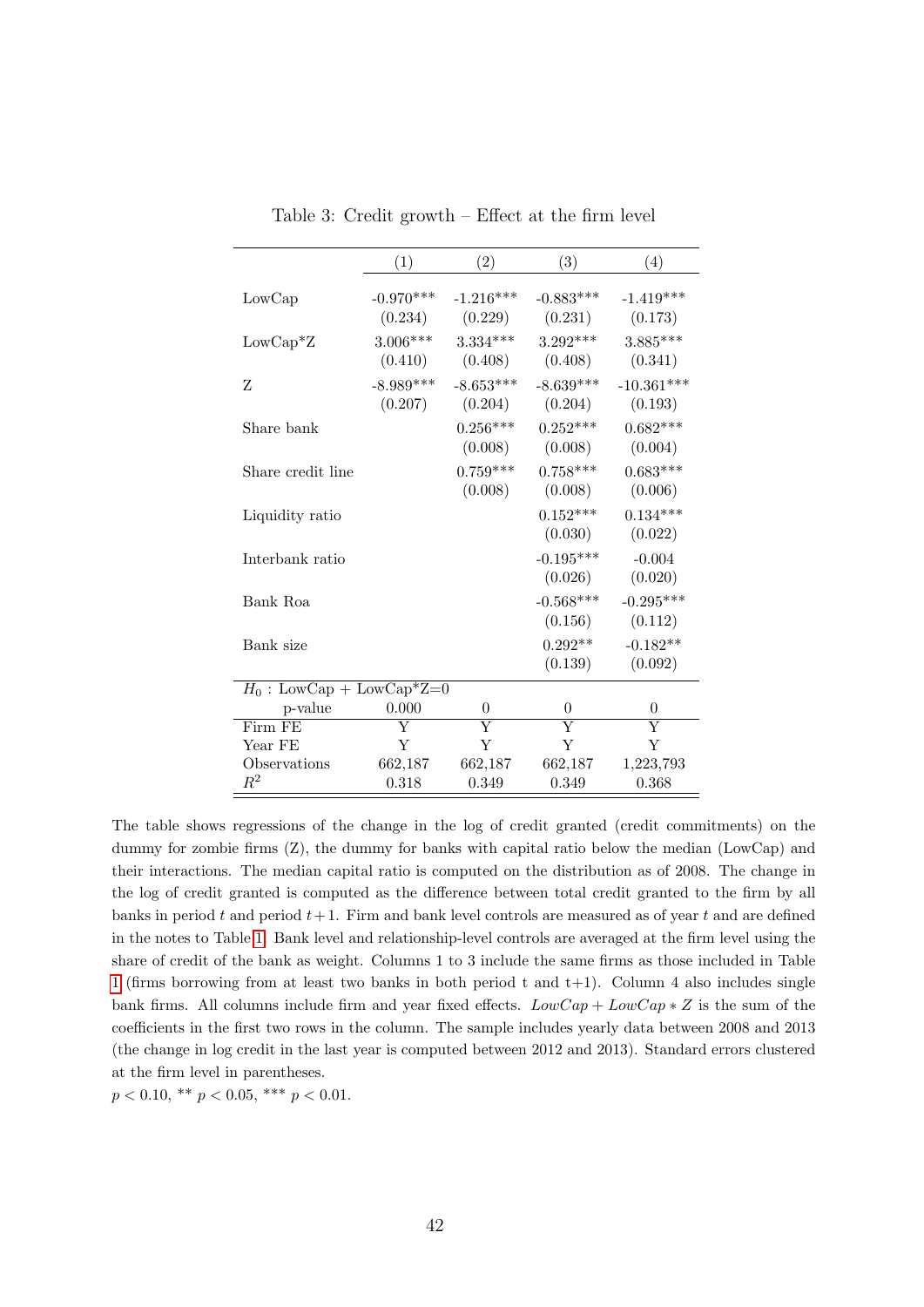|                              | (1)         | $\left( 2\right)$ | (3)         | (4)              | (5)         | (6)               |
|------------------------------|-------------|-------------------|-------------|------------------|-------------|-------------------|
|                              |             | $\Delta$ Labour   |             | $\Delta$ Capital |             | $\triangle$ Sales |
|                              |             |                   |             |                  |             |                   |
| $\overline{\text{LowCap}}$   | 0.000       |                   | 0.002       |                  | $-0.001$    |                   |
|                              | (0.007)     |                   | (0.003)     |                  | (0.008)     |                   |
| $\overline{\text{LowCap}}*Z$ | $0.038***$  | $0.037***$        | $0.028***$  | $0.028***$       | $0.019***$  | $0.021***$        |
|                              | (0.004)     | (0.004)           | (0.004)     | (0.004)          | (0.005)     | (0.005)           |
| Z                            | $-0.058***$ | $-0.058***$       | $-0.022***$ | $-0.022***$      | $-0.053***$ | $-0.053***$       |
|                              | (0.002)     | (0.002)           | (0.001)     | (0.001)          | (0.002)     | (0.002)           |
| $H_0$ : LowCap + LowCap*Z=0  |             |                   |             |                  |             |                   |
| p-value                      | $\theta$    |                   | $\theta$    |                  | 0.044       |                   |
| Prov-Sect FE                 | Y           | N                 | Y           | N                | Y           | N                 |
| Year FE                      | Y           | N                 | Y           | N                | Y           | N                 |
| Prov-Sect-Year FE            | N           | Y                 | N           | Y                | N           | Y                 |
| Observations                 | 967,243     | 966,973           | 972,358     | 972,078          | 966,039     | 965,762           |
| $\mathbf{R}^2$               | 0.036       | 0.058             | 0.024       | 0.034            | 0.083       | 0.122             |

<span id="page-43-0"></span>Table 4: Firms growth and banks capital ratio

The table shows regressions of different measures of firm growth on banks capital ratio  $\overline{\text{LowCap}}$ , defined as the average at the province-sector-year of a dummy equal to one for banks with a capital ratio below the median capital ratio as of 2008. The average is computed using the share of credit in the province-sectoryear as weights. The dependent variable is the delta log of the wage bill in column 1-2, of the capital stock computed using the permanent inventory method in columns 3-4, of sales in columns 5-6. The dummy zombie firms (Z) is computed as described in Table [1.](#page-40-0) Odd columns include province-sector and year fixed effects, while even columns include province-sector-year fixed effects.  $LowCap + LowCap * Z$  is the sum of the coefficients in the first two rows in the column. The sample includes yearly data between 2008 and 2013. Standard errors clustered at the province-sector level. \*  $p < 0.10$ , \*\*  $p < 0.05$ , \*\*\*  $p < 0.01$ .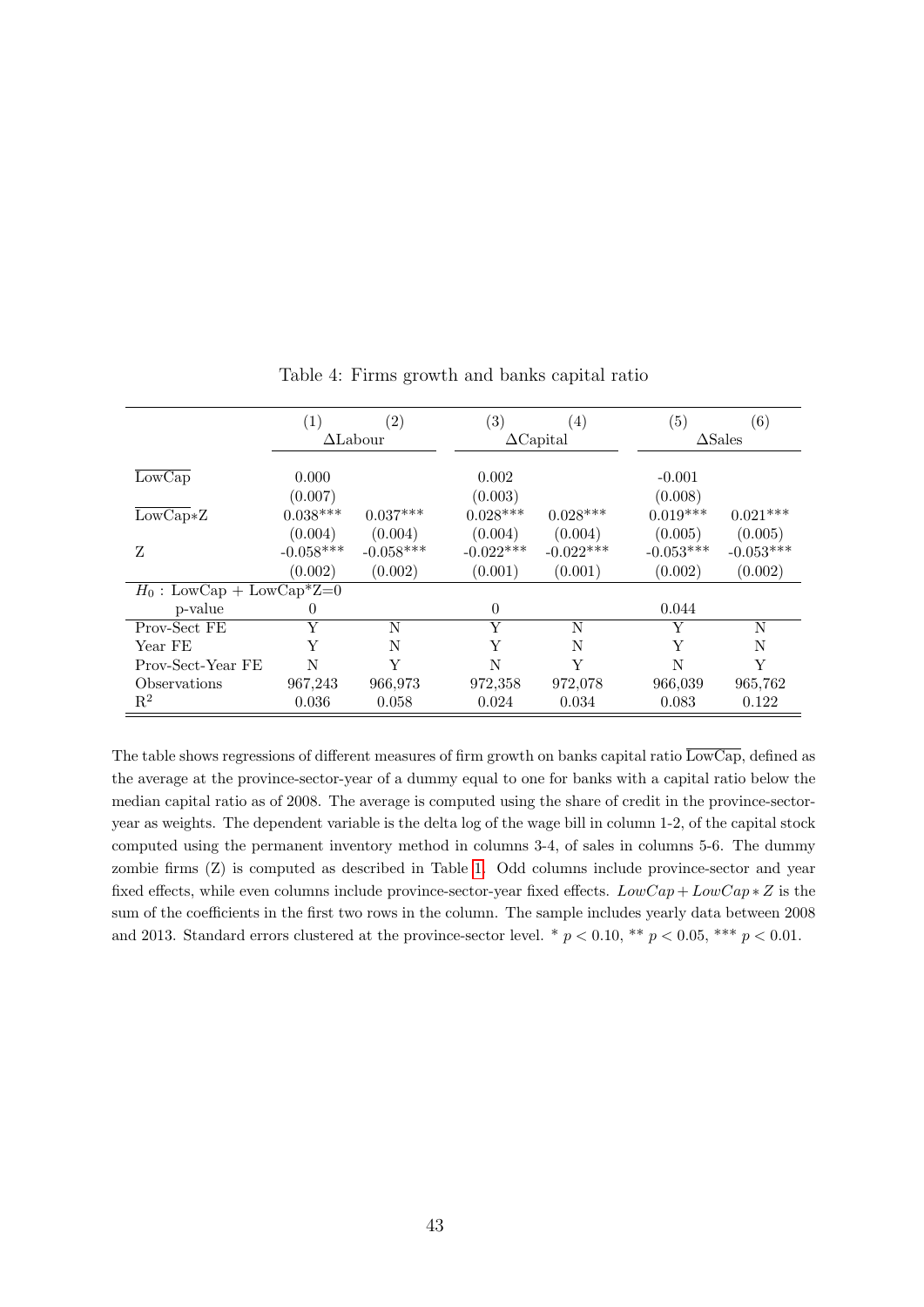|                                          |                         | $\widetilde{\Omega}$             | $\odot$                                                                  | $(\pm)$                                                                    | $\widetilde{5}$                              | $\widehat{\mathbf{e}}$                                                    |                                                          |                                          |
|------------------------------------------|-------------------------|----------------------------------|--------------------------------------------------------------------------|----------------------------------------------------------------------------|----------------------------------------------|---------------------------------------------------------------------------|----------------------------------------------------------|------------------------------------------|
|                                          | <b>ATrade debt</b>      |                                  |                                                                          | <b>ANon-bank</b> debt                                                      |                                              | $\Delta$ Cash                                                             |                                                          | $\left( 7\right)$ Dumny Equity Injection |
| LowCap                                   | $-0.006$                |                                  |                                                                          |                                                                            | $-0.032*$                                    |                                                                           |                                                          |                                          |
|                                          | (0.009)                 |                                  | $(7.10, 0.017)$<br>$(7.10, 0.007)$<br>$(7.10, 0.007)$<br>$(7.10, 0.007)$ |                                                                            |                                              |                                                                           | $0.012***$<br>(0.003)<br>0.016***<br>(0.005)<br>0.057*** |                                          |
| $LowCap*Z$                               | $-0.004$                |                                  |                                                                          |                                                                            |                                              |                                                                           |                                                          |                                          |
|                                          |                         |                                  |                                                                          |                                                                            |                                              |                                                                           |                                                          |                                          |
| N                                        | $(0.008)$<br>-0.054 *** | $-0.005$<br>(0.008)<br>0.054**** |                                                                          |                                                                            | $(0.018)$<br>-0.006<br>$(0.020)$<br>0.093*** |                                                                           |                                                          | $0.014***$<br>(0.005)<br>0.056***        |
|                                          | (0.003)                 | (0.003)                          | (0.006)                                                                  | $\begin{array}{c} -0.005 \\ (0.018) \\ 0.085^{***} \\ (0.006) \end{array}$ | (0.006)                                      | $\begin{array}{c} 0.003 \\ (0.021) \\ 0.095^{***} \\ (0.006) \end{array}$ | (0.002)                                                  | (0.002)                                  |
| $H_0: \text{LowCap} + \text{LowCap*Z=0}$ |                         |                                  |                                                                          |                                                                            |                                              |                                                                           |                                                          |                                          |
| p-value                                  | 0.328                   |                                  | 0.672                                                                    |                                                                            | 0.118                                        |                                                                           | 0.458                                                    |                                          |
| Prov-Sect FE                             |                         |                                  |                                                                          |                                                                            |                                              |                                                                           |                                                          |                                          |
| Year FE                                  |                         |                                  |                                                                          |                                                                            |                                              |                                                                           |                                                          |                                          |
| Prov-Sect-Year FE                        | $\simeq$                | $\mathsf{X}$                     | $\mathsf{z}$                                                             |                                                                            | $\mathsf{z}$                                 |                                                                           |                                                          |                                          |
| Observations                             | 838,270                 | 337,982<br>0.036                 | 362,252                                                                  | $361,520$<br>$0.031$                                                       | 874,236                                      | 873,937                                                                   | N<br>$(1,002,523)$                                       | N<br>Y<br>Y<br>X<br>02,266               |
| $R^2$                                    | 0.015                   |                                  | 1.007                                                                    |                                                                            | 0.005                                        | 0.017                                                                     | 0.023                                                    | 0.034                                    |

Table 5: Alternative sources of finance and banks capital ratio Table 5: Alternative sources of finance and banks capital ratio

<span id="page-44-0"></span>of a dummy equal to one for banks with a capital ratio below the median capital ratio as of 2008. The average is computed using the share of credit in the province-sector-year as weights. The dependent variable is the delta log of trade debit in column 1-2, of non-bank debt in columns 3-4, of cash holdings in in Table 1. Odd columns include province-sector and year fixed effects, while even columns include province-sector-year fixed effects.  $LowCap + LowCap * Z$ columns 5-6 and a dummy for firms that recorded an increase in the book value of equity in columns 7-8. The dummy zombie firms  $(Z)$  is computed as described is the sum of the coefficients in the first two rows in the column. The sample includes yearly data between 2008 and 2013. Standard errors clustered at the The table shows regressions of different measures of firms' sources of financing on banks capital ratio  $\overline{\text{LowCap}}$ , defined as the average at the province-sector-year The table shows regressions of different measures of firms' sources of financing on banks capital ratio LowCap, defined as the average at the province-sector-year of a dummy equal to one for banks with a capital ratio below the median capital ratio as of 2008. The average is computed using the share of credit in the province-sector-year as weights. The dependent variable is the delta log of trade debit in column 1-2, of non-bank debt in columns 3-4, of cash holdings in columns 5-6 and a dummy for firms that recorded an increase in the book value of equity in columns 7-8. The dummy zombie firms (Z) is computed as described in Table [1.](#page-40-0) Odd columns include province-sector and year fixed effects, while even columns include province-sector-year fixed effects. LowCap + LowCap ∗ Z is the sum of the coefficients in the first two rows in the column. The sample includes yearly data between 2008 and 2013. Standard errors clustered at the province-sector level. \*  $p < 0.10$ , \*\*  $p < 0.05$ , \*\*\*  $p < 0.01$ . province-sector level. \*  $p < 0.10$ , \*\*  $p < 0.05$ , \*\*\*  $p < 0.01$ .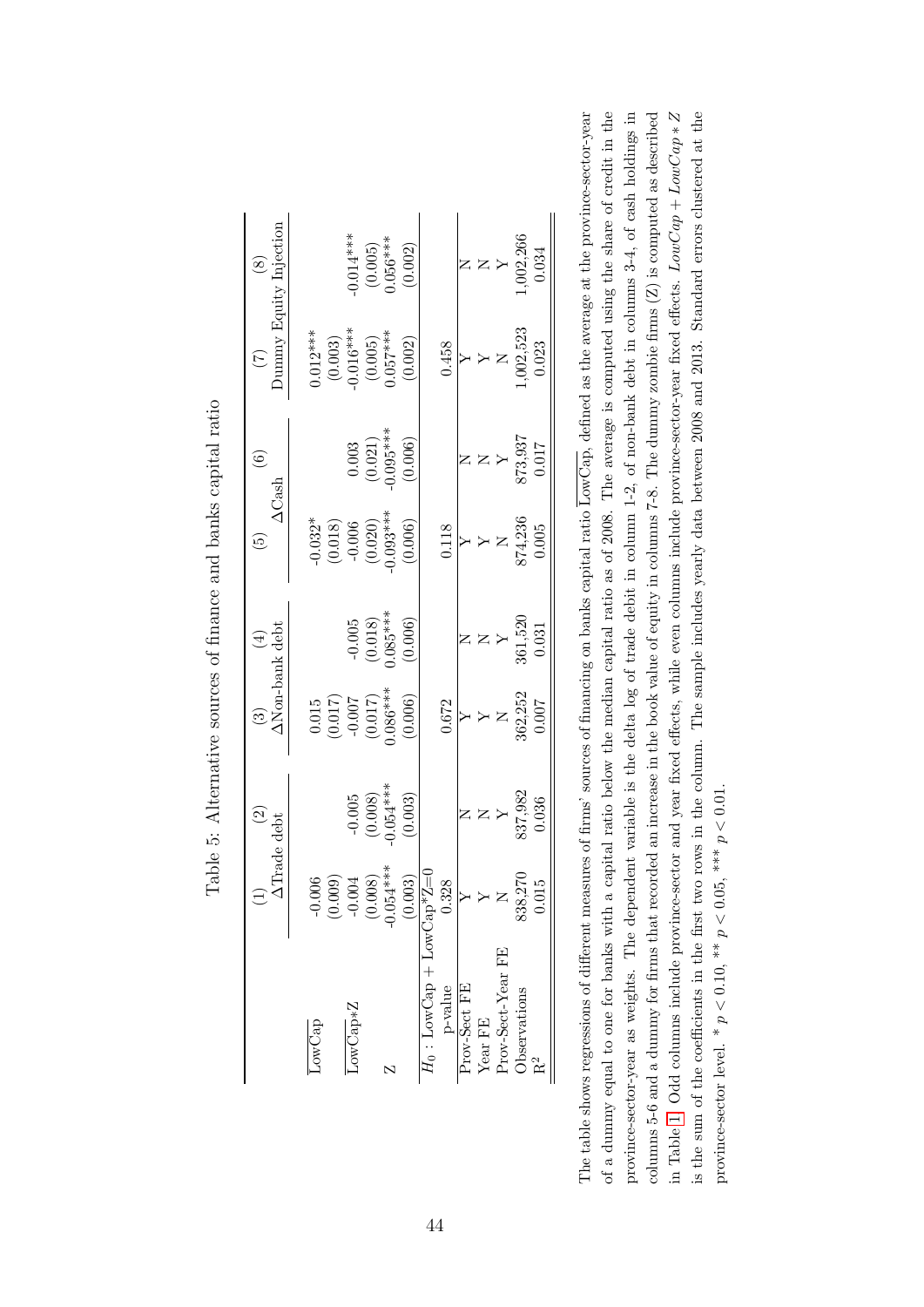|                              | (1)                    | $\left( 2\right)$      | (3)                    | $\left( 4\right)$      | (5)                    | $\left( 6\right)$      |
|------------------------------|------------------------|------------------------|------------------------|------------------------|------------------------|------------------------|
|                              |                        | $\Delta$ Labour        |                        | $\Delta$ Capital       |                        | $\triangle$ Sales      |
| $\overline{\text{LowCap}}$   | $-0.003$<br>(0.007)    |                        | $-0.013***$<br>(0.004) |                        | $-0.070***$<br>(0.010) |                        |
| $\overline{\text{LowCap}}*Z$ | $0.034***$             | $0.035***$             | $0.024***$             | $0.026***$             | 0.005                  | $0.016***$             |
| Z                            | (0.004)<br>$-0.057***$ | (0.004)<br>$-0.057***$ | (0.004)<br>$-0.021***$ | (0.004)<br>$-0.021***$ | (0.005)<br>$-0.049***$ | (0.005)<br>$-0.052***$ |
|                              | (0.002)                | (0.002)                | (0.001)                | (0.001)                | (0.002)                | (0.002)                |
| Down                         | $0.054**$<br>(0.025)   | $0.195***$<br>(0.032)  | $0.197***$<br>(0.019)  | $0.371***$<br>(0.028)  | $0.903***$<br>(0.051)  | $1.692***$<br>(0.056)  |
| $H_0$ : LowCap + LowCap*Z=0  |                        |                        |                        |                        |                        |                        |
| p-value                      | $\Omega$               |                        | 0.02                   |                        | $\theta$               |                        |
| Prov-Sect FE                 | Y                      | N                      | Y                      | N                      | Y                      | N                      |
| Year FE                      | Y                      | N                      | Y                      | N                      | Y                      | N                      |
| Prov-Sect-Year FE            | N                      | Y                      | N                      | Y                      | N                      | Y                      |
| Observations                 | 921,640                | 921,345                | 925,826                | 925,519                | 920,506                | 920,194                |
| $\mathrm{R}^2$               | 0.037                  | 0.060                  | 0.024                  | 0.035                  | 0.090                  | 0.133                  |

<span id="page-45-0"></span>Table 6: Firms growth and banks capital ratio: Controlling for effects on the supply chain

The table shows regressions of different measures of firm growth on banks capital ratio  $\overline{\text{LowCap}}$  as defined in Table [4,](#page-43-0) and on Down, defined in equation [5](#page-25-0) which captures the effect of zombies and bank capital along the supply chain at the sectoral-local level. The dependent variable is the delta log of the wage bill in column 1-2, of the capital stock computed using the permanent inventory method in columns 3-4, of sales in columns 5-6. The dummy zombie firms (Z) is computed as described in Table [1.](#page-40-0) Odd columns include province-sector and year fixed effects, while even columns include province-sector-year fixed effects.  $LowCap + LowCap * Z$  is the sum of the coefficients in the first two rows in the column. The sample includes yearly data between 2008 and 2013. Standard errors clustered at the province-sector level. \*  $p < 0.10$ , \*\*  $p < 0.05$ , \*\*\*  $p < 0.01$ .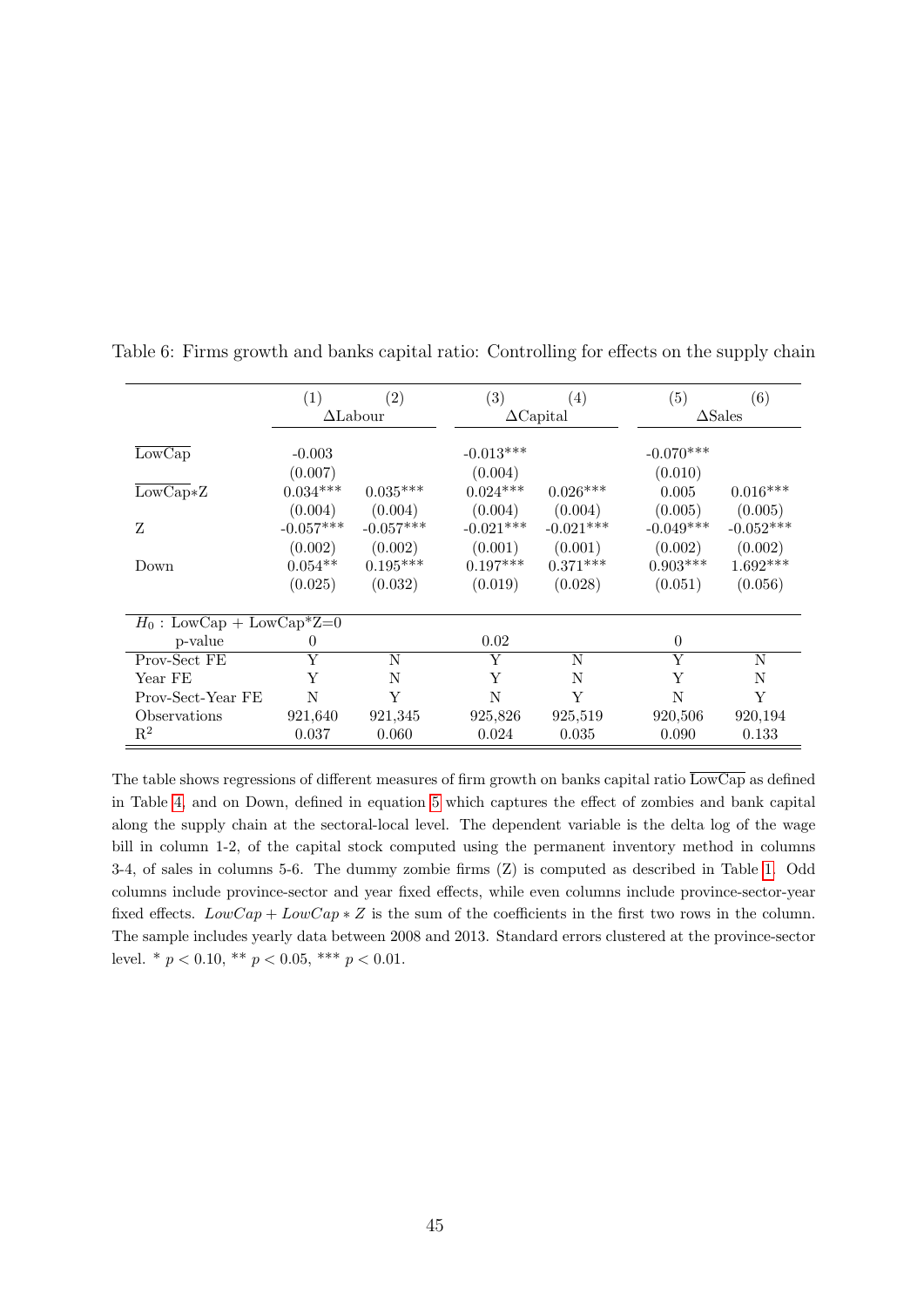<span id="page-46-0"></span>

|                             | (1)             | (2)              | (3)               |
|-----------------------------|-----------------|------------------|-------------------|
|                             | $\Delta$ Labour | $\Delta$ Capital | $\triangle$ Sales |
|                             |                 |                  |                   |
| LowCap                      | $-0.018**$      | $-0.000$         | $-0.025**$        |
|                             | (0.007)         | (0.004)          | (0.010)           |
| $LowCap*Z$                  | $0.038***$      | $0.028***$       | $0.019***$        |
|                             | (0.004)         | (0.004)          | (0.005)           |
| Z                           | $-0.058***$     | $-0.022***$      | $-0.053***$       |
|                             | (0.002)         | (0.001)          | (0.002)           |
| LowCap*Services             | $0.026***$      | 0.003            | $0.034***$        |
|                             | (0.005)         | (0.003)          | (0.007)           |
| $H_0$ : LowCap + LowCap*Z=0 |                 |                  |                   |
| p-value                     | 0.016           | 0                | $0.56\,$          |
| Prov-Sect FE                | Y               | Y                | Y                 |
| Year FE                     | Y               | Y                | Y                 |
| Observations                | 967,243         | 972,358          | 966,039           |
| $R^2$                       | 0.036           | 0.024            | 0.083             |

Table 7: Firms growth and banks capital ratio: Manufacturing vs. services firms

The table shows regressions of different measures of firm growth on banks capital ratio  $\overline{\text{LowCap}}$  as defined in Table [4.](#page-43-0) Compared to the basic specification of Equation [2,](#page-20-0) the regressions also include an interaction between  $\overline{\text{LowCap}}$  and a dummy for services firms. The dependent variable is the delta log of the wage bill in column (1), of the capital stock computed using the permanent inventory method in column (2), of sales in column (3). The dummy zombie firms (Z) is computed as described in Table [1.](#page-40-0) All columns include province-sector and year fixed effects.  $LowCap + LowCap * Z$  is the sum of the coefficients in the first two rows in the column. The sample includes yearly data between 2008 and 2013. Standard errors clustered at the province-sector level. \*  $p < 0.10$ , \*\*  $p < 0.05$ , \*\*\*  $p < 0.01$ .